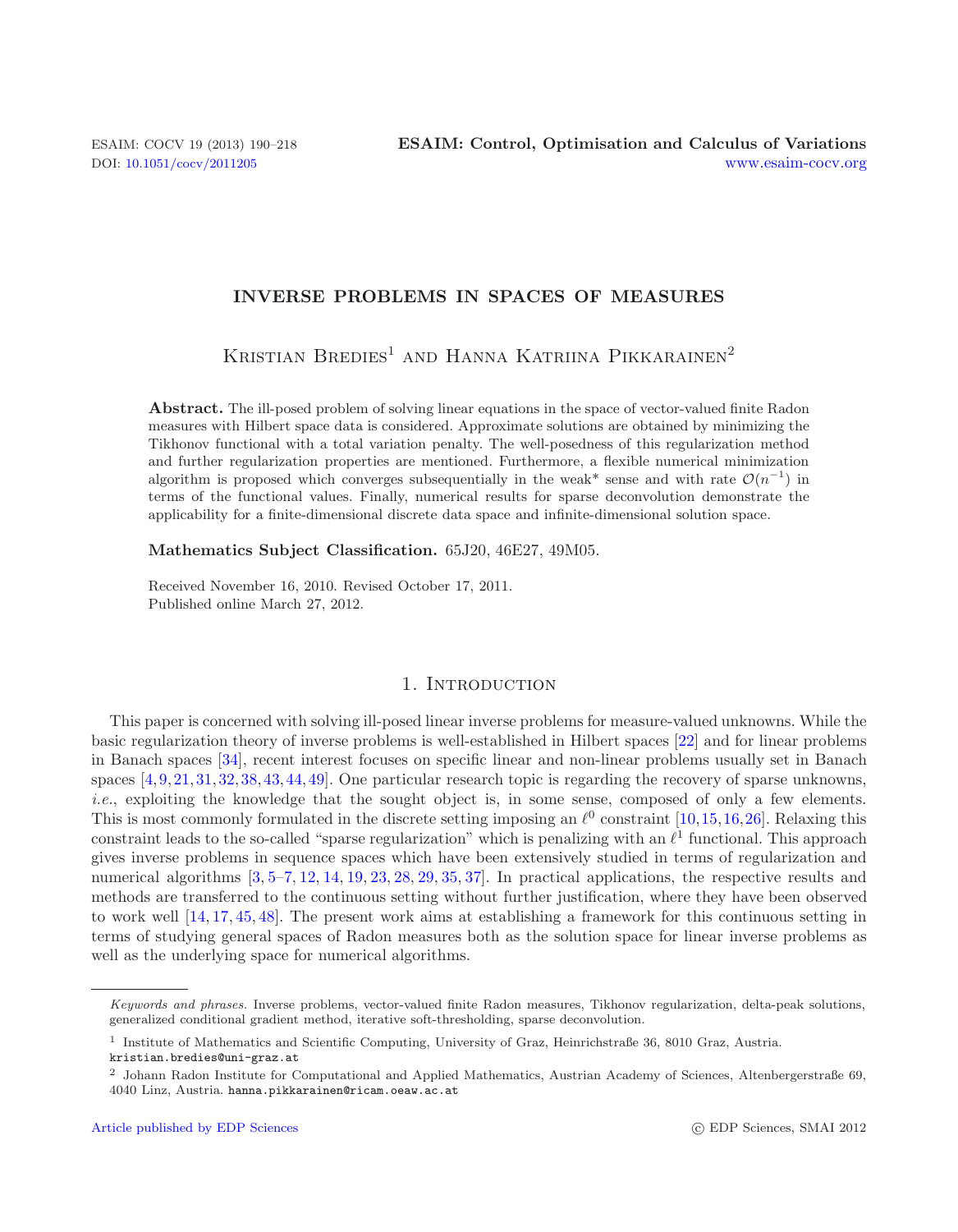<span id="page-1-1"></span>We consider linear inverse problems of the following type: find  $\mu$  such that

<span id="page-1-0"></span>
$$
K^*\mu = f^0 \tag{1.1}
$$

for some data  $f^0 \in H$ . Here, H is a Hilbert space which models the measured data and K<sup>\*</sup> maps continuously from the space of finite vector-valued Radon measures  $\mathcal{M}(\Omega, \mathbb{R}^m)$  into H. The set  $\Omega$  is allowed to be a continuum. As it will turn out, it is meaningful to consider linear mappings  $K^*$  which are adjoints of some linear and continuous  $K : H \to C_0(\Omega, \mathbb{R}^m)$ . In particular, the space of Radon measures allows for finite linear combinations of delta peaks, which can be considered as an analogue of sparsity with respect to the possibly continuou of delta peaks, which can be considered as an analogue of sparsity with respect to the possibly continuous index set  $\Omega$ .

Solving the inverse problem [\(1.1\)](#page-1-0) is often ill-posed in the sense that small variations in data cause large effects on the value of an unknown. For that reason, solution methods for inverse problems require stabilization. This can be done, for example, by using a regularization method where an ill-posed inverse problem is replaced by a nearby well-posed problem. For our purposes, it is important that this stabilized well-posed problem respects the requirement for sparse solutions. This will be realized by penalizing with the norm in  $\mathcal{M}(\Omega,\mathbb{R}^m)$  and solving the Tikhonov minimization problem

$$
\min_{\mu \in \mathcal{M}(\Omega, \mathbb{R}^m)} \frac{\|K^*\mu - f^\delta\|^2}{2} + \alpha \|\mu\|_{\mathcal{M}} \tag{1.2}
$$

where the linear and continuous  $K : H \to C_0(\Omega, \mathbb{R}^m)$  is the "predual" forward mapping,  $f^{\delta} \in H$  the given noisy data corresponding to the noise level  $\delta > 0$  and  $\alpha > 0$  a regularization parameter. This work studies existence of minimizers for this functional, optimality conditions and regularization properties. Moreover, a numerical algorithm is proposed which converges in the weak\* sense.

A similar framework with Radon measures on open subsets of  $\mathbb{R}^d$  has been recently introduced in [\[45\]](#page-28-2) which also includes some numerical experiments for the recovery of sparse unknowns. The authors reduce the situation to the Hilbert space setting by utilizing suitable embeddings of  $\mathcal{M}(\Omega)$  into a Sobolev space of negative order, implying some dependence on the dimension. Our approach is genuinely set in the space of Radon measures on separable, locally compact metric spaces, is dimension-independent and includes the inverse problems considered in [\[45\]](#page-28-2) as a special case. Moreover, differently from the discrete soft-thresholding algorithm used in the latter paper, we introduce and carry out the convergence analysis for an algorithm acting in  $\mathcal{M}(\Omega, \mathbb{R}^m)$ . In [\[11](#page-27-23)], elliptic partial differential equations are controlled with a Radon measure penalty. The authors establish a similar predual formulation and optimality system but we will obtain these results as a special case; namely with  $K^*$  in [\(1.2\)](#page-1-1) being the solution operator of an elliptic equation. Finally, we mention that in [\[39\]](#page-27-24), also Radon measures are the solution model for the inverse problem of deconvolution, regularization, however, is not performed in terms of Tikhonov functionals, but with an orthogonal matching pursuit.

Possible applications for the Radon-measure framework could be the deconvolution of point-like objects, a problem which arises, for instance, when long-exposure images of astronomical objects are taken with a groundbased telescope [\[41](#page-27-25)] or when mass spectrograms are acquired in which a substance contains multiple isotopes [\[8](#page-27-26)]. Moreover, the setting might be applied to formulate and solve the problem of finding an optimal placement for control devices or point actuators for partial differential equations [\[46\]](#page-28-4).

The outline of the paper is as follows. In Section [2](#page-2-0) a short introduction to the space of finite Radon measures is given. Section [3](#page-3-0) introduces the functional-analytic framework for solutions of [\(1.2\)](#page-1-1). As a main result we show that this problem is the Fenchel dual for a minimization problem set in  $H$  involving the predual operator  $K$ mapping into  $C_0(\Omega, \mathbb{R}^m)$ . Based on this, necessary and sufficient optimality conditions for minimizers of the functional are derived. In Section [4,](#page-8-0) the minimization problem [\(1.2\)](#page-1-1) is viewed as a regularization method for the inverse problem [\(1.1\)](#page-1-0). Convergence of the respective solutions of [\(1.2\)](#page-1-1) as  $\delta \to 0$  is studied. The rate  $\mathcal{O}(\delta)$  for the Bregman distance with respect to the norm in  $\mathcal{M}(\Omega,\mathbb{R}^m)$  under the usual source condition is derived. Due to the forward operator being an adjoint mapping, the source condition can be studied in  $C_0(\Omega, \mathbb{R}^m)$  instead of  $\mathcal{M}(\Omega,\mathbb{R}^m)^*$ . Section [5](#page-11-0) proposes a practical numerical algorithm which produces a sequence of approximations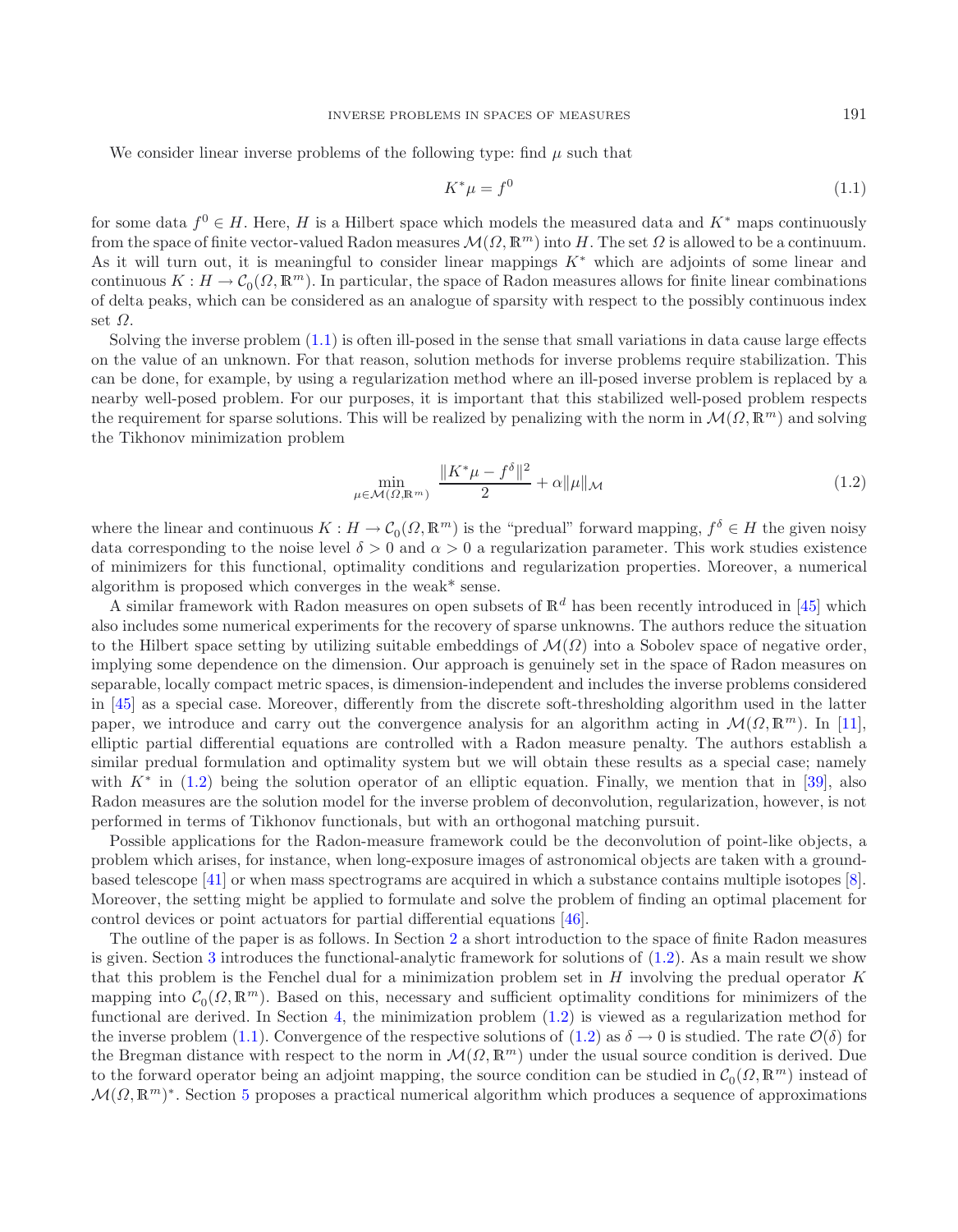each consisting of finitely many delta peaks. It is shown that this sequence minimizes the functional with rate  $\mathcal{O}(n^{-1})$  and converges subsequentially in the weak\* sense to a minimizer. The applicability of this algorithm is established in Section [6.](#page-21-0) There, a deconvolution problem is solved numerically in a semi-discrete setting with discrete data points but arbitrary peak positions. The article concludes with Section [7,](#page-25-0) summarizing the results.

## 2. Preliminaries

<span id="page-2-0"></span>Before going into the precise definition of the inverse problem [\(1.1\)](#page-1-0), we introduce some notation and recall some facts from measure theory.

We are dealing with vectors in  $\mathbb{R}^m$  for  $m \geq 1$ . We equip  $\mathbb{R}^m$  with a norm  $|\cdot|$  and the associated dual norm |⋅|<sub>∗</sub> with respect to the dual pairing induced by the scalar product  $\sigma \cdot \tau = \sum_{i=1}^{m'} \sigma_i \tau_i$ . Furthermore, we denote by  $|\cdot|_2$  the Euclidean norm in  $\mathbb{R}^m$ .<br>
Recall the following generalization

Recall the following generalization of the sign mapping to  $\mathbb{R}^m$ : For  $\sigma, \tau \in \mathbb{R}^m$  we associate the set-valued sign mappings

$$
Sgn(\tau) = \{ \sigma \in \mathbb{R}^m : |\sigma|_* \le 1, \ \sigma \cdot \tau = |\tau| \},
$$
  

$$
Sgn_*(\sigma) = \{ \tau \in \mathbb{R}^m : |\tau| \le 1, \ \sigma \cdot \tau = |\sigma|_* \}
$$

as well as sgn( $\tau$ ) =  $\sigma$  such that  $\sigma = \operatorname{argmin}_{\tilde{\sigma} \in \text{Sgn}(\tau)} |\tilde{\sigma}|_2$  and the analogous construction for sgn<sub>\*</sub>. Note that in case of  $|\cdot|$  being the Euclidean norm, we have  $\text{Sgn}(\tau) = {\{\tau/|\tau|_2\}}$  for  $\tau \neq 0$  and  $\text{Sgn}(0) = {\{|\sigma|_2 \leq 1\}}$ . In<br>particular, in dimension one it holds that  $\text{Sgn}(s) = 1$  for  $s > 0$ ,  $\text{Sgn}(s) = -1$  for  $s < 0$  and particular, in dimension one it holds that  $Sgn(s) = 1$  for  $s > 0$ ,  $Sgn(s) = -1$  for  $s < 0$  and  $Sgn(0) = [-1, 1]$ . Also, for  $|\tau| = \sum_{i=1}^{m} |\tau_i|$  it turns out that  $\sigma \in \text{Sgn}(\tau)$  if and only if  $\sigma_i \in \text{Sgn}(\tau_i)$  for all  $i = 1, \ldots, m$ .

In this paper,  $\Omega$  is always a separable locally compact metric space with a metric  $\rho$ . In some cases, we assume that  $\Omega$  is a subset of  $\mathbb{R}^d$ ,  $d \geq 1$ . Then the metric in  $\Omega \subset \mathbb{R}^d$  is induced by the Euclidean norm  $|\cdot|_2$  if not<br>mentioned otherwise. In  $\mathbb{R}^d$  the boundary of a set E is denoted by  $\partial E$ ,  $\chi_D$  is the mentioned otherwise. In  $\mathbb{R}^d$ , the boundary of a set E is denoted by  $\partial E$ ,  $\chi_E$  is the characteristic function of E. *i.e.*,  $\chi_E(x) = 1$  if  $x \in E$  and  $\chi_E(x) = 0$  if  $x \notin E$ , and  $dist(E, F)$  is the distance between sets E and F defined by

$$
dist(E, F) = inf{ |x - y|_2 : x \in E, y \in F }.
$$

For the measure-theoretic part, we follow the notation of [\[2](#page-26-2)]. A positive measure  $\nu$  is a  $\sigma$ -additive set function defined on the Borel sets of  $\Omega$  (with respect to the topology induced by the metric  $\rho$ ) with values in  $[0, \infty]$  and  $\nu(\emptyset) = 0$ . We denote by  $L^p_\nu(\Omega, \mathbb{R}^m)$ ,  $1 \leq p < \infty$ , the Banach space of all measurable functions  $g: \Omega \to \mathbb{R}^m$  such that its p-norm is finite, *i.e.*,

$$
||g||_p = \left(\int_{\Omega} |g(\omega)|^p \mathrm{d}\nu(\omega)\right)^{1/p} < \infty.
$$

Two functions in  $L^p_\nu(\Omega,\mathbb{R}^m)$  are identified if they are equal v-almost everywhere. Let  $\mathcal{L}^d$  be the Lebesgue measure in  $\mathbb{R}^d$ . For  $\Omega \subset \mathbb{R}^d$ , we use the notation  $L_{\mathcal{L}^d}^p(\Omega, \mathbb{R}^m) = L^p(\Omega, \mathbb{R}^m)$  (and  $L^p(\Omega)$  if  $m = 1$ ) for all  $1 \leq p < \infty$ . The space  $L^2(\Omega, \mathbb{R}^m)$  is a Hilbert space with the inner product

$$
\langle u, v \rangle_2 = \sum_{i=1}^m \int_{\Omega} u_i(x) v_i(x) \, \mathrm{d}x
$$

and the corresponding induced norm  $\|\cdot\|_2$ .

A *finite Radon measure*  $\mu$  is a  $\sigma$ -additive  $\mathbb{R}^m$ -valued set function defined on the Borel sets of  $\Omega$  with  $\mu(\emptyset) = 0$ . The *total-variation measure* of a finite Radon measure μ is the positive measure defined by

$$
|\mu|(E) = \sup \left\{ \sum_{n=1}^{\infty} |\mu(E_n)| \ : \ \bigcup_{n=1}^{\infty} E_n = E, \ \{E_n\} \ \text{disjoint and measurable} \right\}.
$$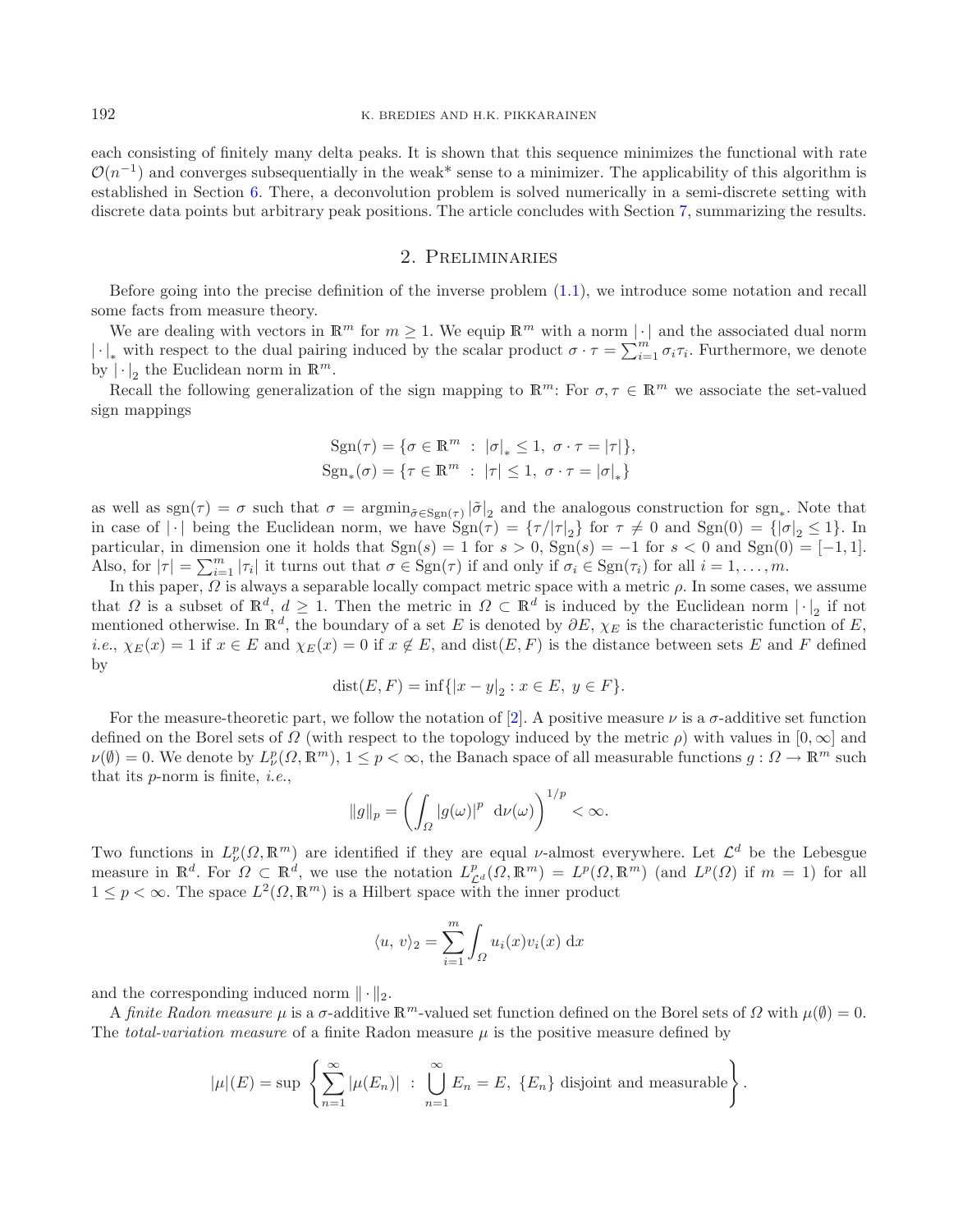We denote the space of finite Radon measures by  $\mathcal{M}(\Omega, \mathbb{R}^m)$  (and  $\mathcal{M}(\Omega)$  if  $m = 1$ ). It can be normed by the total variation norm

$$
\|\mu\|_{\mathcal{M}} = |\mu|(\Omega).
$$

Each finite Radon measure  $\mu$  possesses a *polar decomposition*, *i.e.*, there exists a function  $\sigma \in L^1_{|\mu|}(\Omega, \mathbb{R}^m)$  with  $|\sigma(x)| = 1$  for  $|\mu|$ -almost all  $x \in \Omega$  such that

$$
\mu(E) = \int_E \sigma \, d|\mu| \quad \text{for all measurable } E \subset \Omega.
$$

An important result about the space  $\mathcal{M}(\Omega,\mathbb{R}^m)$ , which is known as the Riesz theorem, is its characterization as a dual space. To state this theorem, introduce the space

$$
\mathcal{C}_0(\Omega, \mathbb{R}^m) = \overline{\{u \in \mathcal{C}(\Omega, \mathbb{R}^m) \; : \; \text{supp } u \subset\subset \Omega\}}_{\|\cdot\|_{\infty}}, \quad \|u\|_{\infty} = \sup_{x \in \Omega} |u(x)|_*
$$

which is the completion of continuous compactly supported functions with respect to the supremum norm. For  $m = 1$  we denote it by  $\mathcal{C}_0(\Omega)$ . The Riesz theorem now states that the dual space  $(\mathcal{C}_0(\Omega,\mathbb{R}^m))^* = \mathcal{M}(\Omega,\mathbb{R}^m)$ which also implies the completeness of the space of finite Radon measures. The corresponding dual paring is defined by

$$
\langle \mu, u \rangle = \sum_{i=1}^{m} \int_{\Omega} u_i \, d\mu_i
$$

for each  $\mu \in \mathcal{M}(\Omega, \mathbb{R}^m)$  and  $u \in \mathcal{C}_0(\Omega, \mathbb{R}^m)$ .

We therefore say that a sequence  $\{\mu^n\}$  in  $\mathcal{M}(\Omega,\mathbb{R}^m)$  converges in the weak\* sense to a  $\mu$  if and only if

$$
\sum_{i=1}^{m} \int_{\Omega} u_i \, \mathrm{d} \mu_i^n \longrightarrow \sum_{i=1}^{m} \int_{\Omega} u_i \, \mathrm{d} \mu_i \quad \text{for each } u \in \mathcal{C}_0(\Omega, \mathbb{R}^m).
$$

Note that the mapping  $\mu \mapsto ||\mu||_{\mathcal{M}}$  is lower semi-continuous in this weak\* sense. Moreover, every bounded sequence in  $\mathcal{M}(\Omega,\mathbb{R}^m)$  has a weak\* convergent subsequence. We will subsequently deal with  $\delta$ -peaks (or Dirac measures) which are defined for  $x \in \Omega$  and  $m = 1$  by:  $\langle \delta_x, u \rangle = u(x)$  for  $u \in C^0(\Omega)$ .

<span id="page-3-1"></span>**Remark 2.1.** Let  $\Omega$  be an open non-empty subset of  $\mathbb{R}^d$ . In this case, there are some weakly\* dense subsets of  $\mathcal{M}(\Omega,\mathbb{R}^m)$  which are of interest later on:

- (i) the space  $L^2(\Omega, \mathbb{R}^m)$  with the injection  $w \mapsto w\mathcal{L}^d$ ;
- (ii) the space of all finite linear combinations of  $\delta$ -peaks:

$$
\left\{\mu = \sum_{i=1}^{N} u_i \delta_{x_i} : N \in \mathbb{N}, u_i \in \mathbb{R}^m, x_i \in \Omega, i = 1, ..., N\right\}.
$$

The proof of these density statements can be found in the appendix.

<span id="page-3-0"></span>Finally, introduce the notation  $\mathcal{L}(X, Y)$  for the set of linear and continuous mappings  $K : X \to Y$ . We denote by  $||K|| = \sup \{||Kx||_Y : ||x||_X \leq 1\}$  the corresponding *operator norm*.

## 3. Minimization in spaces of measures

This section is devoted to the analysis of the minimization problem  $(1.2)$ . We start with defining more precisely the setting for the inverse problem [\(1.1\)](#page-1-0). Let H be a Hilbert space with the inner product  $\langle \cdot, \cdot \rangle_H$  and the induced norm  $\|\cdot\|$ . We consider the inversion of  $K^*$  which is the adjoint of a continuous linear mapping  $K: H \to C_0(\Omega, \mathbb{R}^m)$ . Such an adjoint maps continuously between  $\mathcal{M}(\Omega, \mathbb{R}^m)$  and H. Throughout this section,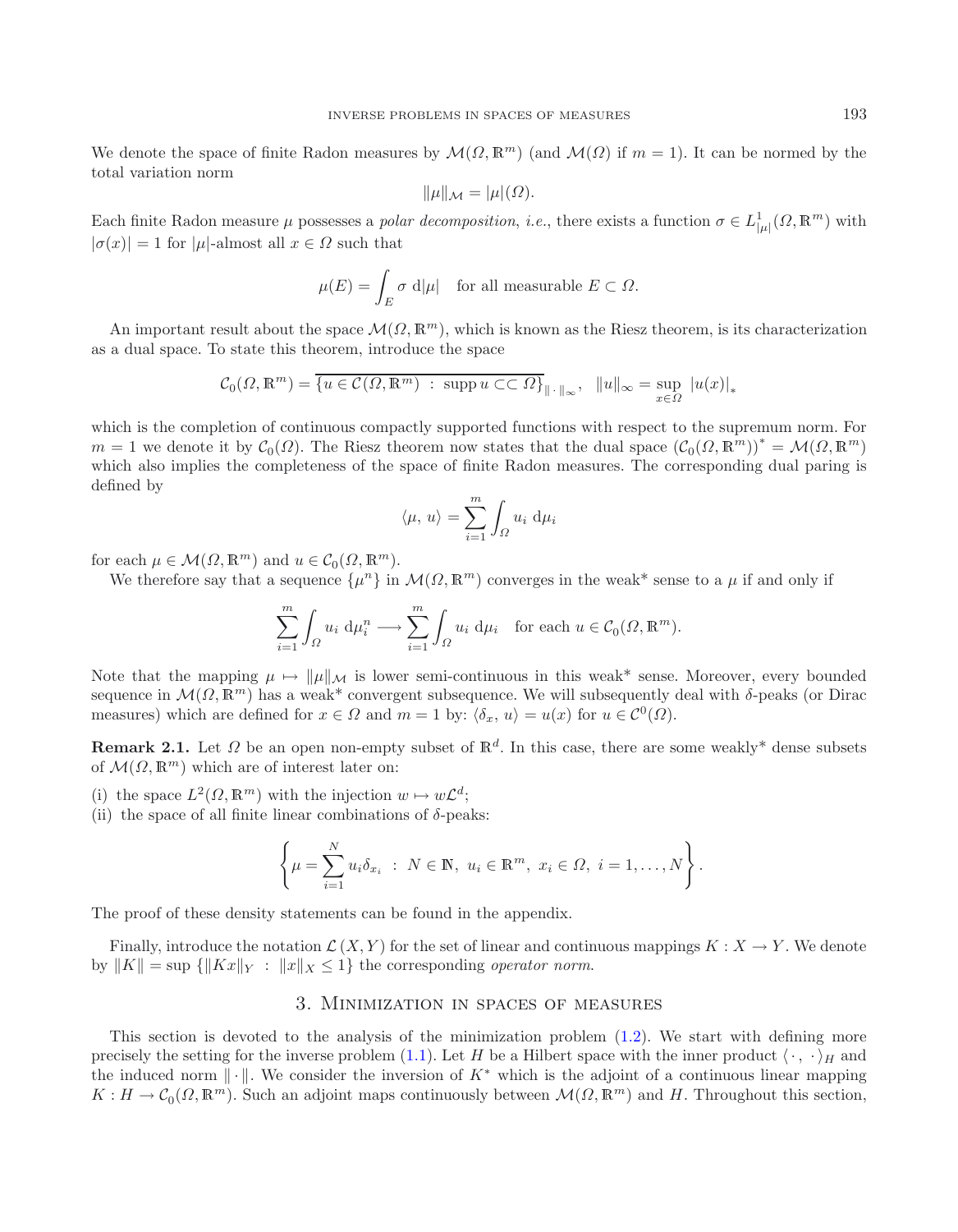we denote by f some given data in H. It can be either the exact data  $f^0$  or the noisy data  $f^{\delta}$ . For  $\alpha > 0$ , we use the notation  $T_{\alpha}$  for the Tikhonov functional

<span id="page-4-4"></span><span id="page-4-0"></span>
$$
T_{\alpha}(\mu) = \frac{\|K^*\mu - f\|^2}{2} + \alpha \|\mu\|_{\mathcal{M}}.
$$
\n(3.1)

<span id="page-4-2"></span>The following proposition shows that the Tikhonov functional has a minimizer.

**Proposition 3.1.** *Let*  $K : H \to C_0(\Omega, \mathbb{R}^m)$  *be a linear and continuous mapping,*  $f \in H$  *and*  $\alpha > 0$ *. Then, the minimization problem*

<span id="page-4-3"></span>
$$
\min_{\mu \in \mathcal{M}(\Omega, \mathbb{R}^m)} \frac{\|K^*\mu - f\|^2}{2} + \alpha \|\mu\|_{\mathcal{M}} \tag{3.2}
$$

*admits a solution*  $\mu^* \in \mathcal{M}(\Omega, \mathbb{R}^m)$ . If  $K^*$  *is injective, this solution is unique.* 

*Proof.* Observe that  $T_{\alpha}$  is proper and coercive on  $\mathcal{M}(\Omega, \mathbb{R}^m)$ . It is moreover sequentially weak\* lower semicontinuous: a sequence  $\{\mu^n\}$  converging to  $\mu$  in the weak<sup>\*</sup> sense is mapped *via* K<sup>\*</sup> to a weakly convergent sequence  $K^*\mu^n \rightharpoonup K^*\mu^n$  in H since

$$
\langle K^*\mu^n, v\rangle_H = \sum_{i=1}^m \int_{\Omega} Kv \, \mathrm{d}\mu_i^n \to \sum_{i=1}^m \int_{\Omega} Kv \, \mathrm{d}\mu_i = \langle K^*\mu, v\rangle_H \tag{3.3}
$$

for all  $v \in H$ . Denote by  $T_{\alpha}(\mu) = S(\mu) + \alpha R(\mu)$  with

$$
S(\mu) = \frac{1}{2} \|K^*\mu - f\|^2 \quad \text{and} \quad R(\mu) = \|\mu\|_{\mathcal{M}}.
$$
 (3.4)

The mapping  $w \mapsto \frac{1}{2} \|w - f\|^2$  is convex and continuous, and hence sequentially weak lower semi-continuous.<br>This vields the sequential weak\* lower semi-continuity of S. The functional B is just the norm in  $\mathcal{M}(Q, \mathbb{$ This yields the sequential weak\* lower semi-continuity of S. The functional R is just the norm in  $\mathcal{M}(\Omega,\mathbb{R}^m)$ which is known to the sequentially lower semi-continuous in the weak\* sense, implying the desired property for  $T_{\alpha}$ .

By the direct method, a minimizing argument  $\mu^*$  in  $\mathcal{M}(\Omega,\mathbb{R}^m)$  exists. Finally, an injective  $K^*$  results in a strictly convex  $T_{\alpha}$  which immediately gives the stated uniqueness.  $\Box$ 

**Remark 3.2.** As was seen in the above proof, the adjoint  $K^*: \mathcal{M}(\Omega, \mathbb{R}^m) \to H$  is weak\*-to-weak (sequentially) continuous (*cf.* [\(3.3\)](#page-4-0)). This property was important for showing the weak\* lower semi-continuity of associated Tikhonov functionals.

The requirement that the forward operator  $A = K^*$  is an adjoint mapping is not actually a severe restriction if A is supposed to be weak\*-to-weak\* sequentially continuous: according to Theorem V.1.3. [\[13](#page-27-27)], if X is a separable Banach space and a functional  $u^{**} \in X^{**}$  is sequentially weak\* continuous, there has to be a  $u \in X$ such that  $\langle u^{**}, u^* \rangle_{X^{**} \times X^*} = \langle u^*, u \rangle_{X^* \times X}$  for all  $u^* \in X^*$ . Note that the weak\* continuity of a linear functional is equivalent with the continuity with respect to the bounded X topology in  $X^*$ , see [\[18\]](#page-27-28), Theorem V.5.6, which in turn can be characterized by the sequential weak\* continuity. Now for separable Banach spaces  $X, Y$  holds: an operator  $A \in \mathcal{L}(Y^*, X^*)$  which is weak\*-to-weak\* sequentially continuous has an adjoint  $A^* \in \mathcal{L}(X^{**}, Y^{**})$ which maps X into Y regarded as closed subspaces in  $X^{**}$  and  $Y^{**}$  under the canonical injections into the bidual spaces, respectively. This follows from the fact that for  $u \in X$  and each sequence  $\{v^n\}$  in  $Y^*$  with  $v^n \rightharpoonup^* v$  for some  $v \in Y^*$  we have

$$
\lim_{n \to \infty} \langle A^* u, v^n \rangle_{Y^{**} \times Y^*} = \lim_{n \to \infty} \langle u, Av^n \rangle_{X^{**} \times X^*}
$$

$$
= \langle u, Av \rangle_{X^{**} \times X^*} = \langle A^* u, v \rangle_{Y^{**} \times Y^*}
$$

yielding that  $A^*u$  is weak\* sequentially continuous on Y<sup>\*\*</sup> and is therefore representable by an element in Y. Hence,  $A^*$  restricted to X can be considered as  $A^*|_X = K$  with  $K \in \mathcal{L}(X, Y)$  and consequently,  $A = K^*$  is an adjoint mapping.

<span id="page-4-1"></span>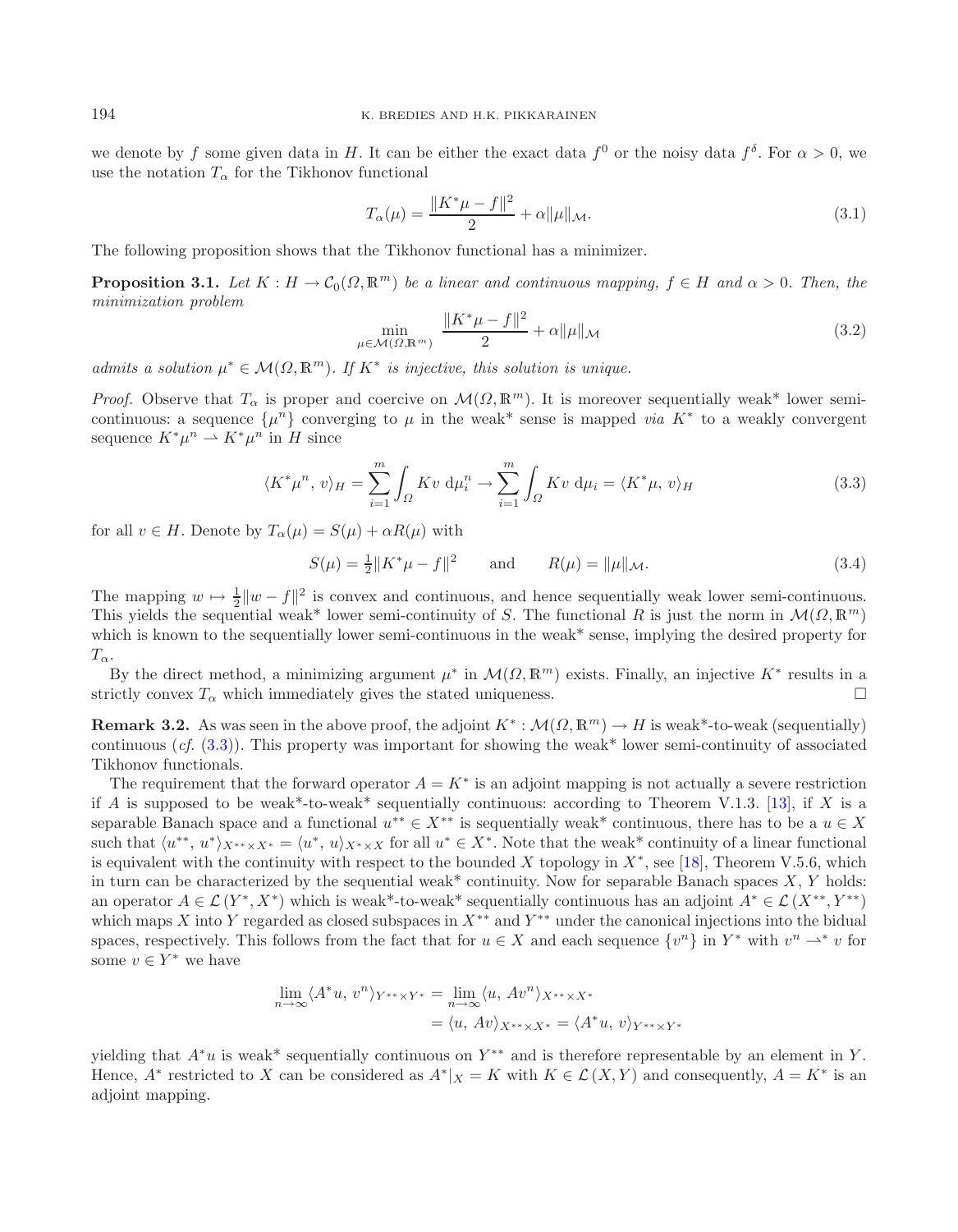Since in the studied case  $X = H$  is a Hilbert space, the weak\*-to-weak\* sequential continuity of A is equal to the weak\*-to-weak sequential continuity, therefore, these mappings coincide with the adjoints mappings.

Before proceeding to the analysis of minimizers of [\(3.2\)](#page-4-1), we introduce some examples which show what kind of problems can be treated within this framework. The first regards a deconvolution problem while the second involves elliptic partial differential equations.

<span id="page-5-1"></span>**Example 3.3.** Let  $\Omega$  be a bounded domain in  $\mathbb{R}^d$  and  $k \in L^2(\mathbb{R}^d)$  with essential support in  $\Omega' \subset \mathbb{R}^d$ , a bounded open set. Denote by  $\Omega'' = \{x - y : x \in \Omega, y \in \Omega'\} = \Omega - \Omega'$  and define

$$
(Kv)(x) = \int_{\Omega} k(y - x)v(y) \, dy
$$

for  $x \in \Omega''$ . We like to show that  $Kv \in C_0(\Omega'')$  by approximation with compactly supported continuous functions. First, we see that the translation of a  $L^2$ -function, *i.e.*,  $x \mapsto k(\cdot - x)$ , is a continuous operation mapping  $\Omega'' \to L^2(\mathbb{R}^d)$  (see, for instance, [\[1](#page-26-3)], Thm. 2.32) and restricting to  $\Omega$  followed by taking the scalar product is also. Hence Kv is indeed a continuous function. Now set  $\Omega_{\varepsilon} = \{x \in \Omega : \text{dist}(x, \partial \Omega) > \varepsilon\}$  and let  $v^{\varepsilon} = \chi_{\Omega_{\varepsilon}} v$ . Clearly,  $v^{\varepsilon} \to v$  in  $L^2(\Omega)$  as  $\varepsilon \to 0$ . Construct  $k^{\varepsilon}$  analogously and define  $K_{\varepsilon} v^{\varepsilon}$  according to the above with v and k replaced by  $v^{\varepsilon}$  and  $k^{\varepsilon}$ , respectively.

For each  $\varepsilon > 0$ , we deduce the inclusion supp  $K_{\varepsilon}v^{\varepsilon} \subset \overline{\Omega_{\varepsilon} - \Omega_{\varepsilon}' } \subset \overline{\Omega''}$ . Therefore, let  $\{z^n\}$  with  $z^n \in \Omega_{\varepsilon} - \Omega_{\varepsilon}'$ be an arbitrary sequence, so  $z^n = x^n - y^n$  with each  $x^n \in \overline{\Omega_{\varepsilon}} \subset\subset \Omega$  and  $y^n \in \overline{\Omega_{\varepsilon}} \subset\subset \Omega'$ . Therefore, there exist respective subsequences, not relabeled, and limits  $x \in \overline{\Omega_{\varepsilon}}$ ,  $y \in \overline{\Omega_{\varepsilon}}$  such that  $x^n \to x$  and  $y^n \to y$  as  $n \to \infty$ . Hence  $z = x - y \in \overline{\Omega_{\varepsilon}} - \overline{\Omega_{\varepsilon}} = \overline{\Omega_{\varepsilon} - \Omega_{\varepsilon}'} \subset \Omega''$  (note that both sets are compact) is a limit of  $\{z^n\}$  in  $\Omega''$ , which means that the claimed compactness holds.

Thus,  $K_{\varepsilon}v^{\varepsilon}$  is continuous with compact support in  $\Omega''$ . The bilinear operation

$$
L(v,k)(x) = \int_{\Omega} k(y-x)v(y) \, dy
$$

obeys, because of the Cauchy-Schwarz inequality,

$$
||L(v,k)||_{\infty} \leq ||k||_2 ||v||_2
$$

which means that  $L : L^2(\Omega) \times L^2(\Omega') \to C_0(\Omega'')$  is a continuous mapping. Therefore, we have  $L(v^{\varepsilon}, k^{\varepsilon}) \to Kv$ as  $\varepsilon \to 0$  which implies  $Kv \in \mathcal{C}_0(\Omega'')$  with K being continuous.

Hence, Proposition [3.1](#page-4-2) is applicable with  $H = L^2(\Omega)$  and K mapping into  $\mathcal{C}_0(\Omega'')$ . Let us eventually compute  $K^* : \mathcal{M}(\Omega'') \to L^2(\Omega)$ : for  $\mu \in \mathcal{M}(\Omega'')$ 

$$
\langle K^*\mu, v\rangle_2 = \int_{\Omega''} \int_{\Omega} k(y-x)v(y) \, dy \, d\mu(x) = \int_{\Omega} \int_{\Omega''} k(y-x) \, d\mu(x)v(y) \, dy
$$

by Fubini's theorem, so  $K^*\mu = \mu * k$  in the sense of the convolution of measures. It turns out that [\(3.2\)](#page-4-1) is actually the deconvolution problem

$$
\min_{\mu \in \mathcal{M}(\Omega - \Omega')} \frac{\|\mu * k - f\|_2^2}{2} + \alpha \|\mu\|_{\mathcal{M}}
$$

where the sought solution is a measure in  $\Omega - \Omega'$  and the data is compared only in  $\Omega$ .

<span id="page-5-0"></span>**Example 3.4.** Let  $\Omega \subset \mathbb{R}^d$ ,  $d \leq 3$ , be a bounded domain with a  $\mathcal{C}^{1,1}$ -boundary and  $A \in \mathcal{C}^{0,1}(\overline{\Omega}, \mathbb{R}^{d \times d})$  a matrix field such that  $A(x)$  is symmetric for each  $x \in \Omega$  and there is a uniform ellipticity constant  $c > 0$  such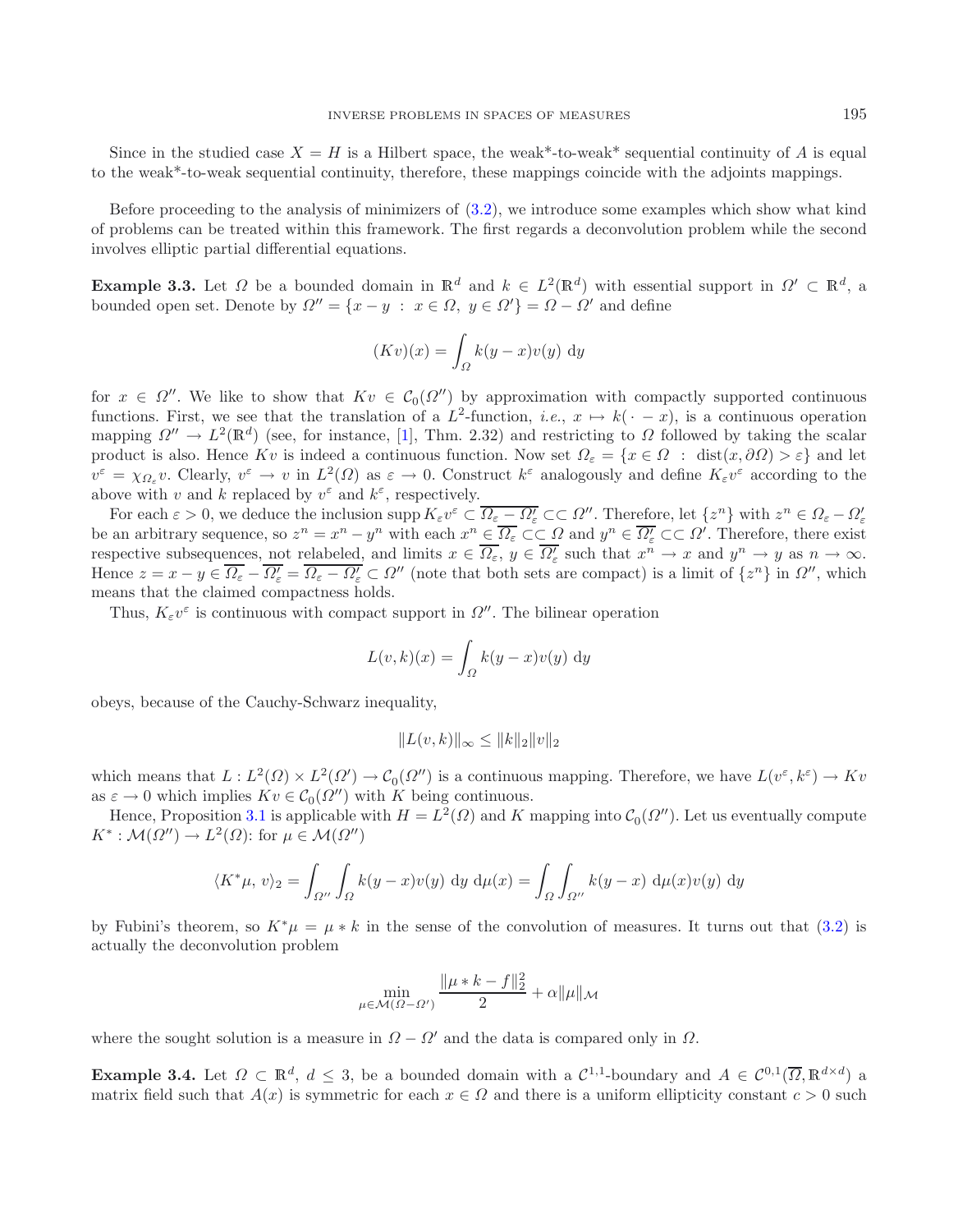that  $\xi^T A(x) \xi \geq c \sum_{i=1}^d \xi_i^2$  for each  $x \in \Omega$  and  $\xi \in \mathbb{R}^d$ . Consider K as the weak solution operator  $K : v \mapsto u$ <br>such that such that  $-\operatorname{div}(A\nabla u) = v \text{ in } \Omega,$ 

$$
\operatorname{div}(A\nabla u) = v \quad \text{in } \Omega,
$$
  
 
$$
u = 0 \quad \text{on } \partial\Omega.
$$
 (3.5)

From the regularity theory of elliptic equations (see, for instance, [\[30\]](#page-27-29), Chap. 2) we know that  $K : L^2(\Omega) \to$  $H_0^1(\Omega) \cap H^2(\Omega)$  continuously. Since  $d \leq 3$ , the solution has to be continuous due to the continuous embedding  $H^{2}(\Omega) \hookrightarrow \mathcal{C}(\overline{\Omega})$ . Eurthermore,  $u \in H^{1}(\Omega)$  implies a zero trace in  $H^{1/2}(\partial \Omega)$  which in particu  $H^2(\Omega) \hookrightarrow \mathcal{C}(\overline{\Omega})$ . Furthermore,  $u \in H_0^1(\Omega)$  implies a zero trace in  $H^{1/2}(\partial \Omega)$  which in particular gives a zero trace for continuous functions in  $H^1(\Omega)$ . Hence,  $u \in \mathcal{C}(\Omega)$  holds and consequently  $K \cdot L^2(\Omega$ trace for continuous functions in  $H_0^1(\Omega)$ . Hence,  $u \in C_0(\Omega)$  holds and consequently  $K : L^2(\Omega) \to C_0(\Omega)$  is<br>continuous implying that Proposition 3.1 is applicable continuous, implying that Proposition [3.1](#page-4-2) is applicable.

The adjoint  $K^*: \mathcal{M}(\Omega) \to L^2(\Omega)$  is the solution operator  $K^*: \mu \mapsto f$  for the elliptic boundary value problem

<span id="page-6-1"></span>
$$
-\operatorname{div}(A\nabla f) = \mu \quad \text{in } \Omega,
$$
  

$$
f = 0 \quad \text{on } \partial\Omega
$$
 (3.6)

in the weak sense of Stampacchia [\[47](#page-28-5)]: Indeed, for each  $v \in \mathcal{C}_0(\Omega)$  we have  $u = Kv \in H_0^1(\Omega) \cap \mathcal{C}_0(\Omega)$ . Moreover,  $\Gamma$  and the differential energies  $\Gamma^* = -\text{div}(A\nabla)$  is follows that  $\Gamma^* u = v$  in the denoting  $L^*$  as the formal adjoint of the differential operator  $L = -\text{div}(A\nabla)$  it follows that  $L^*u = v$  in the weak sense. Hence, for  $\mu \in \mathcal{M}(\Omega)$  and  $f = K^* \mu$  it holds that:

$$
\int_{\Omega} L^* u f \, dx = \int_{\Omega} v f \, dx = \langle K^* \mu, v \rangle_2 = \langle \mu, K v \rangle = \int_{\Omega} u \, d\mu,
$$

implying that f satisfies [\(3.6\)](#page-6-0) in the sense of Definition 9.1 in [\[47](#page-28-5)]. Moreover, as  $\Omega$  satisfies the uniform cone property, it is an  $H_0^1(\Omega)$ -admissible domain according to Definition 6.2 in [\[47\]](#page-28-5). It is immediate that a weak<br>solution of (3.6) has to be unique hence Theorem 9.1 in [47] implies that actually  $f \in W^{1,q}(\Omega)$  for each solution of [\(3.6\)](#page-6-0) has to be unique, hence Theorem 9.1 in [\[47\]](#page-28-5) implies that actually  $f \in W_0^{1,q}(\Omega)$  for each  $1 \leq a \leq d/(d-1)$ . Equation (3.6) is therefore also satisfied in the distributional sense in Q with homogeneous  $1 \leq q \leq d/(d-1)$ . Equation [\(3.6\)](#page-6-0) is therefore also satisfied in the distributional sense in  $\Omega$  with homogeneous Dirichlet boundary values attained in the sense of traces.

Next, we will derive optimality conditions for minimizers of [\(3.2\)](#page-4-1) with the help of convex duality (see, for instance, [\[20](#page-27-30), [52](#page-28-6)]). The usual setting, however, which requires the consideration of the dual space  $\mathcal{M}(\Omega,\mathbb{R}^m)^*$ , turns out to be complicated due to the inaccessibility of this space. There is, nevertheless, a method which circumvents these complications: one can identify [\(3.2\)](#page-4-1) being equivalent to the Fenchel dual problem associated with a functional in H. The corresponding optimality conditions only involve the dual space  $\mathcal{C}_0(\Omega,\mathbb{R}^m)^*$ , the space of finite Radon measures. Here, the indicator functional I of a set E is defined by  $I_E(x) = 0$  if  $x \in E$  and  $I_E(x) = \infty$  if  $x \notin E$ . Also, the subdifferential and the Fenchel conjugate of a functional F are denoted by  $\partial F$ and  $F^*$ , respectively.

<span id="page-6-2"></span>**Proposition 3.5.** *Let*  $K : H \to C_0(\Omega, \mathbb{R}^m)$  *be linear and continuous,*  $f \in H$  *and*  $\alpha > 0$ *. The problem* 

$$
\min_{v \in H} \frac{\|v - f\|^2}{2} + I_{\{v \in H \ : \ \|Kv\|_{\infty} \le \alpha\}}(v)
$$
\n(3.7)

*is equivalent to a Fenchel predual problem of* [\(3.2\)](#page-4-1)*, i.e., the Fenchel dual problem of* [\(3.7\)](#page-6-1) *exists and possesses the same solutions as* [\(3.2\)](#page-4-1)*.*

*Proof.* Define  $S_0(v) = \frac{1}{2} ||v - f||^2$  for  $v \in H$  whose conjugate function obeys

$$
S_0^*(w) = \frac{\|f+w\|^2}{2} - \frac{\|f\|^2}{2}.
$$

Likewise, the conjugate of  $R_0: \mathcal{C}_0(\Omega, \mathbb{R}^m) \to \mathbb{R} \cup \{\infty\}$  given by  $R_0(u) = I_{\{\|u\|_\infty \leq \alpha\}}(u)$  reads as

$$
R_0^*(\mu) = \sup_{\|u\|_{\infty} \le \alpha} \sum_{i=1}^m \int_{\Omega} u_i \, \mathrm{d}\mu_i = \alpha \|\mu\|_{\mathcal{C}_0^*} = \alpha \|\mu\|_{\mathcal{M}} = \alpha R(\mu)
$$

<span id="page-6-0"></span>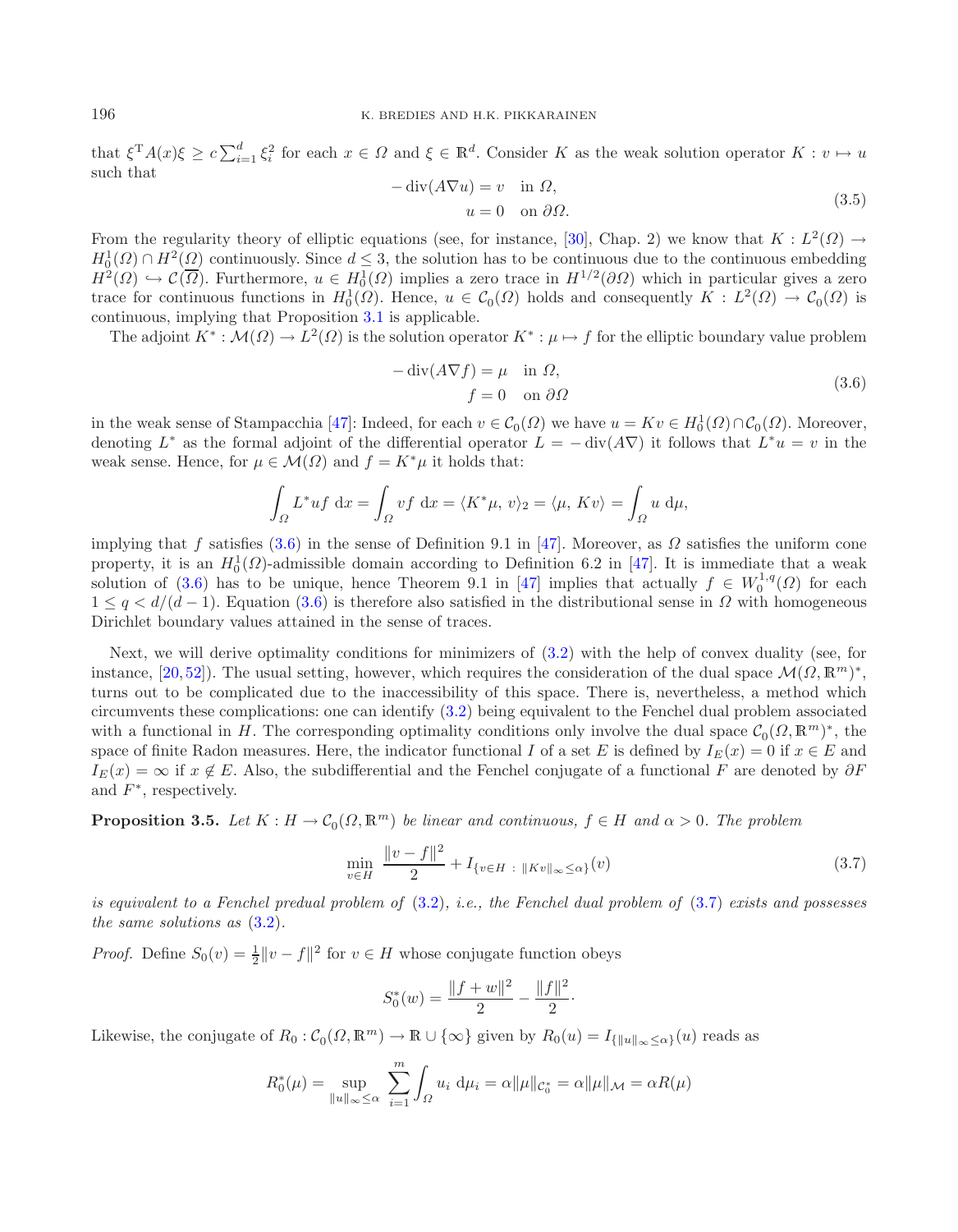where  $R$  is defined in  $(3.4)$ . Now verify that all prerequisites for the validity of the Fenchel duality formula according to [\[51\]](#page-28-7), Corollary 2.8.5, are satisfied. In particular,  $0 \in H$  is in the domain of  $S_0 + R_0 \circ K$  and  $R_0$  is continuous at  $0 \in C_0(\Omega, \mathbb{R}^m)$ . Hence,

<span id="page-7-1"></span>
$$
\min_{v \in H} \frac{\|v - f\|^2}{2} + I_{\{\|Kv\|_{\infty} \le \alpha\}}(v) = \max_{\mu \in \mathcal{M}(\Omega, \mathbb{R}^m)} \frac{\|f\|^2}{2} - \frac{\|f - K^* \mu\|^2}{2} - \alpha \|\mu\|_{\mathcal{M}}
$$

according to the Fenchel duality formula and the above considerations. The solutions for the problem on the right-hand side obviously coincide with the solutions of  $(3.2)$ .  $\Box$ 

With the help of the predual problem and duality, it is possible to derive optimality conditions for the original problem.

**Proposition 3.6.** *Let*  $K : H \to C_0(\Omega, \mathbb{R}^m)$  *be linear and continuous,*  $f \in H$  *and*  $\alpha > 0$ *. Then, a*  $\mu^* \in M(O, \mathbb{R}^m)$  *is a solution of*  $(3.2)$  *if and only if*  $w^* = -K(K^*w^* - f)$  *sotisfies*  $||w^*|| \leq \alpha$  *and*  $\mathcal{M}(\Omega, \mathbb{R}^m)$  *is a solution of* [\(3.2\)](#page-4-1) *if and only if*  $w^* = -K(K^*\mu^* - f)$  *satisfies*  $||w^*||_{\infty} \leq \alpha$  *and each polar decomposition*  $\mu^* = \sigma^* |\mu^*|$  *obeys* 

$$
\sigma^* \cdot w^* = \alpha \quad |\mu^*| \cdot almost \; everywhere. \tag{3.8}
$$

<span id="page-7-0"></span>*In particular,* supp  $|\mu^*| \subset \{x \in \Omega : |w^*(x)|_* = \alpha\}$  *for each solution*  $\mu^*$ *.* 

*Proof.* From Fenchel duality and Proposition [3.5](#page-6-2) one knows that  $(v^*, \mu^*) \in H \times \mathcal{M}(\Omega, \mathbb{R}^m)$  are solutions of [\(3.7\)](#page-6-1) and [\(3.2\)](#page-4-1), respectively, if and only if  $-K^*\mu^* \in \partial S_0(v^*)$  and  $\mu^* \in \partial R_0(Kv^*)$  with  $S_0$  and  $R_0$  from the proof of Proposition [3.5.](#page-6-2) This means that  $-K^*\mu^* = v^* - f$  and  $||Kv^*||_{\infty} \leq \alpha$  with

$$
\sum_{i=1}^{m} \int_{\Omega} (w - Kv^*)_i \, d\mu_i^* \le 0 \quad \text{for all } w \in \mathcal{C}_0(\Omega, \mathbb{R}^m), \ \|w\|_{\infty} \le \alpha.
$$

Plugging  $v^* = f - K^* \mu^*$  and using a polar decomposition of  $\mu^*$ , one sees that  $\mu^*$  being optimal is equivalent to  $||w^*||_{\infty} \leq \alpha$  and

$$
\int_{\Omega} (w - w^*) \cdot \sigma^* d|\mu^*| \le 0 \quad \text{for all } w \in \mathcal{C}_0(\Omega, \mathbb{R}^m), \ \|w\|_{\infty} \le \alpha.
$$
 (3.9)

Rearranging, using basic properties of the supremum and the definition of the dual norm yields that this is equivalent to  $||w^*||_{\infty} \leq \alpha$  and

$$
\alpha|\mu^*|(\Omega) = \alpha||\mu^*||_{\mathcal{M}} = \sup_{||w||_{\infty} \leq \alpha} \int_{\Omega} w \cdot \sigma^* d|\mu^*| \leq \int_{\Omega} w^* \cdot \sigma^* d|\mu^*|.
$$

This is, in turn, by basic properties of the integral, equivalent to  $||w^*||_{\infty} \leq \alpha$  and  $w^* \cdot \sigma^* = \alpha |\mu^*|$ -almost everywhere, proving the desired characterization.

We finally show supp  $|\mu^*| \subset \{x \in \Omega : |w^*(x)|_* = \alpha\}$  for a solution  $\mu^*$  indirectly. For this purpose, let  $x \in \Omega$ be such that  $|w^*(x)|_* < \alpha$ . Since  $w^*$  is continuous, this has to be true on a whole neighborhood  $V_x$  of x. For each  $u \in \mathcal{C}_0(V_x, \mathbb{R}^m)$ , a  $t > 0$  can be chosen such that both  $w = w^* \pm tu$  obey  $||w||_{\infty} \leq \alpha$ . Plugged into [\(3.9\)](#page-7-0), this gives

$$
\int_{\Omega} u \cdot \sigma^* d|\mu^*| = 0 \quad \text{for all } u \in C_0(V_x, \mathbb{R}^m)
$$

implying that  $\mu^*$  restricted to  $V_x$  is the zero-measure and consequently  $V_x \subset \Omega \setminus \text{supp } |\mu^*|$ .

**Remark 3.7.** If the vector norm  $|\cdot|$  is strictly convex, *i.e.*,  $|u|, |v| \le 1$  implies  $|u + v| < 2$  for  $u \ne v$ , there is a polar decomposition of an optimal  $\mu^*$  for which  $\sigma^* \in \mathcal{C}_0(\Omega, \mathbb{R}^m)$ . This can be seen as follows. First, observe that necessarily,  $\sigma^*(x) = J(w^*(x))$  for  $|\mu^*|$ -almost all  $x \in \Omega$  where  $J : \mathbb{R}^m \to \mathbb{R}^m$  is the  $|\cdot|_*$ - $|\cdot|$ -duality mapping

 $\Box$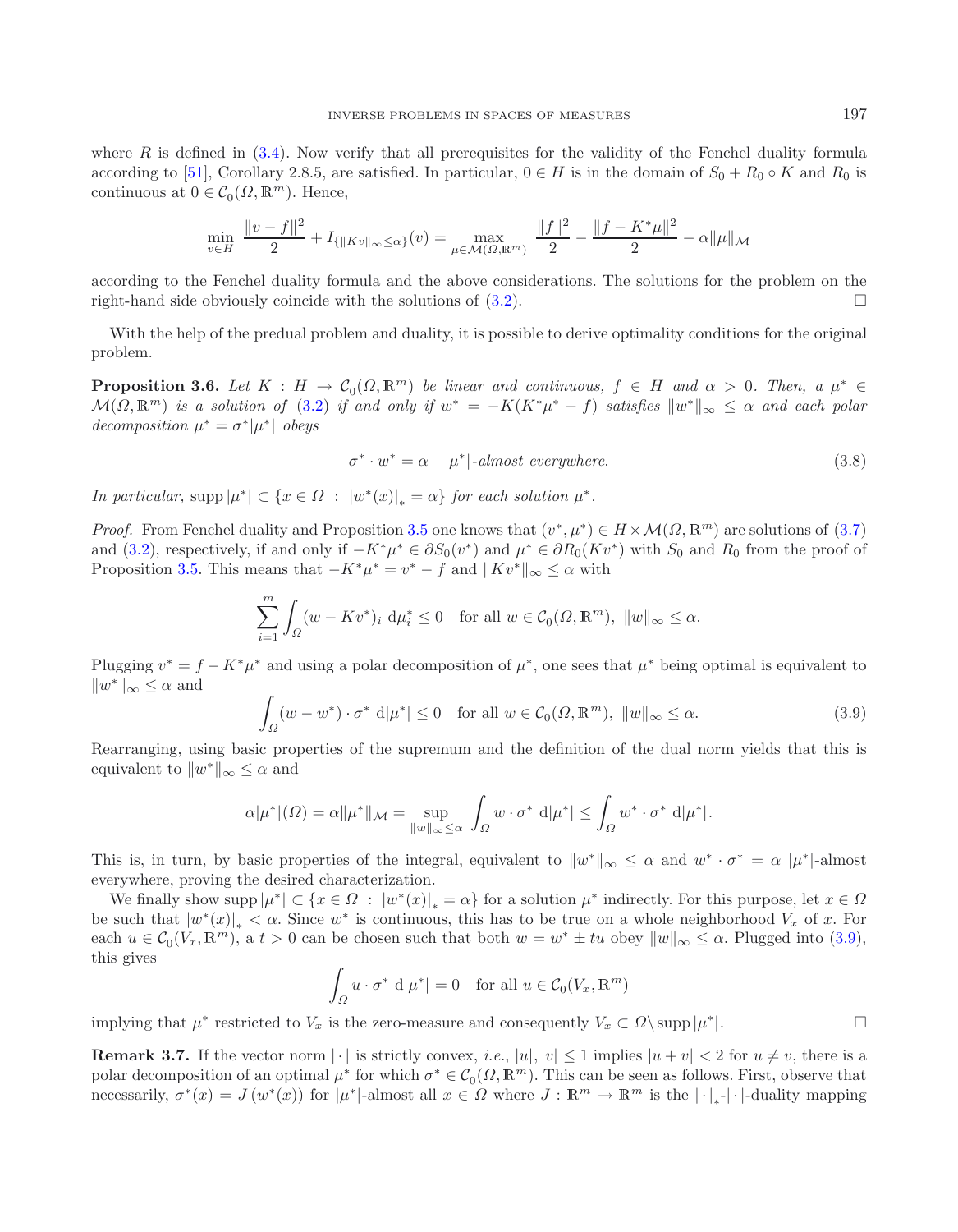with gauge  $\phi: t \mapsto t/\alpha$ : since supp  $|\mu^*| \subset (|w^*(x)|_* = \alpha\}$ , we only need to consider  $|\mu^*|$ -almost every  $x \in \Omega$ with  $|w^*(x)|_* = \alpha$  for which we have, due to [\(3.8\)](#page-7-1),

$$
w^*(x) \cdot \sigma^*(x) = \alpha = |w^*(x)|_* \phi (|w^*(x)|_*)
$$
  
\n
$$
|\sigma^*(x)| = 1 = \phi (|w^*(x)|_*)
$$
\n
$$
\implies \sigma^*(x) = J(w^*(x))
$$

noting that strict convexity in the dual space leads to a single-valued duality relation.

On the other hand, each Borel measurable  $\sigma^*$  coinciding with  $J \circ w^* |\mu^*|$ -almost everywhere gives a polar decomposition since it always defines the same integral. Put in a different way:  $\sigma^*(x) = J(w^*(x))$  for  $|\mu^*|$ -almost every  $x \in \Omega$  constitutes the angular part of a polar decomposition of  $\mu^*$ . Finally, this construction yields an element in  $C_0(\Omega, \mathbb{R}^m)$  by the uniform continuity of J (note that strict convexity on finite dimensional spaces implies uniform convexity) as well as  $I(0) = 0$ implies uniform convexity) as well as  $J(0) = 0$ .

**Remark 3.8.** In the special case of  $\Omega = \mathbb{N}$  with the discrete topology and  $m = 1$ , the space  $\mathcal{C}_0(\Omega)$  is the space<br>containing containing  $\mathcal{M}(\Omega) = \ell^1$ . The associated regularized problem  $(3, 2)$  amounts to th c<sub>0</sub> of null sequences and  $\mathcal{M}(\Omega) = \ell^1$ . The associated regularized problem [\(3.2\)](#page-4-1) amounts to the regularization<br>of a linear invaria problem with the  $\ell^1$  norm which is lyogy to implement as called exercity constrain of a linear inverse problem with the  $\ell^1$ -norm which is known to implement so-called *sparsity constraints*. As already pointed out in the introduction, these types of problems have been studied extensively in the literature, usually with a linear and continuous operator  $K^* : \ell^2 \to \ell^2$ .

Optimality in this case is often expressed as:  $u^*$  interpreted as a sequence is optimal if and only if

$$
u_k^* \begin{cases} = 0 \Rightarrow |K(K^*u^* - f)|_k \le \alpha, \\ > 0 \Rightarrow (-K(K^*u^* - f))_k = \alpha, \\ < 0 \Rightarrow (-K(K^*u^* - f))_k = -\alpha. \end{cases}
$$

The translation into each polar decomposition of the corresponding measure is just  $\mu^* = \sigma^*|\mu^*|$  with  $|\mu^*| =$  $|u^*| \mathcal{H}^0$  where  $\mathcal{H}^0$  denotes the counting measure on  $\mathbb N$  and  $\sigma_k^* \in \text{sgn}(u_k^*), i.e., |\sigma_k^*| \leq 1$  if  $u_k^* = 0$  and  $\sigma_k^* = u_k^* / |u_k^*|$ else. The support of  $|\mu^*|$  is exactly the collection of coefficients where  $u_k^* \neq 0$ , or, the other way around, the set of coefficients where  $u_k^* = 0$  is  $|\mu^*|$ -negligible. Hence, it is easy to see that condition  $(3.8)$  is an equivalent description of the above in terms of measures.

**Remark 3.9.** The last remark shows that the situation [\(3.2\)](#page-4-1) can be interpreted as a natural generalization of the discrete setting  $\Omega = \mathbb{N}$  to continuous ones. In fact, the consideration of measure spaces is necessary since they guarantee the topological properties (sequential weak\* compactness) which are required for the application of the direct method.

In case of  $\Omega \subset \mathbb{R}^d$  being a domain, one could be tempted with regularizing with the  $L^1$ -norm instead of the norm in  $\mathcal{M}(\Omega,\mathbb{R}^m)$  (in which, nevertheless,  $L^1(\Omega,\mathbb{R}^m)$  is a closed subspace). However, in this case, we are only able to obtain a bounded sequence in  $L^1(\Omega, \mathbb{R}^m)$  which is not sufficient for the extraction of a weakly convergent subsequence (see the Dunford-Pettis theorem, for instance [\[2\]](#page-26-2), Thm. 1.38). Based on this, one can easily construct a counterexample for the existence of solutions for the Tikhonov functional with  $L^1$ -regularization (with some technical effort). As we have seen in Proposition [3.1,](#page-4-2) considering  $\mathcal{M}(\Omega,\mathbb{R}^m)$  instead of  $L^1(\Omega,\mathbb{R}^m)$  provides the compactness needed in the existence proof.

## 4. Regularization properties

<span id="page-8-0"></span>In this section we interpret the minimization problem  $(1.2)$  as a Tikhonov regularization method for the inverse problem [\(1.1\)](#page-1-0). Even though our problem is covered by the existing theory of regularization in Banach spaces  $[9, 32]$  $[9, 32]$  $[9, 32]$ , we want to discuss this matter shortly for the sake of consistence. We point out that the minimization problem  $(1.2)$  is well-posed and approximates the inverse problem  $(1.1)$  in the sense usually considered in regularization theory.

Like in the previous section, we denote by  $f^0$  the exact data and by  $f^{\delta}$  noisy data. We assume that there exists a solution of [\(1.1\)](#page-1-0), *i.e.*,  $f^0$  belongs to the range of the operator K<sup>∗</sup>. If the null space of K<sup>∗</sup> is not trivial,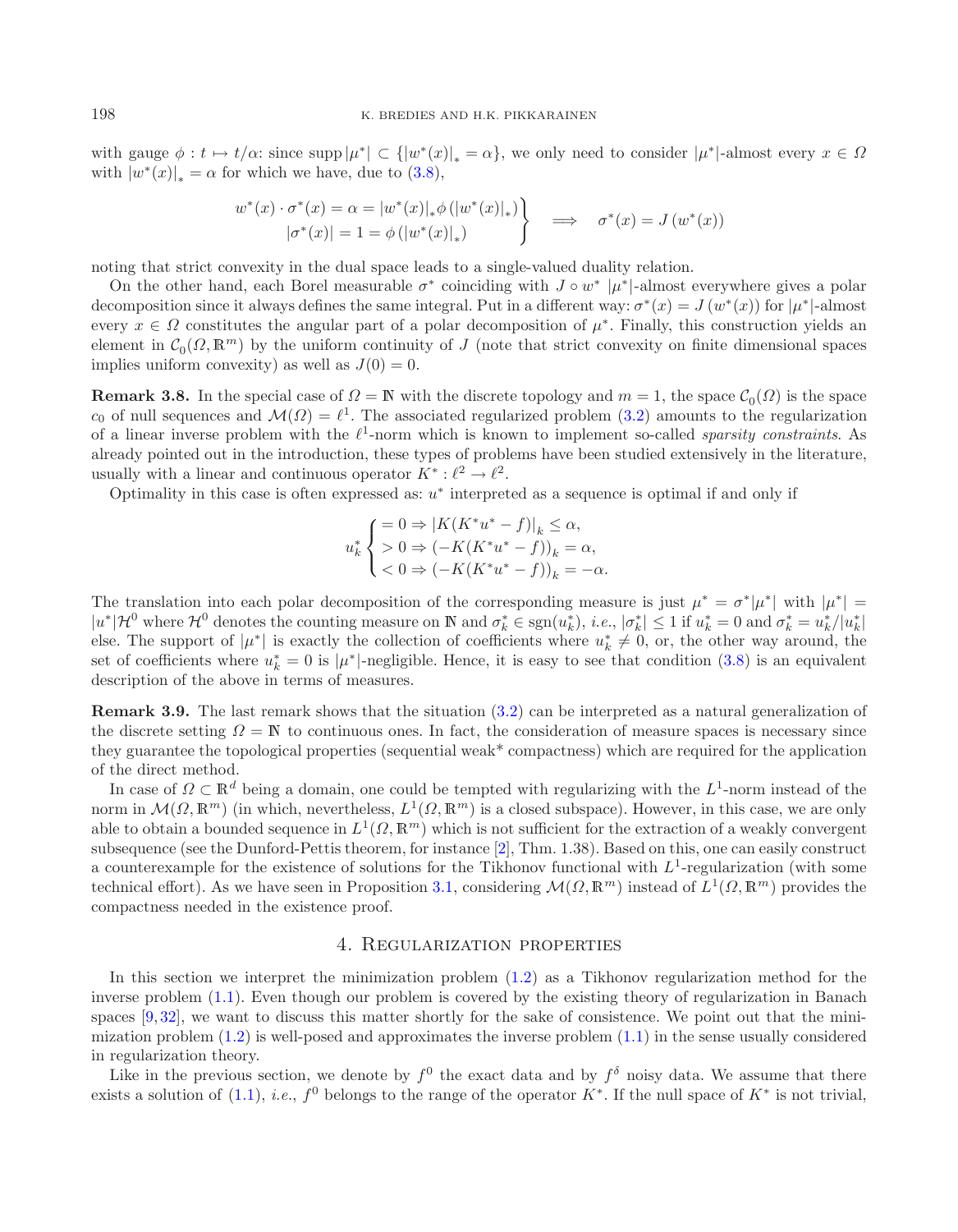the inverse problem [\(1.1\)](#page-1-0) may have multiple solutions. Our interest is in the following special solutions (if they exist):

**Definition 4.1.** An element  $\mu^{\dagger} \in \mathcal{M}(\Omega, \mathbb{R}^m)$  is called a *minimum norm solution* of [\(1.1\)](#page-1-0) if

$$
\|\mu^{\dagger}\|_{\mathcal{M}} = \min\{\|\mu\|_{\mathcal{M}} : K^*\mu = f^0\} < \infty.
$$

We call a minimizer of the Tikhonov functional  $T_{\alpha}$  with data  $f^{\delta}$  a regularized solution of [\(1.1\)](#page-1-0) (see [\(3.1\)](#page-4-4) for the definition). In the regularization theory, the amount of the noise in the data is often given in the form of the noise level  $\delta$ , *i.e.*,  $||f^{\delta} - f^0|| \leq \delta$ . A regularized solution is a good approximation of a solution of the inverse problem [\(1.1\)](#page-1-0) if there exists a choice of the regularization parameter  $\alpha$  such that a regularized solution converges to a minimum norm solution as the noise level tends to zero.

In the setup of the paper, the crucial observations are:

- the operator  $K^*: \mathcal{M}(\Omega, \mathbb{R}^m) \to H$  is weak\*-to-weak continuous;
- the norm  $\|\cdot\|$  is lower semi-continuous with respect to the weak topology in H;
- the norm  $\|\cdot\|_{\mathcal{M}}$  is weak\* lower semi-continuous, see [\[2](#page-26-2)], Theorem 1.59;
- every bounded sequence in  $\mathcal{M}(\Omega, \mathbb{R}^m)$  has a weak\* convergent subsequence, see also [\[2\]](#page-26-2), Theorem 1.59.

Accordingly, the inverse problem [\(1.1\)](#page-1-0) is a specific example of problems studied in [\[32\]](#page-27-5). Therefore the following results are valid:

- a minimum norm solution  $\mu^{\dagger}$  of [\(1.1\)](#page-1-0) exists, see [\[32\]](#page-27-5), Theorem 3.4;
- *existence*: the Tikhonov functional  $T_{\alpha}$  admits a minimizer (Prop. [3.1\)](#page-4-2);
- *uniqueness*: the minimizer of  $T_{\alpha}$  is unique if  $K^*$  is injective (Prop. [3.1\)](#page-4-2);
- *stability*: for a norm-convergent sequence of the data every minimizing sequence of the corresponding Tikhonov functionals has a subsequence which converges in the weak\* sense. The limit of each weak\* convergent subsequence is a minimizer of the Tikhonov functional with the limit data, see [\[32](#page-27-5)], Theorem 3.2;
- *convergence*: with the parameter choice rule

<span id="page-9-1"></span>
$$
\alpha(\delta) \longrightarrow 0 \text{ and } \frac{\delta^2}{\alpha(\delta)} \longrightarrow 0 \text{ as } \delta \longrightarrow 0
$$

where  $\alpha(\cdot)$  is a monotonically increasing function, regularized solutions converge subsequentially in the weak\* sense to a minimum norm solution as  $\delta \to 0$ . If, in addition, the minimum norm solution  $\mu^{\dagger}$  is unique, the convergence is sequential, not only subsequential, see [\[32](#page-27-5)], Theorem 3.5.

The well-posedness of the minimization of the Tikhonov functional is guaranteed by the existence, uniqueness and stability results above. Furthermore, the convergence of regularized solutions to a minimum norm solution is obtained (subsequentially in the weak\* sense) with an *a-priori* parameter choice rule. Hence the minimization problem [\(1.2\)](#page-1-1) is a proper regularization method for the inverse problem [\(1.1\)](#page-1-0).

<span id="page-9-0"></span>For qualitative estimates for the convergence of regularized solutions to a minimum norm solution, some additional assumptions are needed. Usually these assumptions are given in the form of a so-called source condition. In here, we follow the lines of [\[9](#page-27-2)]. A minimum norm solution  $\mu^{\dagger}$  is said to fulfill a source condition if

$$
\exists h \in H: \quad K^{**}h \in \partial \|\cdot\|_{\mathcal{M}}(\mu^{\dagger}).\tag{4.1}
$$

The subdifferential of the norm  $\|\cdot\|_{\mathcal{M}}$  is  $\partial\|\cdot\|_{\mathcal{M}}(\mu) = \{\varphi \in (\mathcal{M}(\Omega,\mathbb{R}^m))^*:\langle \varphi, \mu \rangle_{\mathcal{M}^*\times\mathcal{M}} = \|\mu\|_{\mathcal{M}}$  and  $\|\varphi\|_{\mathcal{M}^*} = 1$ . By the Hahn-Banach theorem, the subdifferential  $\partial \|\cdot\|_{\mathcal{M}}(\mu)$  is nonempty for all  $\mu \in \mathcal{M}(\Omega, \mathbb{R}^m)$ . Hence the source condition is

$$
\exists h \in H: \langle K^{**}h, \mu^{\dagger} \rangle_{\mathcal{M}^* \times \mathcal{M}} = ||\mu^{\dagger}||_{\mathcal{M}} \text{ and } ||K^{**}h||_{\mathcal{M}^*} = 1.
$$

Using the definition of the adjoint and the Hahn-Banach theorem, the source condition can be written equivalently in the form

$$
\exists h \in H: \quad \langle \mu^{\dagger}, Kh \rangle = ||\mu^{\dagger}||_{\mathcal{M}} \quad \text{and} \quad ||Kh||_{\infty} = 1. \tag{4.2}
$$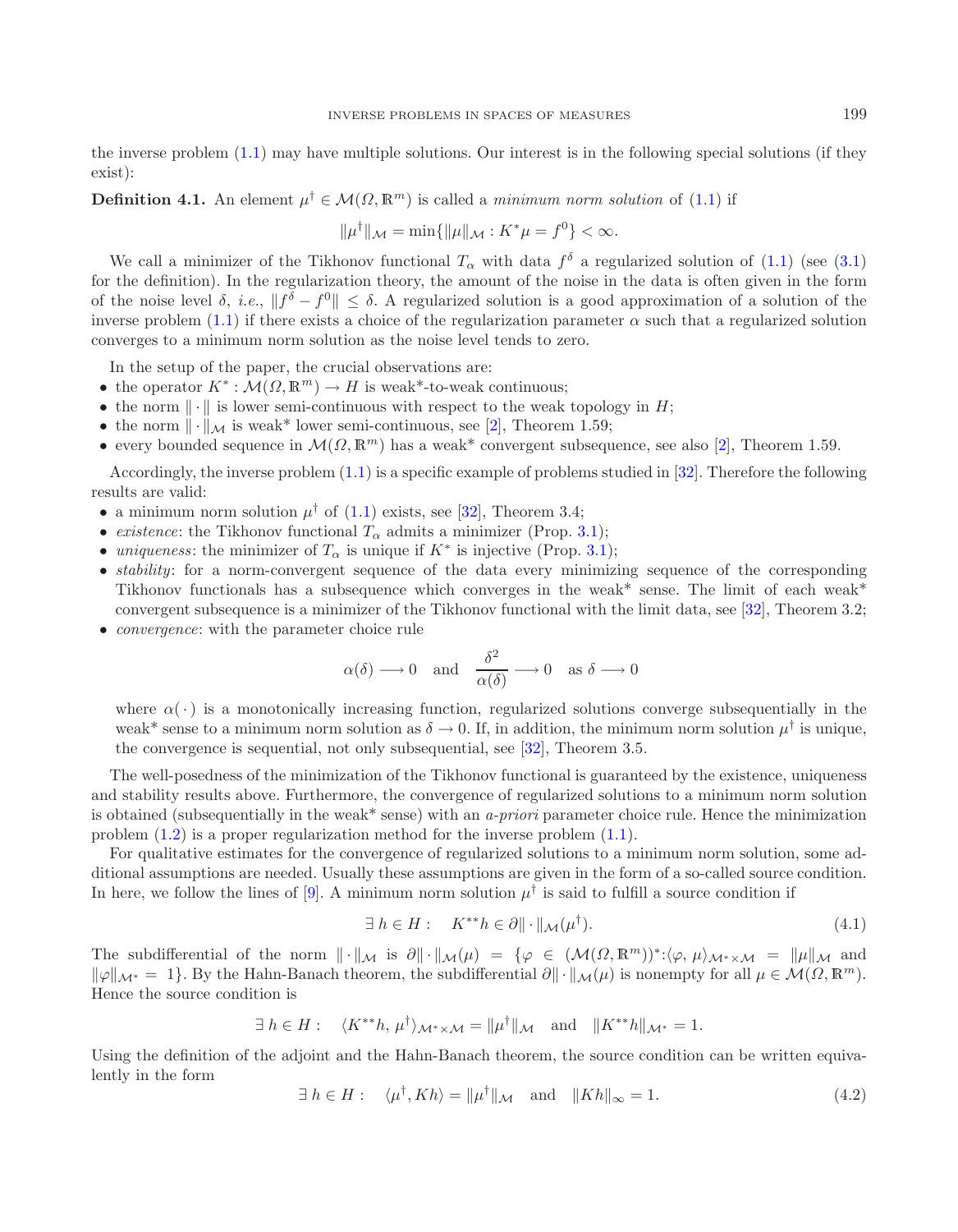In the Banach space theory of variational regularization, convergence rates results are given using generalized Bregman distances.

**Definition 4.2.** Let U be a Banach space and  $J: U \to [0, \infty]$  a convex, proper functional with the subdifferential  $\partial J$ . The Bregman distance related to J is defined as the set-valued function

$$
D_J(u, v) = \{J(u) - J(v) - \langle \xi, u - v \rangle_{U^* \times U} : \xi \in \partial J(v) \}, \quad u, v \in U.
$$

For the norm  $\|\cdot\|_{\mathcal{M}}$  the corresponding Bregman distance  $D_{\|\cdot\|_{\mathcal{M}}}(\mu, \nu)$  is the nonempty set

$$
D_{\|\cdot\|_{\mathcal{M}}}(\mu,\nu)=\{\|\mu\|_{\mathcal{M}}-\langle\varphi,\,\mu\rangle_{\mathcal{M}^*\times\mathcal{M}}:\langle\varphi,\,\nu\rangle_{\mathcal{M}^*\times\mathcal{M}}=\|\nu\|_{\mathcal{M}}\,\,\text{and}\,\,\|\varphi\|_{\mathcal{M}^*}=1\}
$$

for all  $\mu, \nu \in \mathcal{M}(\Omega, \mathbb{R}^m)$ . The following convergence rates result with an *a-priori* parameter choice rule is valid:

• *Convergence rates*: with the parameter choice rule  $\alpha \sim \delta$ , in the Bregman distance related to the total variation norm between a regularized solution and a minimum norm solution satisfying the source condition [\(4.2\)](#page-9-0) there exists an element which converges with rate  $\mathcal{O}(\delta)$ , see [\[9](#page-27-2)], Theorem 2.

**Remark 4.3.** The source condition of the form  $(4.1)$  is related to the subdifferential of the penalty term and hence usually requires information about the dual space of the space of the unknown. For finite Radon measures the dual space  $(\mathcal{M}(\Omega,\mathbb{R}^m))^*$  is complicated and therefore at first glance the source condition is hard to verify. In this paper, the form of the inverse problem  $(1.1)$ , *i.e.*, the existence of the predual operator K, simplifies the source condition, as has been seen in [\(4.2\)](#page-9-0). Note that for this particular problem the dual space  $(\mathcal{M}(\Omega, \mathbb{R}^m))^*$ or its norm are not needed in the source condition. This may not be the case for all inverse problems involving finite Radon measures.

We can further modify the source condition [\(4.2\)](#page-9-0). By the polar decomposition of  $\mu^{\dagger}$  and the definition of the total variation norm,

<span id="page-10-0"></span>
$$
\langle \mu^{\dagger}, K h \rangle = \| \mu^{\dagger} \|_{\mathcal{M}} \quad \Longleftrightarrow \quad \int_{\Omega} (1 - (Kh)(x) \cdot \sigma^{\dagger}(x)) \, \mathrm{d} | \mu^{\dagger} |(x) = 0.
$$

According to the source condition [\(4.2\)](#page-9-0),  $||Kh||_{\infty} = 1$ . Furthermore,  $|\sigma^{\dagger}(x)| = 1$  for  $|\mu^{\dagger}|$ -almost all  $x \in \Omega$ . Therefore the source element h has to fulfill  $(Kh)(x) \cdot \sigma^{\dagger}(x) = 1$  for  $|\mu^{\dagger}|$ -almost all  $x \in \Omega$ . Hence the source condition can equivalently be given as

<span id="page-10-1"></span>
$$
\exists h \in H: \quad \begin{cases} (Kh)(x) \cdot \sigma^{\dagger}(x) = 1 & \text{for } |\mu^{\dagger}| \text{-almost every } x \in \Omega, \\ |(Kh)(x)| \le 1, & x \in \Omega. \end{cases} \tag{4.3}
$$

<span id="page-10-2"></span>**Remark 4.4.** Let us now consider an inverse problem  $K^*\mu = f$  where  $\mu \in \mathcal{M}(\Omega)$  and  $f \in H$ , *i.e.*, the case  $m = 1$ . Let  $\mu^{\dagger}$  be a minimum norm solution of the problem. By the polar decomposition there exists  $\sigma^{\dagger} \in L^1_{|\mu^{\dagger}|}(\Omega)$  such that  $|\sigma^{\dagger}(x)| = 1$  for  $|\mu^{\dagger}|$ -almost all  $x \in \Omega$  and  $\mu^{\dagger} = \sigma^{\dagger}|\mu^{\dagger}|$ . Let us redefine the value of  $\sigma^{\dagger}$ to be 1 in the  $|\mu^{\dagger}|$ -null set  $\{x \in \Omega : |\sigma^{\dagger}(x)| \neq 1\}$ . Then the space  $\Omega$  can be divided into two disjoint parts;  $\Omega^{\dagger}_{+} = \{x \in \Omega : \sigma^{\dagger}(x) = 1\}$  and  $\Omega^{\dagger}_{-} = \{x \in \Omega : \sigma^{\dagger}(x) = -1\}.$ 

The minimum norm solution  $\mu^{\dagger}$  fulfills the source condition [\(4.3\)](#page-10-0) if and only if there exist sets  $\widetilde{\Omega}_{+} \subset \Omega_{+}^{\dagger}$  and  $\widetilde{\Omega}_- \subset \Omega_-^{\dagger}$ , and an element  $h \in H$  such that

$$
\begin{cases} |\mu^{\dagger}|(\Omega_{+}^{\dagger} \setminus \widetilde{\Omega}_{+}) = 0, \\ |\mu^{\dagger}|(\Omega_{-}^{\dagger} \setminus \widetilde{\Omega}_{-}) = 0, \end{cases} \text{ and } \begin{cases} (Kh)(x) = 1, & x \in \widetilde{\Omega}_{+}, \\ (Kh)(x) = -1, & x \in \widetilde{\Omega}_{-}, \\ |(Kh)(x)| \le 1, & x \in \Omega. \end{cases} \tag{4.4}
$$

Since Kh is a  $C_0(\Omega)$ -function, in view of [\(4.4\)](#page-10-1) the source condition requires that the sets  $\widetilde{Q}_+$  and  $\widetilde{Q}_-$  have to be separated from each others and the boundary  $\partial\Omega$  everywhere by a positive distance in  $\Omega$ .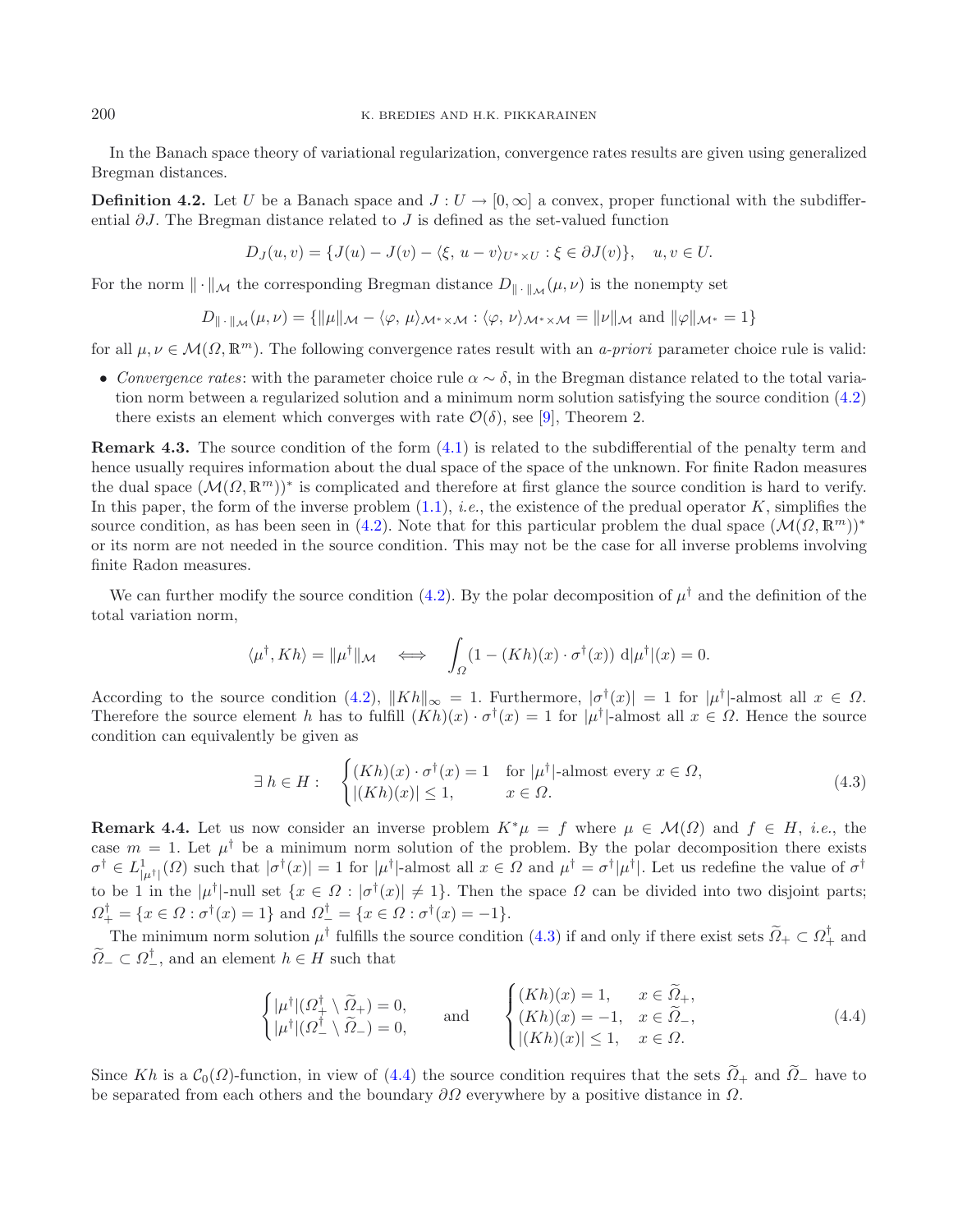**Example 4.5** (continued). Consider now the elliptic boundary value problem  $(3.6)$ . Let the assumptions made in Example [3.4](#page-5-0) be valid. Let  $f \in L^2(\Omega)$  and  $u^{\dagger} \in \mathcal{M}(\Omega)$  be the (unique) solution of the inverse problem  $K^* \mu = f$  where  $K^*$  is the solution operator for the elliptic problem [\(3.6\)](#page-6-0).

With the notations of Remark [4.4,](#page-10-2) let us suppose that there exist sets  $\widetilde{\Omega}_+ \subset \Omega_+^{\dagger}$  and  $\widetilde{\Omega}_- \subset \Omega_-^{\dagger}$  such that

<span id="page-11-1"></span>
$$
\begin{cases} |\mu^{\dagger}|(\Omega_{+}^{\dagger}\setminus\widetilde{\Omega}_{+})=0, \\ |\mu^{\dagger}|(\Omega_{-}^{\dagger}\setminus\widetilde{\Omega}_{-})=0, \end{cases} \text{ and } \begin{cases} \text{dist}(\widetilde{\Omega}_{+},\widetilde{\Omega}_{-})>0, \\ \text{dist}(\widetilde{\Omega}_{+},\partial\Omega)>0, \\ \text{dist}(\widetilde{\Omega}_{-},\partial\Omega)>0. \end{cases} \tag{4.5}
$$

According to Remark [4.4,](#page-10-2) the existence of sets  $\widetilde{Q}_+$  and  $\widetilde{Q}_-$  satisfying requirements [\(4.5\)](#page-11-1) is a necessary condition for  $\mu^{\dagger}$  to fulfill the source condition [\(4.4\)](#page-10-1).

Using, for instance, Theorem 1.4.1 in [\[33\]](#page-27-31), we can construct functions  $g_+, g_- \in C^{\infty}(\Omega)$  with disjoint compact supports such that  $0 \leq g_+, g_- \leq 1$ ,

$$
g_+(x) = \begin{cases} 1, & x \in \widetilde{\Omega}_+, \\ 0, & x \in \widetilde{\widetilde{\Omega}}_-\cup \partial\Omega, \end{cases} \quad \text{and} \quad g_-(x) = \begin{cases} 1, & x \in \widetilde{\Omega}_-, \\ 0, & x \in \widetilde{\widetilde{\Omega}}_+ \cup \partial\Omega. \end{cases}
$$

Define  $u = g_+ - g_-$  and  $v = -\text{div}(A\nabla u)$  in the weak sense. Then  $u = Kv$  and u satisfies the conditions in [\(4.4\)](#page-10-1) for Kv, *i.e.*, v is the required source element in  $L^2(\Omega)$ . Hence the existence of sets  $\tilde{\Omega}_+$  and  $\tilde{\Omega}_-$  with properties [\(4.5\)](#page-11-1) is actually the sufficient condition for  $\mu^{\dagger}$  to fulfill the source condition [\(4.4\)](#page-10-1) in the case of the elliptic problem [\(3.6\)](#page-6-0).

Note that for sparse solutions, *i.e.*,

$$
\mu^{\dagger} = \sum_{i=1}^{N} a_j \delta_{x_j}, \quad a_j \in \mathbb{R}, \ x_j \in \Omega,
$$

<span id="page-11-0"></span>the sets  $\tilde{\Omega}_+$  and  $\tilde{\Omega}_-$  with properties [\(4.5\)](#page-11-1) always exist and hence, sparse solutions satisfy the source condition [\(4.4\)](#page-10-1).

## 5. A numerical minimization algorithm

The following section aims at proposing a numerical algorithm for the iterative minimization of the Tikhonov functional [\(3.2\)](#page-4-1) and to derive its convergence. From the numerical analysis point of view, this seems to be challenging as we are dealing with algorithms for the non-reflexive space  $\mathcal{M}(\Omega,\mathbb{R}^m)$  which moreover does not possess any smoothness, convexity or other properties useful for studying convergence in Banach spaces [\[36,](#page-27-32)[50](#page-28-8)]. On the other hand, Radon measures are well-studied objects and many notions of convergence are available (see, for instance,  $[24, 27]$  $[24, 27]$  $[24, 27]$  $[24, 27]$ ) for which one can hope that it holds for a numerical algorithm.

We propose an extension of the well-known iterative soft-thresholding algorithm for the solution of inverse problems in  $\ell^2$  with (weighted)  $\ell^1$ -penalization [\[14\]](#page-27-15), *i.e.*, solving for  $A \in \mathcal{L}(\ell^2, H)$  and  $f \in H$  the problem

$$
\min_{u \in \ell^2} \frac{\|Au - f\|^2}{2} + \alpha \sum_{k=1}^{\infty} |u_k|.
$$

The algorithm proceeds as follows: take a stepsize  $0 < s < 2/||A||^2$  and iterate

$$
\begin{cases}\n u^0 \in \ell^2 \\
 u^{n+1} = \mathbf{S}_{\alpha s} \left( u^n - s A^* (A u^n - f) \right)\n\end{cases}
$$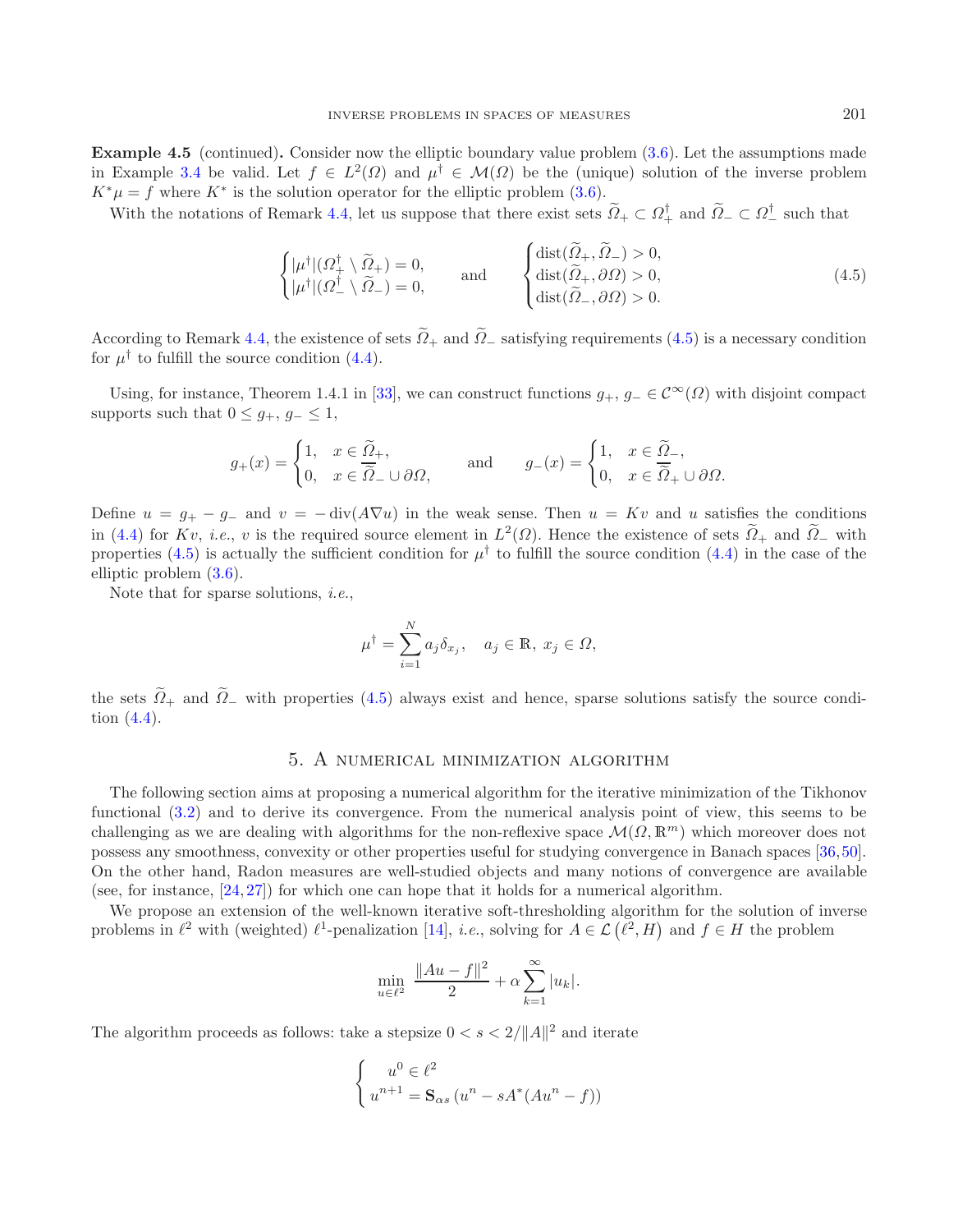where  $\mathbf{S}_{\alpha s}$  denotes componentwise soft-thresholding defined by

$$
\mathbf{S}_{\alpha s}(v)_k = \text{sgn}(v_k) \max \{0, |v_k| - \alpha s\}.
$$

This algorithm is known to converge in the sequence-space setting, in many cases at a  $q$ -linear rate  $[6, 12, 14]$  $[6, 12, 14]$  $[6, 12, 14]$  $[6, 12, 14]$  $[6, 12, 14]$  $[6, 12, 14]$ . However, this algorithm has no natural generalization to Radon measures, having its main reason in the failure of point evaluation for a  $\mu \in \mathcal{M}(\Omega, \mathbb{R}^m)$  in contrast to some  $u \in \ell^2$ .

In the existing literature, this defect is often circumvented by going into the discrete setting as follows. Consider again problem  $(3.2)$  in the situation of Proposition [3.1.](#page-4-2) We now assume that the sought measure  $\mu$ consists of finitely many fixed delta peaks located at  $\Omega_h = \{x_1, \ldots, x_N\} \subset \Omega$  and coefficients  $u_k \in \mathbb{R}^m$ .

$$
\mu = \sum_{k=1}^{N} u_k \delta_{x_k} = \sum_{k=1}^{N} \sum_{j=1}^{m} u_{k,j} (e_j \delta_{x_k})
$$

with  $e_i$  being the j-th unit vector in  $\mathbb{R}^m$ . Therefore, writing

$$
u = (u_1, ..., u_N)
$$
,  $Au = \sum_{k=1}^{N} \sum_{j=1}^{m} u_{k,j} K^*(e_j \delta_{x_k})$ 

gives a linear and continuous operator between finite-dimensional vector spaces. Since the ansatz measures are sums of delta peaks, the discretized problem then reads as

$$
\min_{u \in \mathbb{R}^{N_m}} \frac{\|Au - f\|_2^2}{2} + \alpha \sum_{k=1}^N |u_k|.
$$

 $\ddot{\phantom{a}}$ 

The iterative thresholding procedure can now be performed on u and is known to converge (note that  $u_k$  is penalized by a vector norm). The above corresponds to joint sparsity constraints for which the analysis is, for instance, carried out in [\[25\]](#page-27-36). Indeed, this approach is often taken in practice when an  $L^1(\Omega,\mathbb{R}^m)$  or  $\mathcal{M}(\Omega,\mathbb{R}^m)$ regularization term is considered [\[45](#page-28-2)].

Our approach stays, in contrast to the above, in the continuous domain and incorporates a way of adding and removing delta peaks at arbitrary points of Ω. It realizes the above finite-dimensional soft-thresholding step as a part of the algorithm but also provides a mechanism to iteratively modify the set of peak positions  $\Omega_h$ .

Subsequently, we investigate an algorithm for the minimization of the Tikhonov functional  $T_{\alpha}$  in [\(3.2\)](#page-4-1). In order to formulate the algorithm, we need some prerequisites. First, define, for a  $t \geq 0$ ,

$$
\varphi(t) = \begin{cases} \alpha t & \text{if } t \le M_0, \\ \frac{\alpha}{2M_0}(t^2 + M_0^2) & \text{if } t > M_0, \end{cases} \qquad M_0 = \frac{\|f\|^2}{2\alpha}.
$$

We moreover need the soft-thresholding operation associated with  $\beta > 0$  and  $w \in \mathbb{R}^m$ 

$$
\mathcal{S}_{\beta}(w) = \beta(I - P_*)\left(\frac{w}{\beta}\right)
$$

with  $P_*$  being the Euclidean projection on dual unit ball  $\{|w|_* \le 1\}$ . For the Euclidean norm  $|\cdot| = |\cdot|_2$  on  $\mathbb{R}^m$ , this corresponds to this corresponds to

$$
\mathcal{S}_{\alpha}(w) = \text{sgn}(w) \max(0, |w| - \alpha),
$$

for instance. Finally, denote by  $C_{|\cdot|}$  a constant for which  $|w| \leq C_{|\cdot|} |w|_2$  holds for all  $w \in \mathbb{R}^m$ .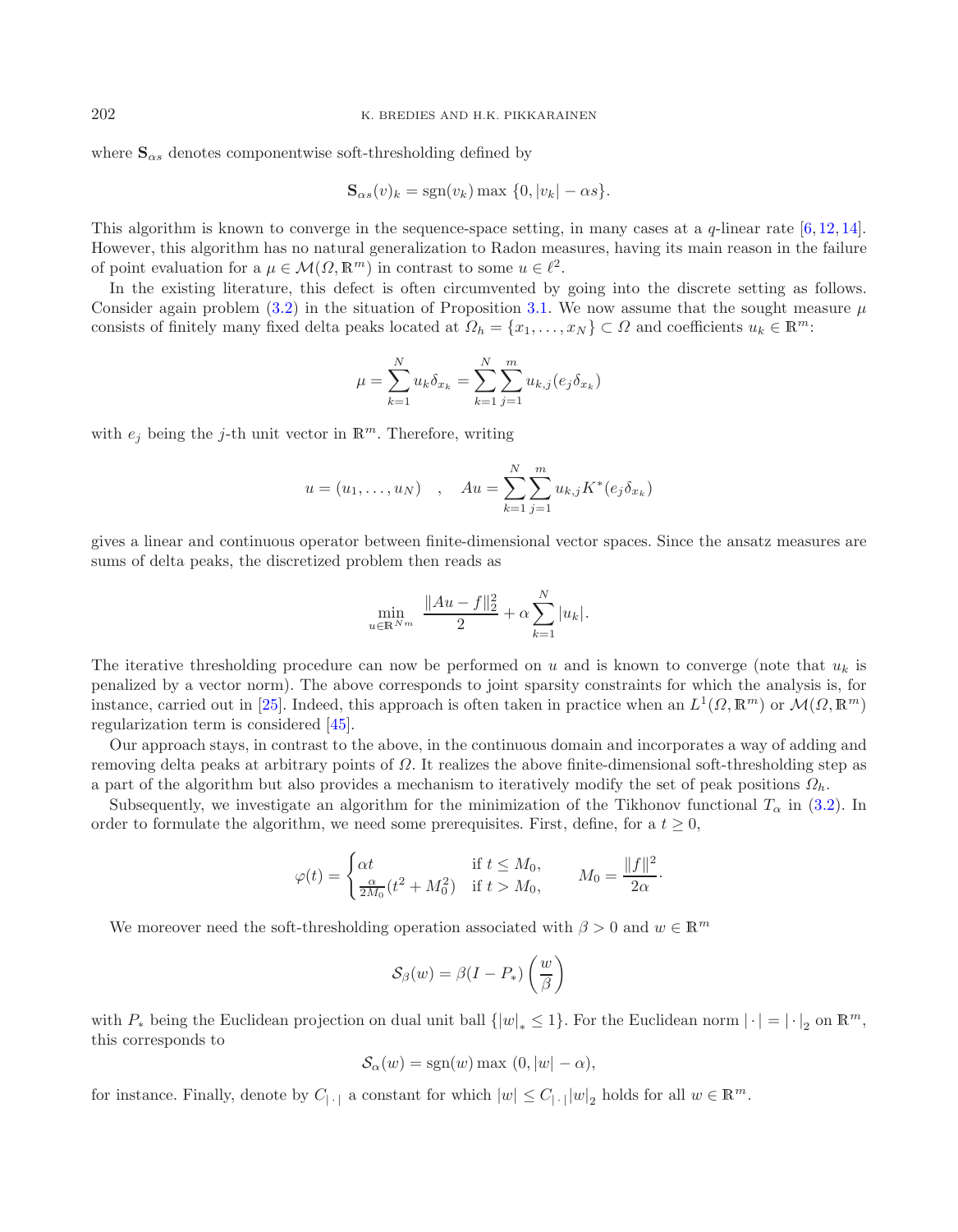With these prerequisites, the proposed minimization algorithm reads as follows:

#### **Algorithm 5.1.**

- 1. Initialize  $\mu^0 = 0, 0 < s_* < 2/\Vert K^* \Vert^2$  and  $n = 0$ .
- 2. For a given  $\mu^n = \sum_{j=1}^{J_n} u_j^n \delta_{x_j^n}$  with  $u_j^n \neq 0$  and  $x_j^n$  pairwise disjoint, compute

<span id="page-13-0"></span>
$$
w^n = -K(K^*\mu^n - f)
$$

and determine an  $x_*^n \in \Omega$  such that  $|w^n(x_*^n)|_* = ||w^n||_{\infty}$ . 3. Set  $\nu^n = v^n \delta_{x_*^n}$  with

$$
v^{n} = \begin{cases} 0 & \text{if } |w^{n}(x_{*}^{n})|_{*} \leq \alpha, \\ \alpha^{-1} M_{0} ||w^{n}||_{\infty} \text{sgn}_{*} (w^{n}(x_{*}^{n})) & \text{if } |w^{n}(x_{*}^{n})|_{*} > \alpha. \end{cases}
$$

4. Evaluate, with division by zero resulting in  $\infty$ ,

$$
s_n = \min \left\{ 1, \frac{\alpha \sum_{j=1}^{J_n} |u_j^n| - \varphi(|v^n|) - \langle \mu^n - \nu^n, w^n \rangle}{\|K^*(\mu^n - \nu^n)\|^2} \right\},
$$

stop if  $s_n = 0$  with  $\mu^n$  being a solution. Otherwise, define  $u_j^{n+1/2} \in \mathbb{R}^m$ ,  $x_j^{n+1} \in \Omega$  for  $j = 1, \ldots, J_n + 1$  and  $\mu^{n+1/2}$  by

$$
\mu^{n+1/2} = \mu^n + s_n(\nu^n - \mu^n) = \sum_{j=1}^{J_n+1} u_j^{n+1/2} \delta_{x_j^{n+1}}.
$$

5. Set  $s_{n+1/2} = s_{*}/(C_{|\cdot|}^2 (J_n + 1))$  and compute

$$
u_j^{n+1} = S_{\alpha s_{n+1/2}} \left( u_j^n - s_{n+1/2} \left( K(K^* \mu^{n+1/2} - f) \right) (x_j^{n+1}) \right)
$$

for  $j = 1, ..., J_n + 1$ .

6. Remove the  $x_j^{n+1}$  for which  $u_j^{n+1} = 0$  such that the next iterate becomes

$$
\mu^{n+1} = \sum_{j=1}^{J_{n+1}} u_j^{n+1} \delta_{x_j^{n+1}}
$$

with  $u_j^{n+1} \neq 0$  for  $j = 1, ..., J_{n+1}$ . Increase the counter n and continue with step 2.

It will turn out that this method is an instance of a combination between a generalized conditional gradient method (see [\[5,](#page-27-12) [7\]](#page-27-13)) and the well-known iterative soft-thresholding method (or, more generally, a generalized gradient projection method  $[6]$ ). We will first establish the connection to the generalized conditional gradient method for which one step is performed in steps 2–4 in the algorithm. In order to make the generalized conditional gradient method well-defined, we change the term  $\alpha \|\cdot\|_{\mathcal{M}}$  to  $\varphi \circ \|\cdot\|_{\mathcal{M}}$  in the Tikhonov functional. This does, however, not affect the solutions.

**Lemma 5.2.** *The minimizers of*  $T_{\alpha}$  *are exactly the minimizers of* 

$$
\tilde{T}_{\alpha}(\mu) = \frac{\|K^*\mu - f\|^2}{2} + \varphi(\|\mu\|_{\mathcal{M}}).
$$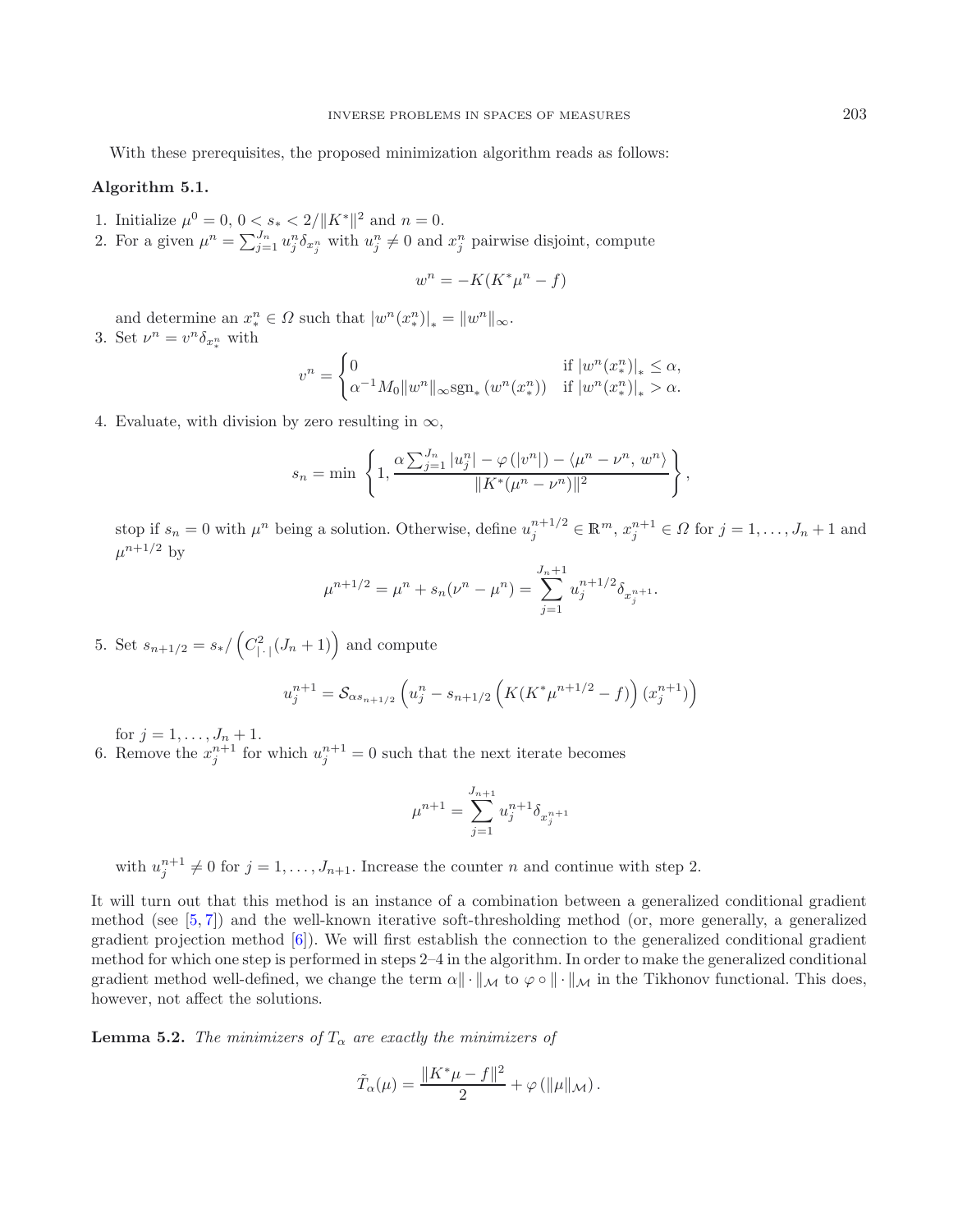*Proof.* Let  $\mu^*$  be a minimizer of  $T_\alpha$ . Necessarily,

$$
\alpha \|\mu^*\|_{\mathcal{M}} \leq T_\alpha(\mu^*) \leq T_\alpha(0) = \frac{\|f\|^2}{2} \quad \Longrightarrow \quad \|\mu^*\|_{\mathcal{M}} \leq \frac{\|f\|^2}{2\alpha} = M_0.
$$

On the other hand, if  $\mu^*$  minimizes  $T_\alpha$  over  $\{\|\mu\|_{\mathcal{M}} \leq M_0\}$ , then it is also a minimizer of  $T_\alpha$  on the whole  $\mathcal{M}(\Omega,\mathbb{R}^m)$ : otherwise there would be a minimizer  $\mu^{**}$  of  $T_\alpha$  with  $T_\alpha(\mu^{**}) < T_\alpha(\mu^*)$ . But,  $\|\mu^{**}\|_{\mathcal{M}} \leq M_0$ , hence  $\mu^*$  was not a minimizer of  $T_\alpha$  on  $\{\|\mu\|_{\mathcal{M}} \leq M_0\}.$ 

Analogously, one sees that the minimizers of  $\tilde{T}_{\alpha}$  satisfy  $\|\mu\|_{\mathcal{M}} \leq M_0$  and coincide with the minimizers of  $\tilde{T}_{\alpha}$  and  $\tilde{T}_{\alpha}$  and  $\tilde{T}_{\alpha}$  are the same on  $\{\|\mu\|_{\mathcal{M}} \leq M_0\}$ . But,  $T_\alpha = \tilde{T}_\alpha$  on  $\{\|\mu\|_{\mathcal{M}} \leq M_0\}$ , hence the minimizers of  $T_\alpha$  and  $\tilde{T}_\alpha$  are the same.

For carrying out the convergence analysis, we introduce some notation which will be common to the following propositions and lemmas:

#### **Definition 5.3.**

- (i) Let  $\mu^*$  be an arbitrary but fixed minimizer of  $T_{\alpha}$ ;
- (ii) denote by  $r(\mu) = T_{\alpha}(\mu) T_{\alpha}(\mu^*)$  the *functional distance*;
- (iii) introduce the *primal-dual gap*

<span id="page-14-0"></span>
$$
G(\mu, \nu) := \alpha ||\mu||_{\mathcal{M}} - \varphi (||\nu||_{\mathcal{M}}) - \langle \mu - \nu, w \rangle.
$$

Our convergence analysis regarding steps 2–4 is based on the presentation in [\[5](#page-27-12)] which is carried out in Hilbert spaces. As we will see, some of the arguments can be transferred to the Banach space setting we consider here. The first step consists in characterizing the  $\nu^n$  in step 3 as the solution of a minimization problem.

<span id="page-14-2"></span>**Proposition 5.4.** *For a*  $w \in C_0(\Omega, \mathbb{R}^m)$  *a minimizer of* 

<span id="page-14-1"></span>
$$
\min_{\nu \in \mathcal{M}(\Omega, \mathbb{R}^m)} \quad -\langle \nu, w \rangle + \varphi(\|\nu\|\mathcal{M}) \tag{5.1}
$$

*is given by*

$$
\nu = \begin{cases} 0 & \text{if } ||w||_{\infty} \le \alpha, \\ \alpha^{-1} M_0 ||w||_{\infty} \text{sgn}_*(w(x)) \, \delta_x & otherwise \end{cases} \tag{5.2}
$$

*with*  $x \in \Omega$  *such that*  $|w(x)|_* = ||w||_{\infty}$ .

*Moreover, the set-valued operator taking* w *to all solutions* ν *of* [\(5.1\)](#page-14-0) *is bounded on bounded sets.*

*Proof.* Note that since  $\varphi$  is convex on  $[0, \infty)$ , a minimizer  $\nu$  of [\(5.1\)](#page-14-0) can be characterized by  $j^{**}w \in \partial(\varphi \circ \varphi)$  $\|\cdot\|_{\mathcal{M}})(\nu)$  where  $j^{**}: \mathcal{C}_0(\Omega, \mathbb{R}^m) \to \mathcal{C}_0(\Omega, \mathbb{R}^m)^{**} = \mathcal{M}(\Omega, \mathbb{R}^m)^{*}$  denoting the canonical injection. From convex analysis it is known that the subgradient of  $\nu \mapsto \varphi(\|\nu\|_{\mathcal{M}})$  is given by all  $q \in \mathcal{M}(\Omega, \mathbb{R}^m)^*$  with

 $\langle q, \nu \rangle = ||q||_{\mathcal{M}^*} ||\nu||_{\mathcal{M}}$  and  $||q||_{\mathcal{M}^*} \in \partial \varphi(||\nu||_{\mathcal{M}})$ .

In the particular case of  $w \in C_0(\Omega, \mathbb{R}^m)$ , this reads as

$$
\langle \nu, w \rangle = \|\nu\|_{\mathcal{M}} \|w\|_{\infty} \quad \text{and} \quad \|w\|_{\infty} \begin{cases} \leq \alpha & \text{if } \nu = 0, \\ = \alpha & \text{if } 0 < \|\nu\|_{\mathcal{M}} \leq M_0, \\ = \frac{\alpha \|\nu\|_{\mathcal{M}}}{M_0} & \text{else.} \end{cases} \tag{5.3}
$$

Hence,  $\nu = 0$  is a minimizer if  $||w||_{\infty} \leq \alpha$ . In the case  $||w||_{\infty} > \alpha$ , choose a  $x \in \Omega$  such that  $|w(x)|_* = ||w||_{\infty}$ which exists by continuity. Hence,  $\nu = \alpha^{-1} M_0 \|w\|_{\infty} \text{sgn}_*(w(x)) \delta_x$  satisfies  $\|\nu\|_{\mathcal{M}} > M_0$  and the definition of the sign operator yields

$$
\langle \nu, w \rangle = \alpha^{-1} M_0 \|w\|_{\infty} \operatorname{sgn}_*(w(x)) \cdot w(x)
$$
  
=  $\alpha^{-1} M_0 \|w\|_{\infty} \|w\|_{\infty} = \|\nu\|_{\mathcal{M}} \|w\|_{\infty}$ 

as well as  $\frac{\alpha||\nu||_{\mathcal{M}}}{M_0} = ||w||_{\infty}$ . Consequently,  $\nu$  is a minimizer of [\(5.1\)](#page-14-0).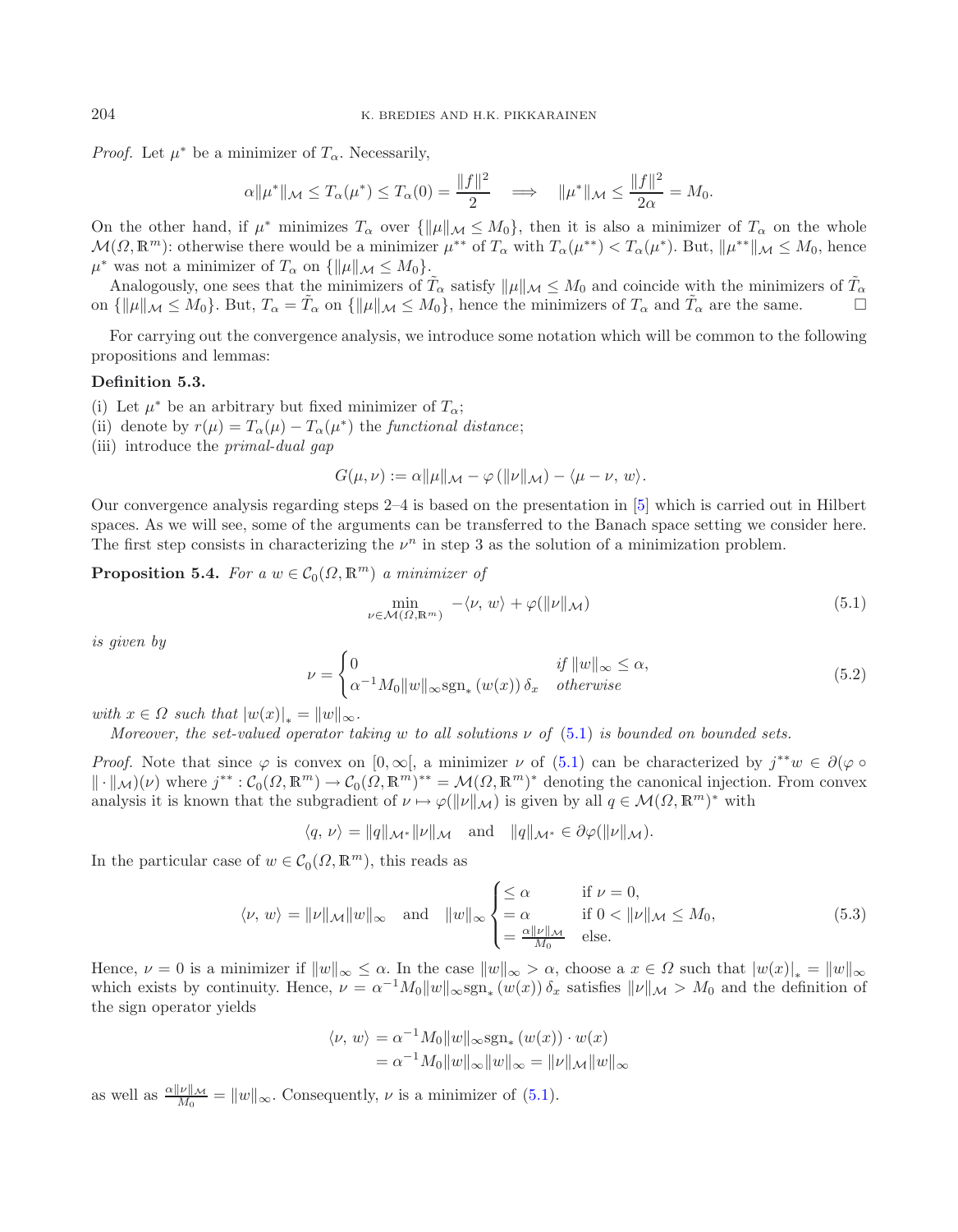Eventually, let  $w \in \mathcal{C}_0(\Omega, \mathbb{R}^m)$  and  $\nu \in \mathcal{M}(\Omega, \mathbb{R}^m)$  be a minimizer of [\(5.1\)](#page-14-0). According to [\(5.3\)](#page-14-1), each solution satisfies  $\|\nu\|_{\mathcal{M}} \leq M_0$  or  $\|\nu\|_{\mathcal{M}} = \frac{M_0 \|\nu\|_{\infty}}{\alpha}$  implying that the operator taking w to all possible solutions  $\nu$  is bounded on bounded sets bounded on bounded sets.

<span id="page-15-0"></span>This characterization allows us to obtain a useful estimate on the primal-dual gap for the choice  $w$  according to step 2.

**Lemma 5.5.** *For*  $\mu \in \mathcal{M}(\Omega, \mathbb{R}^m)$ *,*  $w = -K(K^*\mu - f)$  *and*  $\nu$  *a solution of* [\(5.1\)](#page-14-0)*, it holds that*  $G(\mu, \nu) \ge r(\mu)$ *. Proof.* One easily checks that for each  $\mu^* \in \mathcal{M}(\Omega, \mathbb{R}^m)$ 

$$
-\langle \mu - \mu^*, w \rangle = \frac{\|K^*\mu - f\|^2}{2} - \frac{\|K^*\mu^* - f\|^2}{2} + \frac{\|K^*(\mu^* - \mu)\|^2}{2}
$$

by bilinear computations. According to (i), we have for any minimizer  $\mu^*$  of  $T_\alpha$  that  $\varphi(\|\mu^*\|_{\mathcal{M}}) = \alpha \|\mu^*\|_{\mathcal{M}}$  and one easily verifies that  $\varphi(\|\mu\|_{\mathcal{M}}) \ge \alpha \|\mu\|_{\mathcal{M}}$  for all  $\mu$ . This leads, together with the fact that  $\nu$  solves [\(5.1\)](#page-14-0), to

$$
G(\mu, \nu) \ge -\langle \mu, w \rangle + \alpha ||\mu||_{\mathcal{M}} - \left( \min_{\bar{\mu} \in \mathcal{M}(\Omega, \mathbb{R}^m)} -\langle \bar{\mu}, w \rangle + \varphi \left( ||\bar{\mu}||_{\mathcal{M}} \right) \right)
$$
  
\n
$$
\ge -\langle \mu - \mu^*, w \rangle + \alpha ||\mu||_{\mathcal{M}} - \alpha ||\mu^*||_{\mathcal{M}}
$$
  
\n
$$
\ge \frac{||K^*\mu - f||^2}{2} - \frac{||K^*\mu^* - f||^2}{2} + \alpha ||\mu||_{\mathcal{M}} - \alpha ||\mu^*||_{\mathcal{M}}
$$
  
\n
$$
= T_{\alpha}(\mu) - T_{\alpha}(\mu^*) = r(\mu).
$$

Hence the inequality holds as stated.  $\square$ 

<span id="page-15-2"></span>Combining the latter two results with what is done in step 4, we can further derive a descent estimate for the functional.

**Proposition 5.6.** Let 
$$
\mu \in \mathcal{M}(\Omega, \mathbb{R}^m)
$$
 with  $T_{\alpha}(\mu) \le ||f||^2/2$ ,  $w = -K(K^*\mu - f)$ ,  $\nu$  a solution of (5.1) and  
\n
$$
s = \min \left\{ 1, \frac{\alpha ||\mu||_{\mathcal{M}} - \varphi(||\nu||_{\mathcal{M}}) - \langle \mu - \nu, w \rangle}{\|K^*(\mu - \nu)\|^2} \right\}.
$$

*Then, the convex combination*  $\bar{\mu} = \mu + s(\nu - \mu)$  *satisfies* 

$$
r(\bar{\mu}) - r(\mu) \le -cr(\mu)^2
$$

*with*  $c > 0$  *independent of*  $\mu$  *and*  $\nu$ *.* 

*Proof.* Observe again that  $T_{\alpha}(\mu) \leq ||f||^2/2 = T_{\alpha}(0)$  implies  $||\mu||_{\mathcal{M}} \leq M_0$  and that easy bilinear computations show

$$
\frac{\|K^*\bar{\mu}-f\|^2}{2} - \frac{\|K^*\mu-f\|^2}{2} = s\langle K^*\mu-f, K^*(\nu-\mu)\rangle + \frac{s^2\|K^*(\nu-\mu)\|^2}{2}.
$$

Since  $\varphi \circ \|\cdot\|_{\mathcal{M}}$  is convex, we also have

$$
\varphi\left(\left\|\bar{\mu}\right\|_{\mathcal{M}}\right)-\varphi\left(\left\|\mu\right\|_{\mathcal{M}}\right)\leq s\left(\varphi\left(\left\|\nu\right\|_{\mathcal{M}}\right)-\varphi\left(\left\|\mu\right\|_{\mathcal{M}}\right)\right).
$$

Together, noting that  $\varphi(\|\mu\|_{\mathcal{M}}) = \alpha \|\mu\|_{\mathcal{M}}$ , it follows that

$$
\tilde{T}_{\alpha}(\bar{\mu}) - \tilde{T}_{\alpha}(\mu) \le s \left( \langle \mu - \nu, w \rangle + \varphi \left( ||\nu||_{\mathcal{M}} \right) - \alpha ||\mu||_{\mathcal{M}} \right) + \frac{s^2 ||K^*(\nu - \mu)||^2}{2}
$$
\n
$$
= -sG(\mu, \nu) + \frac{s^2 ||K^*(\nu - \mu)||^2}{2}.
$$
\n(5.4)

<span id="page-15-1"></span>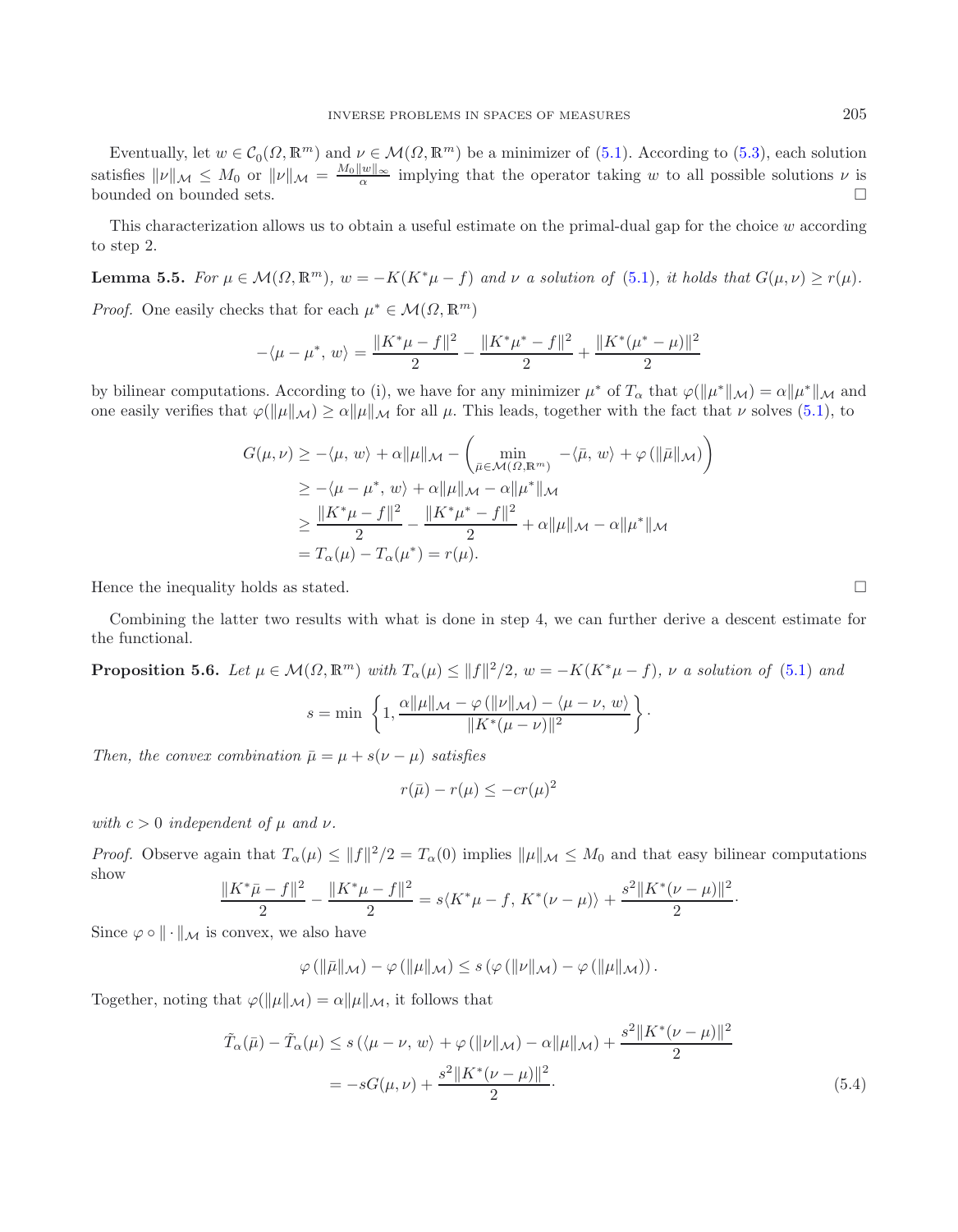We now distinguish two cases: first, suppose  $||K^*(\nu - \mu)||^2 \le G(\mu, \nu)$  leading to  $s = 1$  and, consequently, with the help of Lemma [5.5,](#page-15-0) to

$$
\tilde{T}_{\alpha}(\bar{\mu}) - \tilde{T}_{\alpha}(\mu) \le -G(\mu, \nu) + \frac{G(\mu, \nu)}{2} = -\frac{G(\mu, \nu)}{2} \le -\frac{r(\mu)}{2}.
$$

With

$$
r(\mu) = T_{\alpha}(\mu) - T_{\alpha}(\mu^*) \le T_{\alpha}(\mu) \le \frac{(\|K^*\|M_0 + \|f\|)^2}{2} + \alpha M_0 \le C_1,
$$

such that  $C_1 > 0$ , the above becomes

$$
\tilde{T}_{\alpha}(\bar{\mu}) - \tilde{T}_{\alpha}(\mu) \leq -\frac{r(\mu)^2}{2C_1}.
$$

We like to prove this kind of estimate also if  $||K^*(\nu - \mu)||^2 > G(\mu, \nu)$ . In this case,  $s = G(\mu, \nu) / ||K^*(\nu - \mu)||^2 < 1$ , so it plugging into [\(5.4\)](#page-15-1), we arrive at

$$
\tilde{T}_{\alpha}(\bar{\mu}) - \tilde{T}_{\alpha}(\mu) \le -\frac{G(\mu, \nu)^2}{\|K^*(\nu - \mu)\|^2} + \frac{G(\mu, \nu)^2}{2\|K^*(\nu - \mu)\|^2} = -\frac{G(\mu, \nu)^2}{2\|K^*(\nu - \mu)\|^2}
$$
\n
$$
\le -\frac{r(\mu)^2}{2\|K^*(\nu - \mu)\|^2}.
$$

Since  $w = -K(K^*\mu - f)$  is bounded if  $\mu$  is bounded and  $\nu$  is bounded if w is bounded (by, say  $C_2 > 0$ , see Prop. [5.4\)](#page-14-2), there follows  $||K^*(\nu - \mu)||^2 \le ||K^*||^2(C_2 + M_0)^2 \le C_3$  for some  $C_3 > 0$ . Thus

<span id="page-16-0"></span>
$$
\tilde{T}_{\alpha}(\bar{\mu}) - \tilde{T}_{\alpha}(\mu) \leq -\frac{r(\mu)^2}{2C_3}.
$$

In both of the two cases,  $\tilde{T}_{\alpha}(\bar{\mu}) \leq \tilde{T}_{\alpha}(\mu) = T_{\alpha}(\mu) \leq T_{\alpha}(0)$  and hence,  $\|\bar{\mu}\|_{\mathcal{M}} \leq M_0$  leads to  $\tilde{T}_{\alpha}(\bar{\mu}) = T_{\alpha}(\bar{\mu})$ .<br>Finally, by chaosing a min  $\{1/(2C_1), 1/(2C_2)\}$ , a the desired estimate  $r(\$ Finally, by choosing  $c = \min \{1/(2C_1), 1/(2C_3)\} > 0$  the desired estimate  $r(\bar{\mu}) - r(\mu) \le -cr(\mu)^2$  is obtained.  $\Box$ obtained.  $\Box$ 

<span id="page-16-1"></span>Taking a look at Algorithm [5.1,](#page-13-0) we see that  $\nu$  chosen in steps 2–3 corresponds to a minimizing element for [\(5.1\)](#page-14-0) (see Prop. [5.4\)](#page-14-2), so step 4 produces  $\mu^{n+1/2} = \bar{\mu}^n$  according to Proposition [5.6.](#page-15-2) Hence, there is a  $c > 0$ independent of  $n$ , such that

$$
r(\mu^{n+1/2}) - r(\mu^n) \le -cr(\mu^n)^2
$$

if  $T_{\alpha}(\mu^n) \leq ||f||^2/2$  for all n. For  $\mu^0$  this is indeed true, and it would be for all n, if also  $r(\mu^{n+1}) \leq r(\mu^{n+1/2})$ for all  $n$ . Showing the latter is the goal of the following proposition which is inspired by the presentation in [\[6](#page-27-35)].

<span id="page-16-2"></span>**Proposition 5.7.** *Let*  $J \geq 1, x_1, \ldots, x_J \in \Omega$  *be pairwise disjoint, and*  $B : (\mathbb{R}^m)^J \to \mathcal{M}(\Omega, \mathbb{R}^m)$  *be defined by*  $Bu = \sum_{j=1}^{J} u_j \delta_{x_j}$ . Then, for all  $u_1, \ldots, u_J \in \mathbb{R}^m$  and  $0 < s < 2/(C_{|\cdot|} ||K^*||^2)$ , it holds that

$$
v_j = \mathcal{S}_{s\alpha} \left( u_j - s \left( B^* K (K^* B u - f) \right)_j \right), \quad j = 1, \dots, J,
$$
\n
$$
(5.5)
$$

*satisfies*

$$
\frac{\|K^* Bv - f\|^2}{2} + \alpha \sum_{j=1}^J |v_j| \le \frac{\|K^* Bu - f\|^2}{2} + \alpha \sum_{j=1}^J |u_j|.
$$
 (5.6)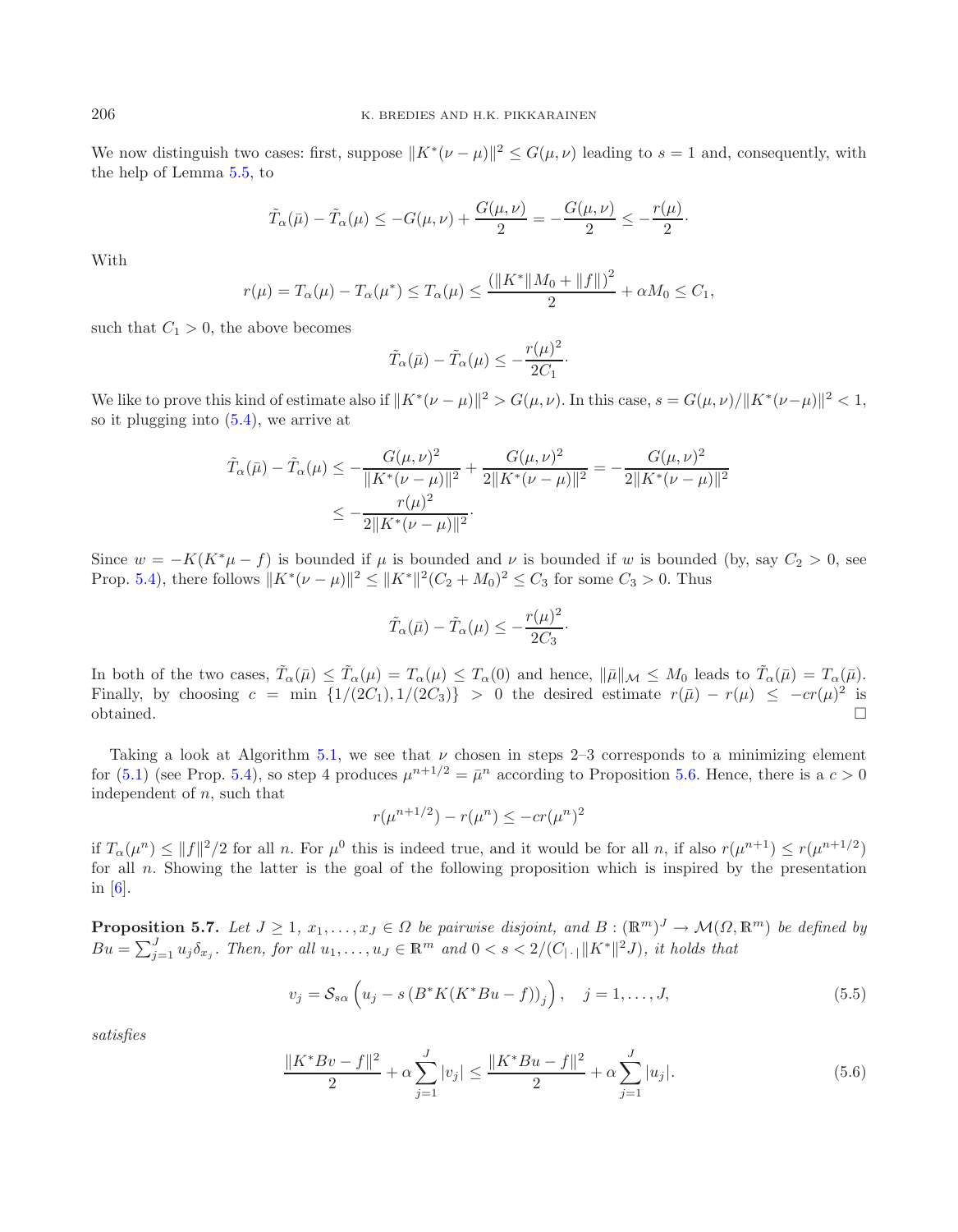*Proof.* First note that the norm of the operator B can be estimated as follows: For  $u_1, \ldots, u_J \in \mathbb{R}^m$ ,

$$
||Bu||_{\mathcal{M}} = \sum_{j=1}^{J} |u_j| \le \left(\sum_{j=1}^{J} 1\right)^{1/2} \left(\sum_{j=1}^{J} |u_j|^2\right)^{1/2} \le \sqrt{J}C_{|\cdot|} \left(\sum_{j=1}^{J} |u_j|_2^2\right)^{1/2}
$$

implying that  $||B|| \leq \sqrt{J}C_{|\cdot|}$ .

It is well-known [\[14,](#page-27-15) [25\]](#page-27-36) that the soft-thresholding operator  $\eta = S_\beta(\xi)$  is the solution operator to

<span id="page-17-0"></span>
$$
\min_{\eta \in \mathbb{R}^m} \frac{|\eta - \xi|_2^2}{2} + \beta |\eta|.
$$
\n(5.7)

We nevertheless give a short argumentation for the sake of completeness. It is easily seen, mostly analogous to Proposition [3.5,](#page-6-2) that the Fenchel dual problem is equivalent to

<span id="page-17-1"></span>
$$
\min_{\zeta \in \mathbb{R}^m} \ \frac{|\zeta - \xi|_2^2}{2} + I_{\{|\zeta|_* \le \beta\}}(\zeta)
$$

with the respective solutions satisfying  $\eta^* = \xi - \zeta^*$ . The above problem is just the projection of  $\xi$  onto the ball  $\{|\zeta|_* \leq \beta\}$  which can be expressed as  $P_{\{|\xi|_* \leq \beta\}}(\xi) = \beta P_*(\xi/\beta)$ . Together, it follows that  $\eta^* = \beta(I - P_*)(\xi/\beta) =$  $\mathcal{S}_{\beta}(\xi)$ .

Denote by  $w_j = (-B^*K(K^*Bu - f))_j$ . Since  $v_j = \mathcal{S}_{s\alpha}(u_j + sw_j)$  is the solution of the problem [\(5.7\)](#page-17-0), we can express it with subgradients and use subgradient calculus:

$$
0 \in \partial \left( \frac{|\cdot - u_j - sw_j|^2}{2} + \alpha s |\cdot| \right) (v_j) \quad \Leftrightarrow \quad u_j + sw_j - v_j \in s \alpha \partial |\cdot|(v_j).
$$

In terms of the subgradient inequality, the latter just reads as

$$
(u_j + sw_j - v_j) \cdot (\eta_j - v_j) \leq s \left( \alpha |\eta_j| - \alpha |v_j| \right).
$$

Introducing the quantities  $G_j = \alpha |u_j| - \alpha |v_j| - w_j \cdot (u_j - v_j)$ , setting  $\eta_j = u_j$  and rearranging yields

$$
|u_j - v_j|_2^2 \le s(\alpha |u_j| - \alpha |v_j| + w_j \cdot (u_j - v_j)) = sG_j.
$$
 (5.8)

In particular,  $G_j \geq 0$ . Next, observe that

$$
\frac{\|K^*Bv - f\|^2}{2} - \frac{\|K^*Bu - f\|^2}{2} - \langle K^*Bu - f, K^*B(v - u) \rangle = \frac{\|K^*B(v - u)\|^2}{2}.
$$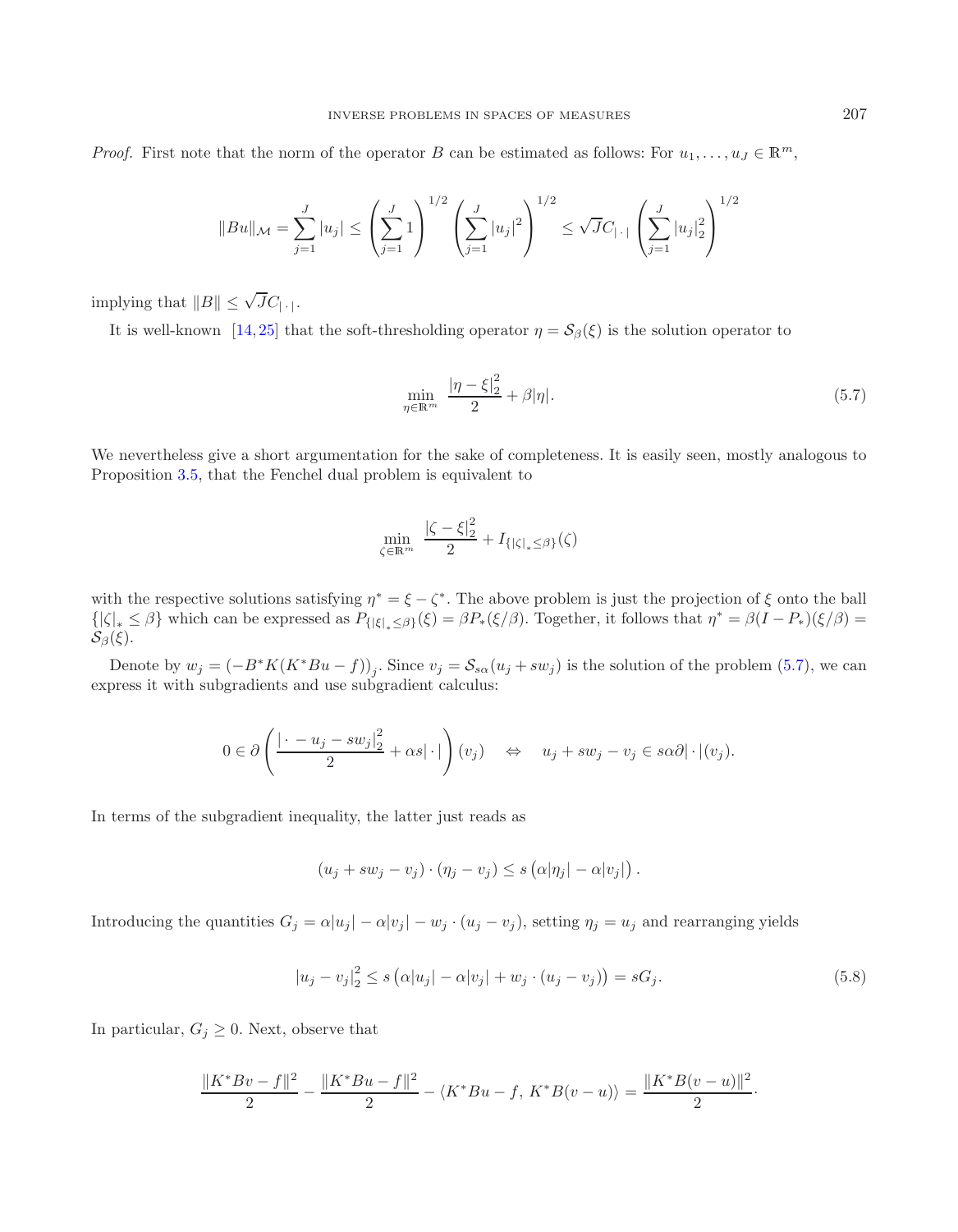So using  $\sum_{j=1}^{J} w_j \cdot (u_j - v_j) = \langle K^*Bu - f, K^*B(v - u) \rangle$ , the estimate on  $||B||$ , [\(5.8\)](#page-17-1), the choice of s and (5.8) again, we get

$$
\frac{\|K^*Bv - f\|^2}{2} - \frac{\|K^*Bu - f\|^2}{2} + \alpha \sum_{j=1}^J |v_j| - \alpha \sum_{j=1}^J |u_j|
$$
  
\n
$$
= \frac{\|K^*B(v - u)\|^2}{2} + \langle K^*Bu - f, K^*B(v - u) \rangle + \alpha \left(\sum_{j=1}^J |v_j| - |u_j|\right)
$$
  
\n
$$
= \frac{\|K^*B(v - u)\|^2}{2} - \sum_{j=1}^J \alpha |u_j| - \alpha |v_j| + w_j \cdot (u_j - v_j)
$$
  
\n
$$
\leq \frac{\|K^*\|^2\|B\|^2}{2} \sum_{j=1}^J |v_j - u_j|_2^2 - \sum_{j=1}^J G_j
$$
  
\n
$$
\leq \left(\frac{JC_{\|\cdot\|}^2 \|K^*\|^2}{2} - \frac{1}{s}\right) \sum_{j=1}^J |u_j - v_j|_2^2 \leq 0.
$$

The desired statement now immediately follows.  $\Box$ 

By examining the notation, it is easy to see that step 5 of Algorithm [5.1](#page-13-0) corresponds to the thresholding step [\(5.5\)](#page-16-0) and that [\(5.6\)](#page-16-1) is just  $r(\mu^{n+1}) \le r(\mu^{n+1/2})$ . Moreover, neglecting delta peaks with zero height as done in step 6 does not change  $\mu^{n+1}$ . Thus, we have all the ingredients to prove the subsequential weak\* convergence of Algorithm [5.1](#page-13-0) to minimizers of the Tikhonov functional [\(3.2\)](#page-4-1).

**Theorem 5.8.** *Algorithm [5.1](#page-13-0) produces a minimizing sequence*  $\{\mu^n\}$  *of measures for the functional*  $T_\alpha$  *with rate* r(μ<sup>n</sup>) ≤ Cn−<sup>1</sup> *for some* C > 0*. Each subsequence of* {μ<sup>n</sup>} *possesses a weak\* convergent subsequence whose limit*  $\mu^*$  *is a minimizer of*  $T_\alpha$ . If the minimizer is unique, the whole sequence converges to  $\mu^*$  in the weak\* sense.

*Proof.* Let us first prove, by induction, that  $\{r(\mu^n)\}\$ is a non-increasing sequence, *i.e.*,  $r(\mu^n) \leq r(\mu^{n-1}) \leq \ldots \leq r(n-1)$  $r(\mu^0)$  for all n. If this holds for some n,  $r(\mu^n) \le r(\mu^0)$  and consequently,  $T_\alpha(\mu^n) \le T_\alpha(\mu^0) = ||f||^2/2$ , so Proposition [5.6](#page-15-2) can be applied (note again, that  $\mu^{n+1/2}$  corresponds to  $\bar{\mu}^n$  by virtue of Prop. [5.4\)](#page-14-2). This leads to  $r(\mu^{n+1/2}) \le r(\mu^n)$  and by virtue of Proposition [5.7,](#page-16-2) we also have  $r(\mu^{n+1}) \le r(\mu^n)$ . Hence,  $\{r(\mu^n)\}\$ is non-increasing.

To prove that  $\{\mu^n\}$  is a minimizing sequence, it suffices to obtain the rate. Note that Propositions [5.6](#page-15-2) and [5.7](#page-16-2) also yield a  $c > 0$  such that

$$
r(\mu^{n+1}) - r(\mu^n) \le -cr(\mu^n)^2
$$

for each n. Denoting  $r_n = r(\mu^n)$  we employ the following widely-known trick: Estimate

$$
\frac{1}{r_{n+1}} - \frac{1}{r_n} = \frac{r_n - r_{n+1}}{r_{n+1}r_n} \ge \frac{cr_n^2}{r_{n+1}r_n} \ge c > 0,
$$

sum up

$$
\frac{1}{r_n} - \frac{1}{r_0} = \sum_{i=0}^{n-1} \frac{1}{r_{i+1}} - \frac{1}{r_i} \ge \sum_{i=0}^{n-1} c = cn,
$$

and rearrange to  $r_n \leq (r_0^{-1} + cn)^{-1} \leq Cn^{-1}$  for some  $C > 0$ .<br>The rest can be deduced from functional analytic arguments

The rest can be deduced from functional-analytic arguments: any subsequence of  $\{\mu^n\}$  is also a minimizing sequence and hence, another subsequence exists for which there is a weak\* limit  $\mu^*$  which is a minimizer (the latter from the weak\* lower semi-continuity, also see Prop. [3.1\)](#page-4-2). In case of uniqueness of  $\mu^*$ , the statement follows from the usual subsequence argument.  $\Box$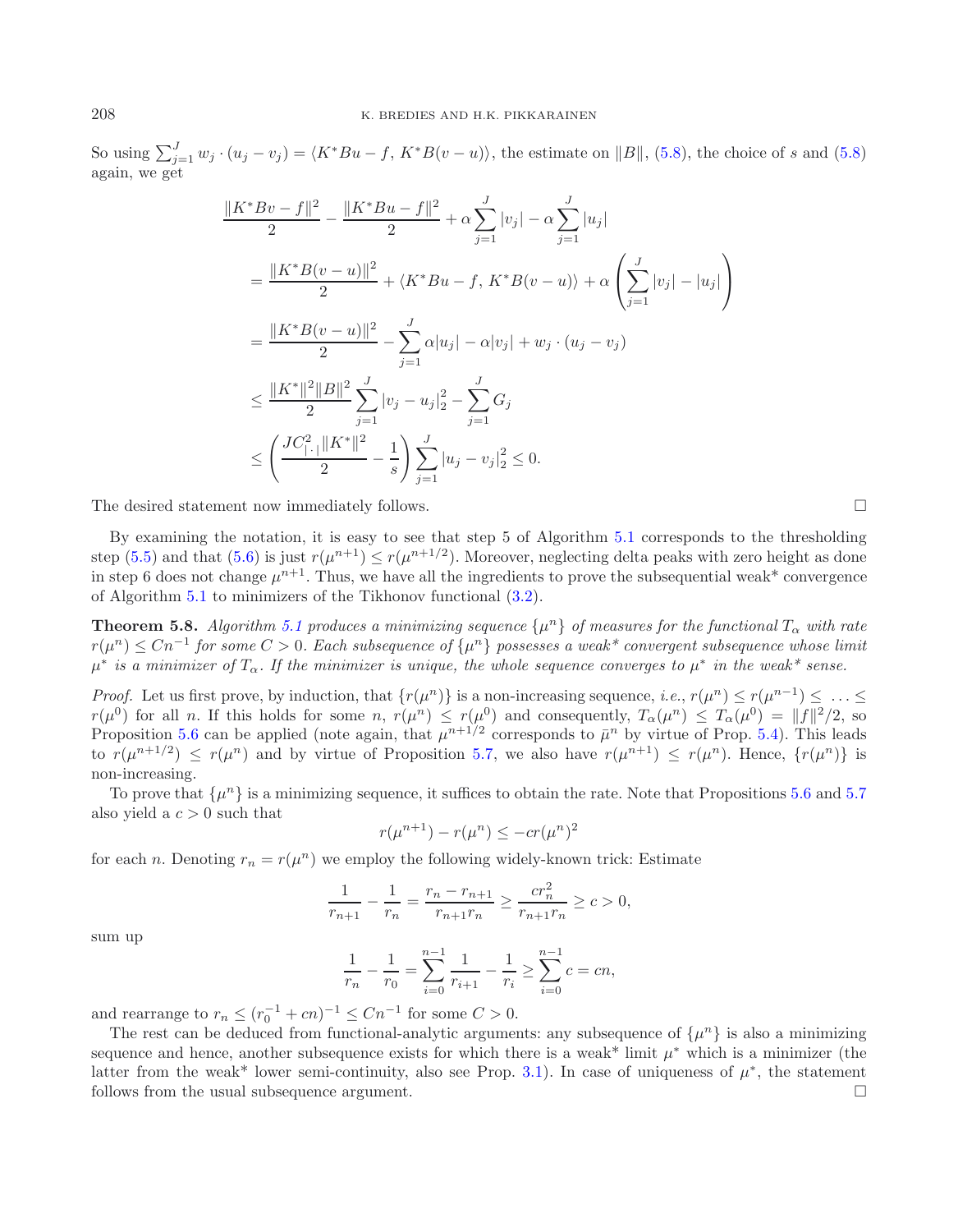#### **5.1. Acceleration strategies**

It is obvious from the proof that Algorithm [5.1](#page-13-0) does still converge if the soft-thresholding step (step 5) is left out. We added this step, however, to encourage the removal of peaks from the iterates. This may be helpful in practical implementations, as it is usually more efficient to deal with a lower number of peaks.

Note, moreover, that the algorithm also still converges if step 5 is replaced with or supplemented by any method which do not increase the functional value. As it is shown in Proposition [5.7,](#page-16-2) performing one softthresholding iteration belongs to the class of such methods. One can as well repeat this iteration several times and the overall convergence as well as the rate will not be affected provided that the number of repetitions stays bounded.

<span id="page-19-0"></span>In this spirit, the soft-thresholding algorithm, may be replaced by suitable application of an algorithm with better asymptotic convergence rate, like, for instance of Nesterov-type [\[42\]](#page-27-37) like the "fast iterative shrinkagethresholding algorithm" (FISTA) [\[3\]](#page-26-1), if sufficiently many iterations are carried out such that the functional value is not increased.

Provided that the predual forward operator  $K$  is mapping into the space of continuously differentiable functions, it is moreover possible to insert a step which moves the position of the peaks according to the gradient flow of the discrepancy functional with respect to the peak positions. Concerning a single peak, this idea has also been presented in [\[40](#page-27-38)], here we adapt it to our general framework.

**Proposition 5.9.** Suppose that  $\Omega \subset \mathbb{R}^d$  is a non-empty, open subset and  $K : H \to C_0^1(\Omega, \mathbb{R}^m)$  is linear and continuous. Let  $\mu = \sum_{j=1}^J u_j \delta_{x_j^0}$  with  $u_j \neq 0$  and  $x_j^0 \in \Omega$  pairwise disjoint. Then, there e *the system of ordinary differential equations*

$$
\begin{cases}\n\frac{\partial x_j(t)}{\partial t} = -\nabla \left( K \left( K^* \sum_{j=1}^J u_j \delta_{x_j(t)} - f \right) \right) (x_j(t))^{\mathrm{T}} u_j \\
x_j(0) = x_j^0, \qquad j = 1, \dots, J\n\end{cases}
$$
\n(5.9)

*admits a solution for*  $t \in [0, t_0]$ . Each solution on  $[0, t_0]$  satisfies

$$
\frac{\partial}{\partial t}\left(T_{\alpha}\left(\sum_{j=1}^{J}u_{j}\delta_{x_{j}(t)}\right)\right) \leq 0 \quad \text{for all} \quad t \in ]0, t_{0}[.
$$

*Proof.* We first show that the mapping  $\Phi : \Omega^J \to \mathbb{R}$  given by

$$
\Phi(x) = T_{\alpha}(\mu(x)), \qquad \mu(x) = \sum_{j=1}^{J} u_j \delta_{x_j}
$$

is continuously differentiable with gradient

$$
\left(\nabla\Phi(x)\right)_j = \nabla\left(K\left(K^*\mu(x) - f\right)\right)(x_j)^{\mathrm{T}}u_j.
$$

For that purpose, let  $h = (h_1, \ldots, h_J) \in (\mathbb{R}^d)^J$  and consider, for  $0 < \tau < \tau_0$  with  $\tau_0$  sufficiently small such that  $x + \tau h \in \Omega^J$  and  $\{(x + \tau h)_j\}$  pairwise distinct. Then, the difference quotient reads, since the regularization penalty cancels, as

$$
\frac{1}{\tau} (T_{\alpha} (\mu(x + \tau h)) - T_{\alpha} (\mu(x))) = \frac{1}{\tau} \left\langle K^* (\mu(x + \tau h) - \mu(x)), \frac{1}{2} K^* (\mu(x + \tau h) + \mu(x)) - f \right\rangle_{(\mathbb{R}^d)^J}
$$

$$
= \left\langle \frac{1}{\tau} (\mu(x + \tau h) - \mu(x)), K (K^* \mu(x) - f) \right\rangle_{(\mathbb{R}^d)^J}
$$

$$
- \frac{\|K^* (\mu(x + \tau h) - \mu(x))\|^2}{2\tau}.
$$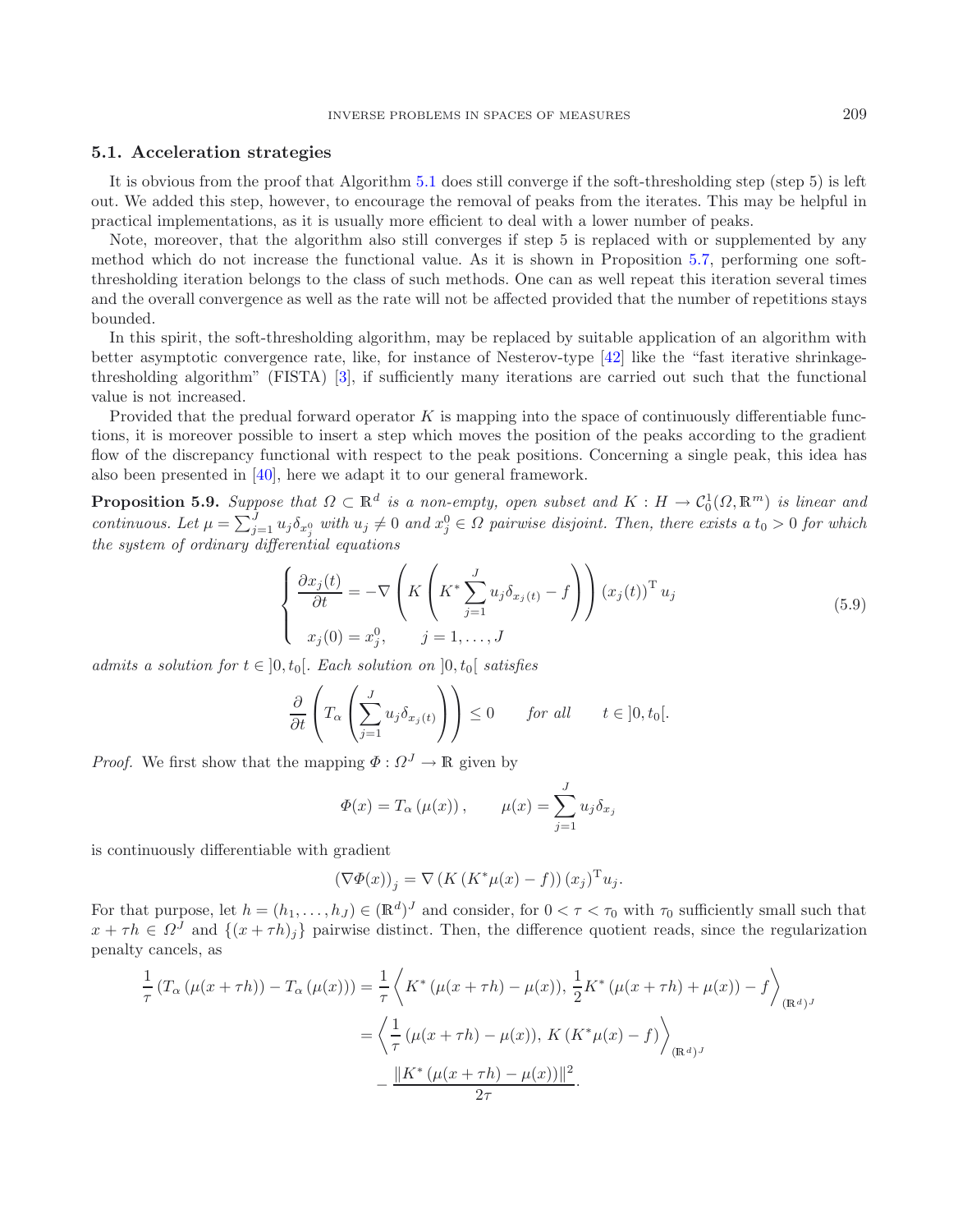We examine the convergence of the first term. First, denote, once again, by  $w = -K(K^*\mu(x) - f)$  as well as by  $\nabla w(x)$  the Jacobian of w in x, so it follows by the fact that K maps into  $C_0^1(\Omega, \mathbb{R}^m)$ ,

$$
\lim_{\tau \to 0} \frac{1}{\tau} \langle \mu(x + \tau h) - \mu(x), K(K^* \mu(x) - f) \rangle = \lim_{\tau \to 0} - \sum_{j=1}^J u_j \cdot \frac{w(x_j + \tau h_j) - w(x_j)}{\tau} = \sum_{j=1}^J -u_j \cdot ((\nabla w)(x_j)h_j).
$$

On the other hand, estimate the norm of  $\mu(x+\tau h) - \mu(x)$  in  $C_0^1(\Omega, \mathbb{R}^m)^*$  by testing with some  $v \in C_0^1(\Omega, \mathbb{R}^m)$ :

$$
\langle \mu(x + \tau h) - \mu(x), v \rangle = \sum_{j=1}^{J} u_j \cdot (v(x_j + \tau h_j) - v(x_j))
$$
  

$$
\leq |\tau| \sum_{j=1}^{J} \int_0^1 |u_j| |\nabla v(x_j + s \tau h_j)| |h_j|_2 \, ds \leq C |\tau| ||\nabla v||_{\infty},
$$

hence  $\|\mu(x+\tau h) - \mu(x)\|_{(\mathcal{C}^1)^*} \leq C|\tau|$ . The second term thus converges to zero since

$$
0 \le \lim_{\tau \to 0} \frac{\|K^* \left(\mu(x + \tau h) - \mu(x)\right)\|^2}{2\tau} \le \lim_{\tau \to 0} \frac{C^2 \tau^2 \|K^*\|^2}{2\tau} = 0.
$$

This shows that  $x \mapsto T_\alpha(\mu(x))$  is Gâteaux-differentiable with the claimed derivative. The Fréchetdifferentiability then follows from the continuity of the Gâteaux-derivative with respect to  $x$  and the finitedimensionality of  $\Omega^J \subset (\mathbb{R}^d)^J$ .

Thus, due to Peano's existence theorem, the ordinary differential equation [\(5.9\)](#page-19-0) has a solution on an interval  $[0, t_0]$  for some  $t_0 > 0$ . If  $x : [0, t_0] \to \Omega^J$  is a solution, we finally see that for each  $t \in [0, t_0]$ :

<span id="page-20-0"></span>
$$
\frac{\partial (\Phi \circ x)}{\partial t}(t) = \left\langle \frac{\partial x}{\partial t}(t), \nabla \Phi(x(t)) \right\rangle_{(\mathbb{R}^d)^J} = -\sum_{j=1}^J \left| \nabla \Phi(x(t))_j \right|_2^2 \le 0
$$

which completes the proof.  $\Box$ 

Consequently, one gets functional descent if one inserts, in step 6, before returning to step 2, the solution of [\(5.9\)](#page-19-0) with  $u_j$  and  $x_j^0$  such that  $\mu^{n+1} = \sum_{j=1}^J u_j \delta_{x_j^0}$  and replaces  $\mu^{n+1}$  by  $\sum_{j=1}^J u_j \delta_{x(t)_j}$  for some  $t \in [0, t_0]$ .<br>In precise, one has to employ numerical schemes for the solution of the ODF. A s In practice, one has to employ numerical schemes for the solution of the ODE. A scheme and the associated step-lengths should, of course, be chosen such that it does not increase the value of the Tikhonov-functional, for instance, one could perform a step of the explicit Euler scheme with a step-length which ensures functional descent.

Finally, we like to mention that one could also employ some trial-and-error peak merging approaches to reduce the functional, for instance, if  $\Omega$  is a convex subset of a normed space, choosing

$$
\mu^{n} = \sum_{j=1}^{J} u_{j} \delta_{x_{j}}, \quad 1 \leq j_{0} < j_{1} \leq J,
$$
\n
$$
\mu^{n+1} = \begin{cases}\n(u_{j_{0}} + u_{j_{1}}) \delta_{\frac{1}{2}(x_{j_{0}} + x_{j_{1}})} + \sum_{j \neq j_{0}, j \neq j_{1}} u_{j} \delta_{x_{j}} & \text{if } T_{\alpha}(\mu^{n+1}) \leq T_{\alpha}(\mu^{n}) \\
\mu^{n} & \text{else}\n\end{cases}
$$
\n(5.10)

for some  $j_0$  and  $j_1$ , for instance chosen such that  $|x_{j_0} - x_{j_1}|_2$  is minimal. Again, this step supplements Algorithm [5.1](#page-13-0) without affecting convergence.

To summarize, following steps could be inserted after step 5 to improve convergence:

- Multiple steps of the soft-thresholding procedure in step 5 or suitably many steps of FISTA instead;
- solving the ordinary differential equation  $(5.9)$  for some positive time, if possible;
- trying to merge some peaks according to the trial-and-error method [\(5.10\)](#page-20-0), if possible.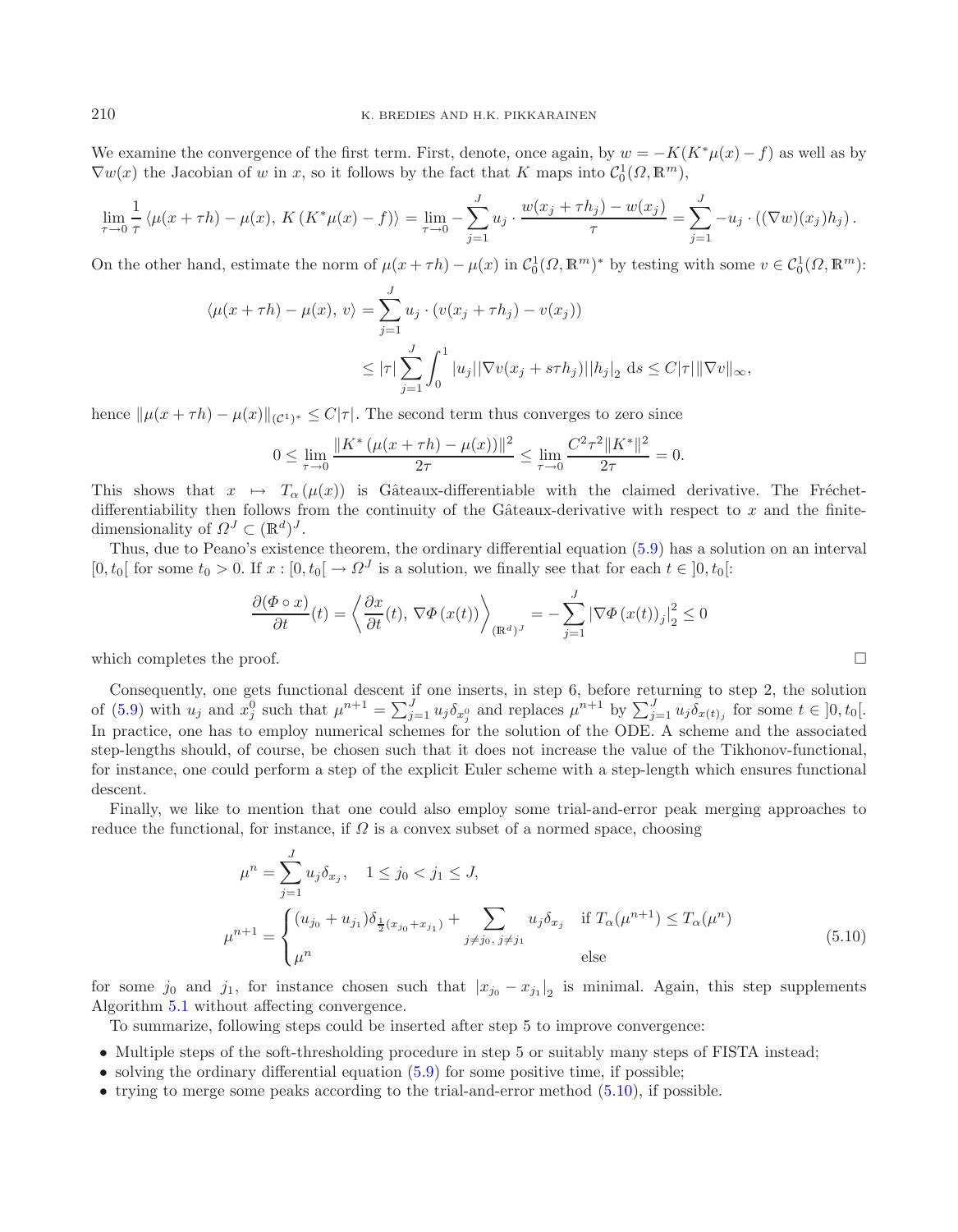## 6. Numerical computations

<span id="page-21-0"></span>To show the performance of Algorithm [5.1,](#page-13-0) we apply it for a one-dimensional version of the deconvolution problem presented in Example [3.3.](#page-5-1) We assume that the convolution kernel  $k$  is a cubic spline with respect to a fine uniform grid of size  $h_f > 0$ , *i.e.*,

$$
k = \sum_{j=-L+2}^{L-2} k_j \psi_j, \qquad \psi_j(x) = B_0 \left(\frac{x}{h_f} - j\right),
$$

for some  $L \geq 2$  and with the standard cubic box spline

<span id="page-21-1"></span>
$$
B_0(x) = \begin{cases} 0 & \text{for } x < -2, \\ (x+2)^3 & \text{for } -2 \le x < -1, \\ -3(x+1)^3 + 3(x+1)^2 + 3(x+1) + 1 & \text{for } -1 \le x < 0, \\ 3(x-1)^3 + 3(x-1)^2 - 3(x-1) + 1 & \text{for } 0 \le x < 1, \\ -(x-2)^3 & \text{for } 1 \le x < 2, \\ 0 & \text{for } 2 \le x. \end{cases}
$$

On a possibly coarser grid with size  $h_c = mh_f$ , m being a positive integer, we define the operator K for a  $v = (v_0, \ldots, v_{N-1}) \in \mathbb{R}^N$  by

$$
(Kv)(x) = \sum_{i=0}^{N-1} v_i k(x - ih_c)
$$
\n(6.1)

which corresponds to a discrete adjoint convolution of k with the data given in the points  $0, h_c, \ldots, (N-1)h_c$ . Equipping  $\mathbb{R}^N$  with the standard scalar product and letting  $\Omega = \left[-Lh_f,(N-1)h_c + Lh_f\right]$ , one sees that K:  $\mathbb{R}^N \to \mathcal{C}_0(\Omega)$  is linear and continuous and hence, satisfies the requirements of Proposition [3.1](#page-4-2) and in particular of Soction 5. It is moreover easy to see that the adjoint corresponds to of Section [5.](#page-11-0) It is moreover easy to see that the adjoint corresponds to

$$
(K^*\mu)_i = (k*\mu)(ih_c), \qquad i = 0, ..., N-1,
$$

*i.e.*, is the convolution of a measure with k evaluated at the grid points with respect to  $h_c$ . Hence, with data  $f = (f_0, \ldots, f_{N-1})$  defined in these points, the Tikhonov functional to minimize reads as

$$
T_{\alpha}(\mu) = \frac{1}{2} \left( \sum_{i=0}^{N-1} ((k * \mu)(ih_{c}) - f_{i})^{2} \right) + \alpha ||\mu||_{\mathcal{M}}.
$$

Note that we still like to minimize over the space  $\mathcal{M}(\Omega)$  which we do not discretize.

Algorithm [5.1](#page-13-0) can actually be performed in this semi-continuous setting. For  $\mu$  consisting of finitely many delta peaks,  $K^*\mu$  corresponds to finite point evaluations of k as well as computing finite linear combinations. The function  $w = -K(K^*\mu - f)$ , however, is defined on a continuum. However, the only thing we have to compute is a point in which  $|w|$  becomes maximal, for which it suffices to know the critical points of w. These can be easily obtained since  $Kv, v = (v_0, \ldots, v_{N-1}) \in \mathbb{R}^N$ , is a cubic spline with respect to the grid  $h_f$  (as  $h_c$ is a integer multiple of  $h_f$ , see [\(6.1\)](#page-21-1)):

$$
Kv = \sum_{i=0}^{N-1} v_i \sum_{j=-L+2}^{L-2} k_j \psi_j(\cdot - imh_f) = \sum_{i=0}^{N-1} \sum_{j=-L+2}^{L-2} v_i k_j \psi_{j+im}.
$$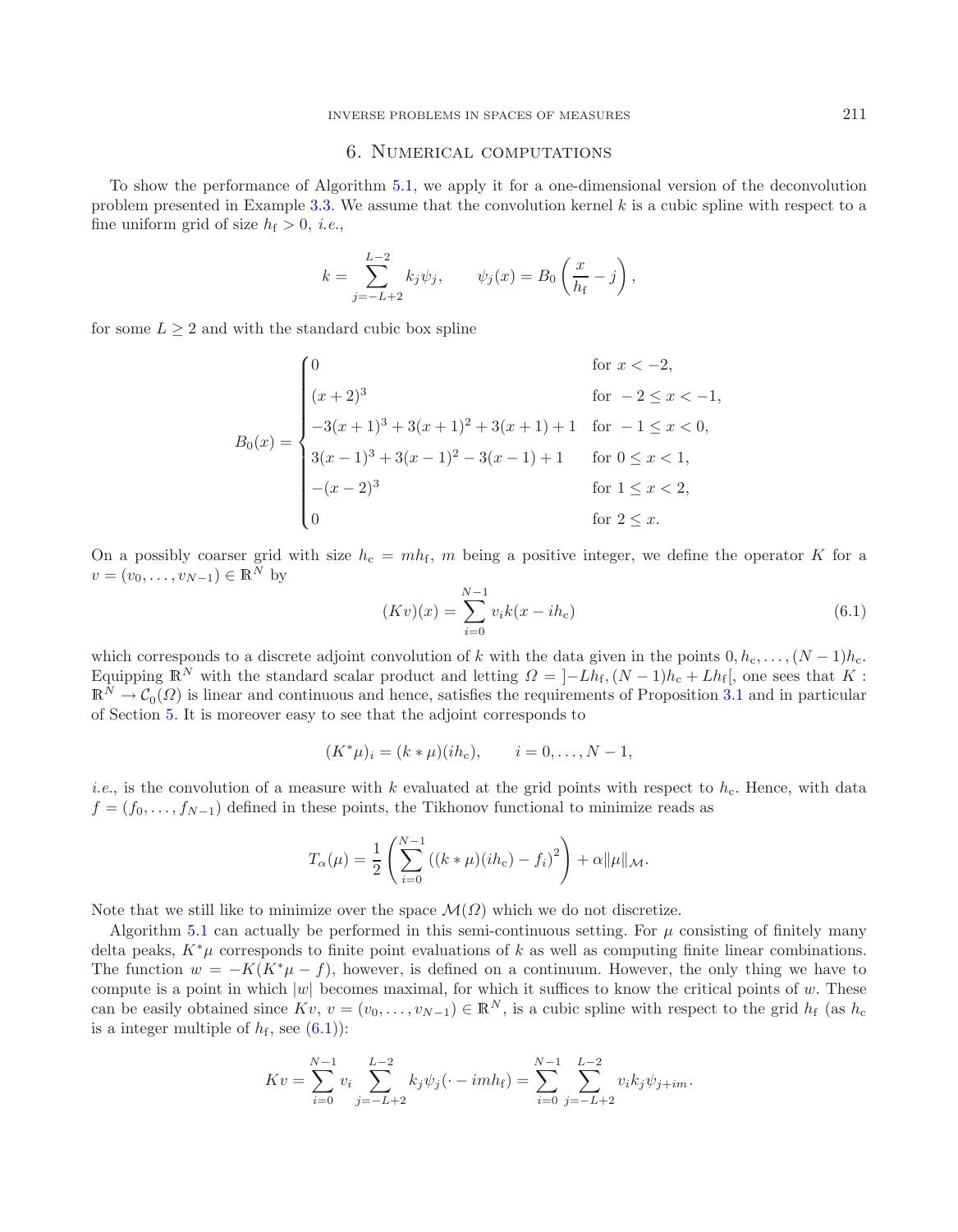| Successive peak insertion and thresholding                  |                 |                                 |          |                                                            |                 |  |  |  |  |
|-------------------------------------------------------------|-----------------|---------------------------------|----------|------------------------------------------------------------|-----------------|--|--|--|--|
| $\mu^\dagger = \sum_i u_i^\dagger \delta_{x_i^\dagger}$     |                 | $\mu = \sum_i u_i \delta_{x_i}$ |          | $w = -K(K^*\mu - f)$                                       |                 |  |  |  |  |
| $x_i^{\dagger}$                                             | $u_i^{\dagger}$ | $x_i$                           | $u_i$    | $x_{\rm ex}$                                               | $w(x_{\rm ex})$ |  |  |  |  |
| 0.100000                                                    | 1.000000        | 0.104256                        | 0.401399 | 0.104256                                                   | 3.000000        |  |  |  |  |
| 0.500000                                                    | 2.000000        | 0.496413                        | 1.262217 | 0.496412                                                   | 3.000000        |  |  |  |  |
| 0.600000                                                    | 5.000000        | 0.597352                        | 4.541020 | 0.597352                                                   | 3.000000        |  |  |  |  |
| 0.800000                                                    | 1.000000        | 0.786699                        | 0.698377 | 0.786699                                                   | 3.000000        |  |  |  |  |
|                                                             |                 |                                 |          |                                                            |                 |  |  |  |  |
|                                                             |                 |                                 |          |                                                            |                 |  |  |  |  |
|                                                             |                 |                                 |          | Iterative soft-thresholding for sparse spike deconvolution |                 |  |  |  |  |
| $\mu^{\dagger} = \sum_i u_i^{\dagger} \delta_{x^{\dagger}}$ |                 | $\mu = \sum_i u_i \delta_{x_i}$ |          | $w = -K(K^*\mu - f)$                                       |                 |  |  |  |  |
| $x_i^{\dagger}$                                             | $u_i^{\dagger}$ | $x_i$                           | $u_i$    | $x_{\rm ex}$                                               | $w(x_{\rm ex})$ |  |  |  |  |
| 0.100000                                                    | 1.000000        | 0.102957                        | 0.404129 | 0.105181                                                   | 3.007119        |  |  |  |  |
| 0.500000                                                    | 2.000000        | 0.496774                        | 1.258682 | 0.494902                                                   | 3.021706        |  |  |  |  |
| 0.600000                                                    | 5.000000        | 0.597460                        | 4.546153 | 0.597062                                                   | 2.941770        |  |  |  |  |

<span id="page-22-0"></span>TABLE 1. Top: the values and positions for  $\mu^{\dagger}$ ,  $\mu$  and the corresponding extremal points of  $w$  for the first deconvolution experiment found by Algorithm [5.1.](#page-13-0) Bottom: the outcome of the iterative soft-thresholding algorithm [\[14](#page-27-15)] for sparse spike deconvolution as proposed in [\[17\]](#page-27-22).

Hence, to compute all critical point of some w, we solve  $w'(x) = 0$  on each suitable subinterval  $[jh_f, (j+1)h_j]$  which compared to solving a supplying constitue (which was like on he does up to machine pro- $(j+1)h_f$  which corresponds to solving a quadratic equation (which usually can be done up to machine precision). By determining the maximizer of |w| in these points, we are able to compute x such that  $|w(x)| =$  $\|w\|_{\infty}$ . Steps 3–4 of Algorithm [5.1](#page-13-0) can again be evaluated directly and step 5 only requires finite point evaluation for some  $K(K^*\mu - f)$ . In summary, this shows that one is able to perform the successive peak insertion and thresholding method in a semi-continuous setup. Note that the above arguments heavily depend on the fact that the convolution kernel is a cubic spline. An adaptation to other forward operators  $K^*$ , however, seems to be possible if one knows the image of each δ-peak and has a way to compute the extremal points of the dual variable w accurately.

We implemented and tested Algorithm [5.1](#page-13-0) for the deconvolution problem. Taking advantage of the special structure of the convolution operator, we also added the ODE-solving step [\(5.9\)](#page-19-0) as well as the peak-merging step [\(5.10\)](#page-20-0) to improve the performance. Two experiments were performed. For the first, we chose  $N = 100$  data points and  $h_c = h_f = 0.01$ , a true solution with four delta peaks and a spline convolution kernel approximating a Gaussian with variance  $\sigma^2 = 0.05$ . To challenge the algorithm and model, the data has been contaminated by quite heavy Gaussian noise (standard variance  $\sigma^2 = \frac{1}{4}$ ). The regularization parameter was chosen  $\alpha = 3$ <br>and the iteration was stopped when a decrease in the primal-dual gap  $G(\mu^n, \nu^n)$  to the fraction  $10^{-9}$  wi and the iteration was stopped when a decrease in the primal-dual gap  $G(\mu^n, \nu^n)$  to the fraction  $10^{-9}$  with respect to the zero initial guess has been observed (which happened after 2647 iterations). As a "sparsifying" post-processing step, we merged the peaks belonging to an extremal point of w by computing the average of the positions weighted by the magnitude. Figure [1](#page-23-0) shows, among the used input data, the obtained approximate solution  $\mu$ , its image  $K^*\mu$  and the associated dual variable w. Moreover, peak positions and heights for  $\mu$  as well as the positions and values of the corresponding extremal points of  $w$  are shown in Table [1.](#page-22-0) We also include, for comparison, the values for the sparse spike deconvolution method proposed in [\[17\]](#page-27-22) performed with the same data, stopping criterion (which was reached after 18 314 iterations) and postprocessing steps, but with a fixed uniform grid of size  $h_f = 0.01$ .

One sees that for Algorithm [5.1](#page-13-0) with peak moving and merging, the number of peaks is recovered exactly and the positions match quite well. Due to the regularization, however, the recovered peak heights are generally lower than for the true data. This is due to the model: as one can see by inspecting the extremal points of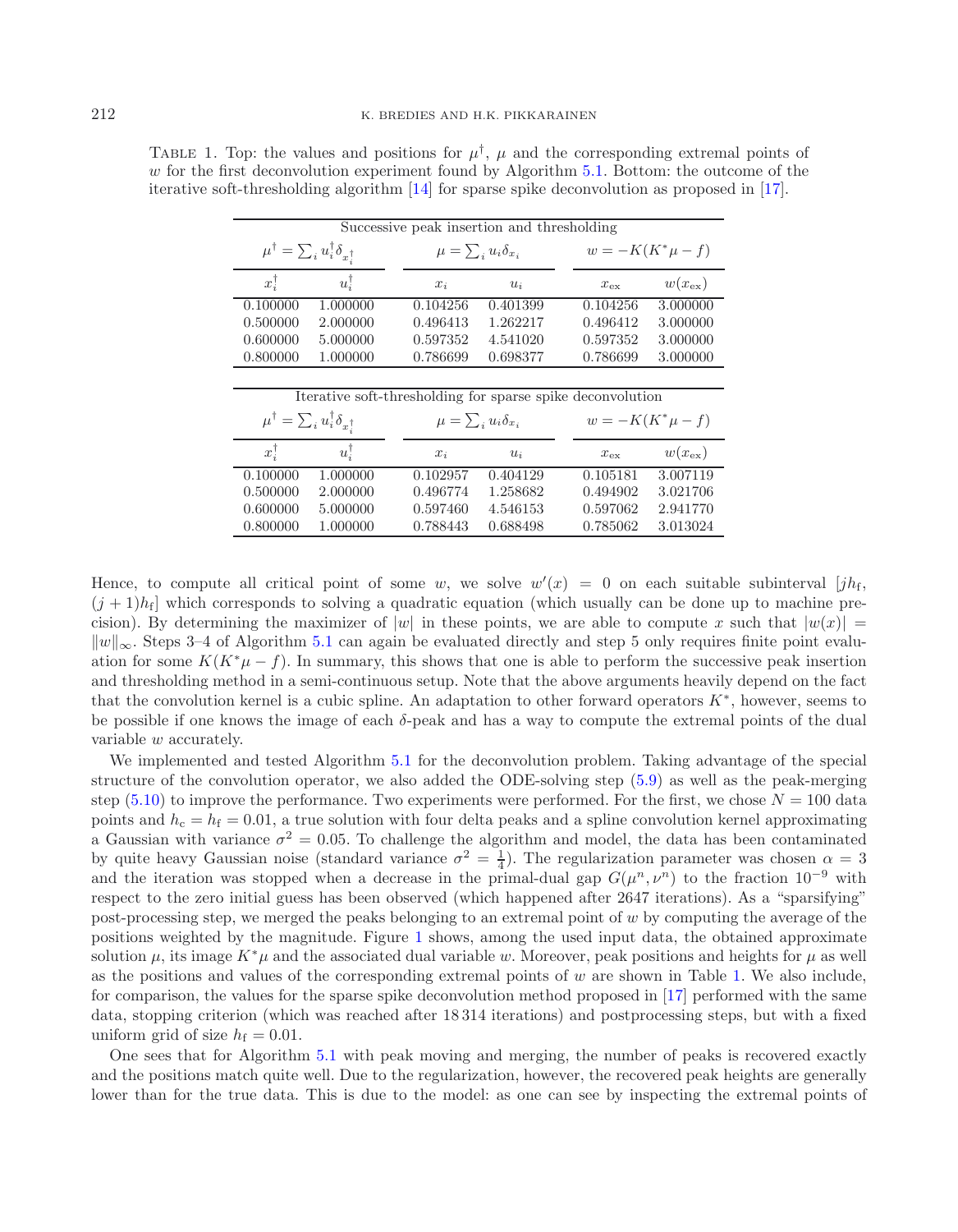

<span id="page-23-0"></span>FIGURE 1. First numerical deconvolution experiment. Upper row: the exact solution  $\mu^{\dagger}$  (left), its image  $K^*\mu^{\dagger}$  under convolution and given noisy data f (right). Second row: the numerical approximation  $\mu$  (left) and its image  $K^*\mu$  compared to the data (right). Third row: the corresponding dual variable  $w = -K(K^*\mu - f)$ .

 $w = -K(K^*\mu - f)$ , the positions almost perfectly match the reconstructed peak positions and the values of w are up to six digits close to  $\alpha$ . Also, the values of w in remaining extremal points are less than  $\alpha$ , hence the numerical solution  $\mu$  satisfies, up to a certain accuracy the continuous optimality conditions [\(3.8\)](#page-7-1). The sparse spike deconvolution method of [\[17](#page-27-22)] is also able to recover the exact number of peaks. The solution moreover suffers from the same model-related inaccuracies such as the reduction of magnitude. However, due to the computations being performed on a fixed grid, the optimality conditions do not match as well as for the semi-discrete method of Algorithm [5.1.](#page-13-0)

The second numerical experiment was performed for  $N = 400$  data points,  $h_c = h_f = 0.0025$  and an exact solution  $\mu^{\dagger}$  consisting of six delta peaks. Convolution kernel and noise level were the same as for the first experiment, the regularization parameter was  $\alpha = 7$ . With the stopping criterion as above, the algorithm took 9874 iterations to compute an approximate solution. The results are depicted in Figure [2.](#page-24-0) Moreover, the tabulated values for the true solution, the approximate solution and the extremal points of the dual variable can be found in Table [2.](#page-25-1) In a setup analog to the first experiment, we additionally tested the iterative softthresholding procedure for sparse spike deconvolution whose outcome is shown in the same table. However, as the primal-dual gap did not reduce sufficiently, we stopped the procedure after 100 000 iterations. The results show that Algorithm [5.1](#page-13-0) was again able to detect the correct number of peaks and that the numerical solution almost perfectly satisfies the continuous optimality conditions. In contrast to that, the results for the sparse spike deconvolution are less accurate and took significantly more iterations to compute.

Finally, in a third experiment we were interested in the impact of the acceleration steps. For this purpose, we repeated the first experiment going through all combinations of peak moving and peak merging. As the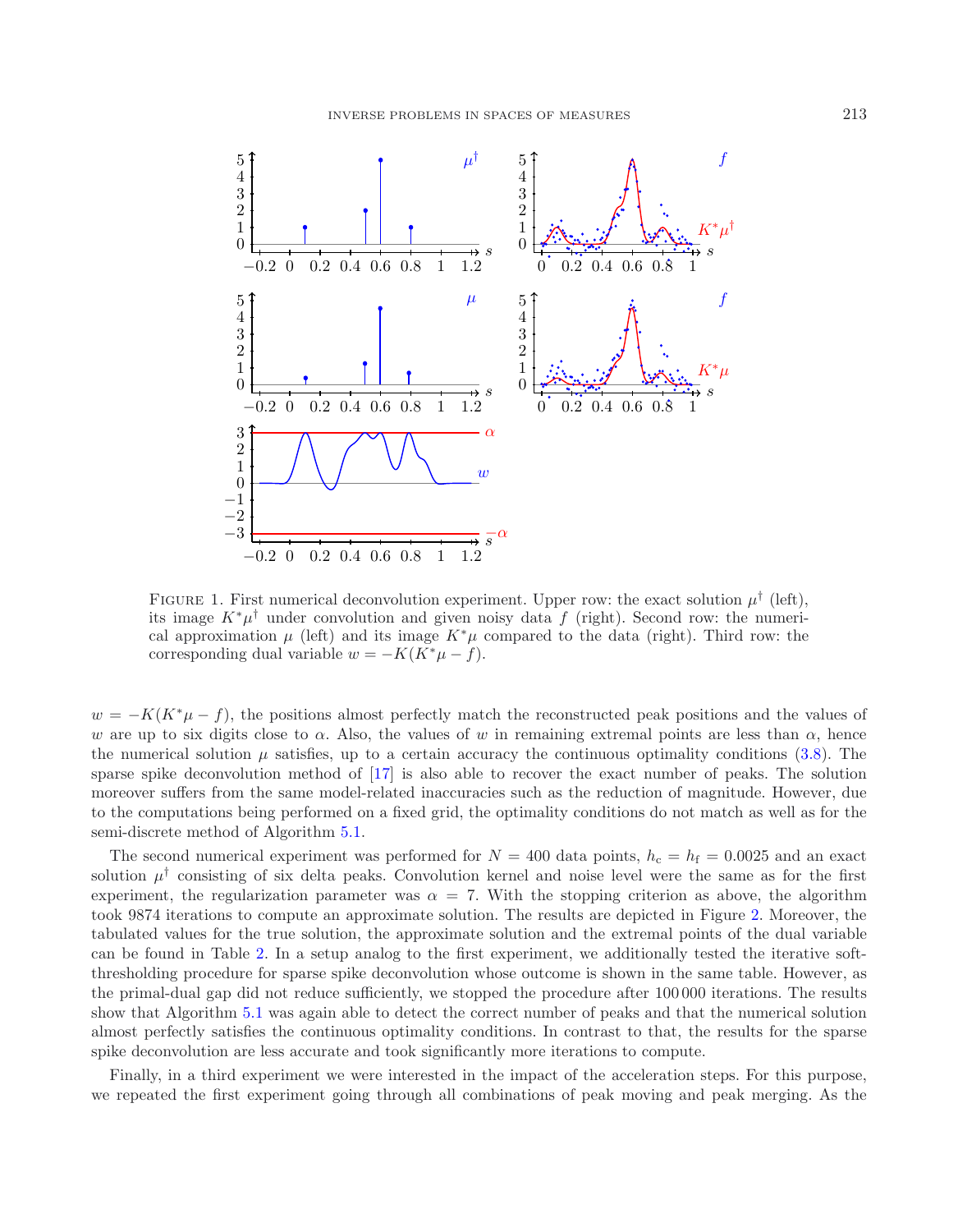

<span id="page-24-1"></span><span id="page-24-0"></span>FIGURE 2. Second numerical deconvolution experiment. Upper row: The exact solution  $\mu^{\dagger}$ (left), the exact and noisy data  $K^*\mu^{\dagger}$  and f (right). Second row and third row: the numerical results (also see Fig. [1\)](#page-23-0).



FIGURE 3. Comparison of the evolution of the primal-dual gap  $G(\mu^n, \nu^n)$  for different acceleration strategies.

primal-dual gap  $G(\mu^n, \nu^n)$  is an upper bound for the functional distance  $r(\mu^n)$  (see Lem. [5.5\)](#page-15-0), we observed the evolution of this value with respect to the iteration count, see Figure [3.](#page-24-1) Note carefully that computation times for each iteration differs for the acceleration strategies. No acceleration is faster than peak moving/merging which is in turn faster than performing both. As a result, we found that no acceleration and pure peak merging is significantly slower than each strategy involving peak moving. In fact, the former two strategies were not able to reduce the primal-dual gap to an acceptable amount within 10 000 iterations. The combination of peak moving and peak merging took the least iterations to reach the stopping criterion.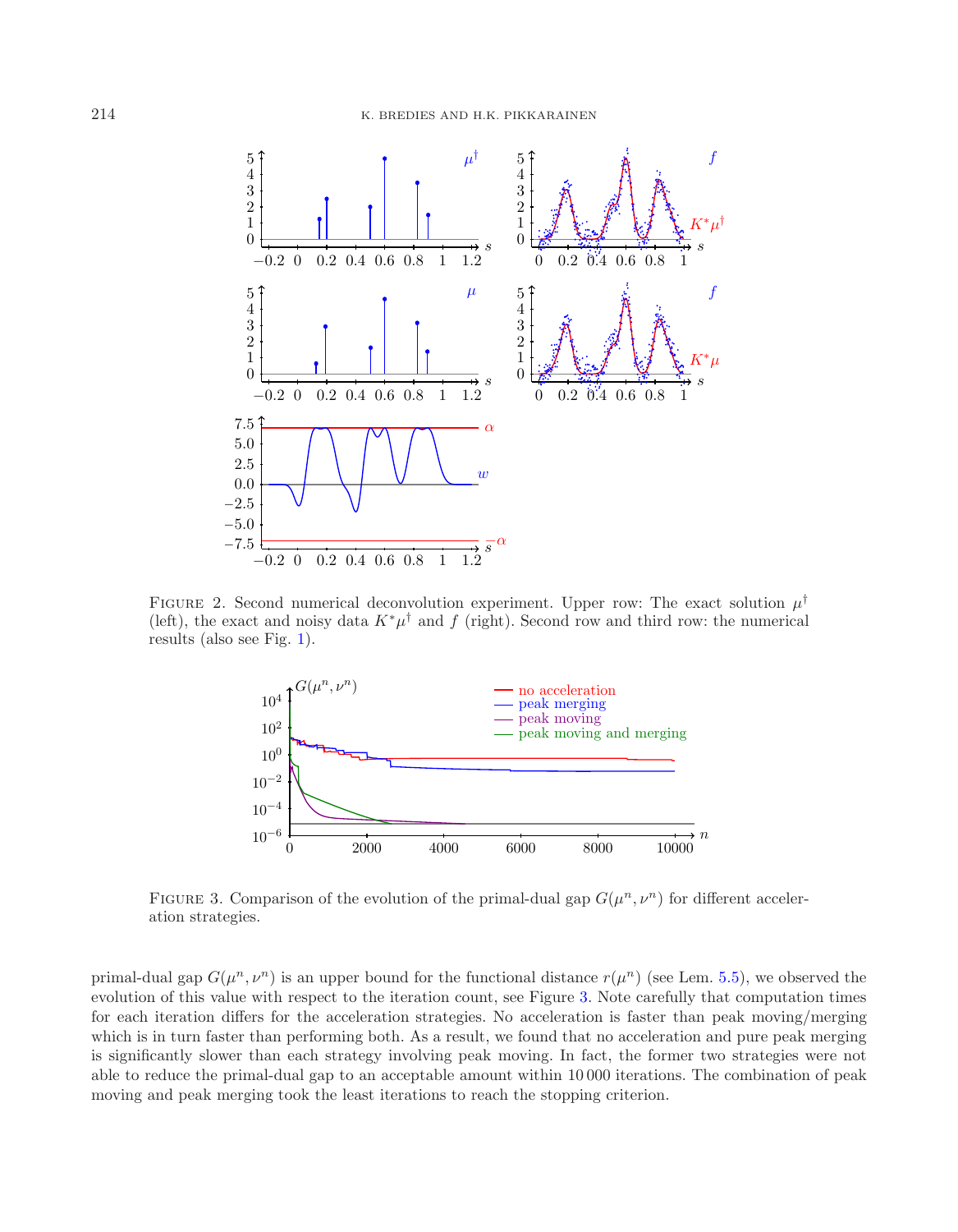| Successive peak insertion and thresholding                 |                 |                                 |                                 |              |                      |  |  |  |  |
|------------------------------------------------------------|-----------------|---------------------------------|---------------------------------|--------------|----------------------|--|--|--|--|
| $\mu^\dagger = \sum_i u_i^\dagger \delta_{x_i^\dagger}$    |                 |                                 | $\mu = \sum_i u_i \delta_{x_i}$ |              | $w = -K(K^*\mu - f)$ |  |  |  |  |
| $x_i^{\dagger}$                                            | $u_i^{\dagger}$ | $x_i$                           | $u_i$                           | $x_{\rm ex}$ | $w(x_{\rm ex})$      |  |  |  |  |
| 0.150000                                                   | 1.250000        | 0.127098                        | 0.643334                        | 0.127098     | 7.000000             |  |  |  |  |
| 0.200000                                                   | 2.500000        | 0.191446                        | 2.940414                        | 0.191446     | 6.999999             |  |  |  |  |
| 0.500000                                                   | 2.000000        | 0.503140                        | 1.627235                        | 0.503140     | 7.000000             |  |  |  |  |
| 0.600000                                                   | 5.000000        | 0.599817                        | 4.642194                        | 0.599817     | 7.000000             |  |  |  |  |
| 0.825000                                                   | 3.500000        | 0.824192                        | 3.164055                        | 0.824192     | 7.000000             |  |  |  |  |
| 0.900000                                                   | 1.500000        | 0.894472                        | 1.386177                        | 0.894472     | 7.000000             |  |  |  |  |
|                                                            |                 |                                 |                                 |              |                      |  |  |  |  |
| Iterative soft-thresholding for sparse spike deconvolution |                 |                                 |                                 |              |                      |  |  |  |  |
|                                                            |                 |                                 |                                 |              |                      |  |  |  |  |
| $\mu^\dagger = \sum_i u_i^\dagger \delta_{x_i^\dagger}$    |                 | $\mu = \sum_i u_i \delta_{x_i}$ |                                 |              | $w = -K(K^*\mu - f)$ |  |  |  |  |
| $x_i^{\dagger}$                                            | $u_i^{\dagger}$ | $x_i$                           | $u_i$                           | $x_{\rm ex}$ | $w(x_{\rm ex})$      |  |  |  |  |
| 0.150000                                                   | 1.250000        | 0.126459                        | 0.625429                        | 0.123647     | 7.031196             |  |  |  |  |
| 0.200000                                                   | 2.500000        | 0.191219                        | 2.959970                        | 0.193652     | 6.826450             |  |  |  |  |
| 0.500000                                                   | 2.000000        | 0.502885                        | 1.620953                        | 0.503216     | 7.060665             |  |  |  |  |
| 0.600000                                                   | 5.000000        | 0.599731                        | 4.651858                        | 0.600533     | 6.852985             |  |  |  |  |
| 0.825000                                                   | 3.500000        | 0.824316                        | 3.173683                        | 0.823512     | 6.864535             |  |  |  |  |

<span id="page-25-1"></span>TABLE 2. The values and positions for  $\mu^{\dagger}$ ,  $\mu$  and the corresponding extremal points of w for the second deconvolution experiment found by Algorithm [5.1](#page-13-0) (top) and iterative soft-thresholding algorithm for sparse spike deconvolution (bottom), respectively (also see Tab. [1\)](#page-22-0).

## 7. Summary and conclusions

<span id="page-25-0"></span>Tikhonov regularization for vector-valued finite Radon measures as the solutions of ill-posed linear inverse problems can be put into a proper functional analytic framework which ensures existence, uniqueness (where applicable) and desirable regularization properties. This framework moreover leads to a flexible abstract numerical algorithm for which descent properties with some rate as well as (subsequential) weak\* convergence can be proven. It can easily be amended by various acceleration techniques. As the proposed algorithm produces delta-peak iterates, it is in particular well-suited for the recovery of sparse solutions. Furthermore, the structure of the algorithm allows computations directly on the space of finite Radon measures with only the data space being discretized. However, as the algorithm converges only in the weak\* sense, it might produce an indefinite number of delta peaks, in particular, if the solution is non-sparse. Nevertheless, numerical computations confirm the applicability of the method and show that it is possible to perform accurate sparse deconvolution in a reasonable number of iterations; even in the presence of considerable noise. The standard alternative of iterative soft-thresholding on a fixed grid is generally less accurate and needs considerably more iterations.

# Appendix A. Weak\* density in the space of measures

For the sake of completeness, we like to give a proof of the density results claimed in Remark [2.1.](#page-3-1)

(i) The density of the set  $\{w\mathcal{L}^d : w \in L^2(\Omega, \mathbb{R}^m)\}\)$  can be seen as follows. Construct the operators  $M_{\varepsilon}: L^2(\Omega, \mathbb{R}^m) \to \mathcal{C}_0(\Omega, \mathbb{R}^m)$  by  $M_{\varepsilon}: w \mapsto (\chi_{\Omega_{\varepsilon}}w) * G_{\varepsilon/2}$  where  $\Omega_{\varepsilon} = \{x \in \Omega : \text{dist}(x, \partial \Omega) > \varepsilon\}$  and  $G_{\varepsilon}(x) = \varepsilon^{-d} G(x/\varepsilon)$  with  $G \in C_0^{\infty}(\Omega)$  being a standard mollifier. It is well-known that each  $M_{\varepsilon}$  is continuous.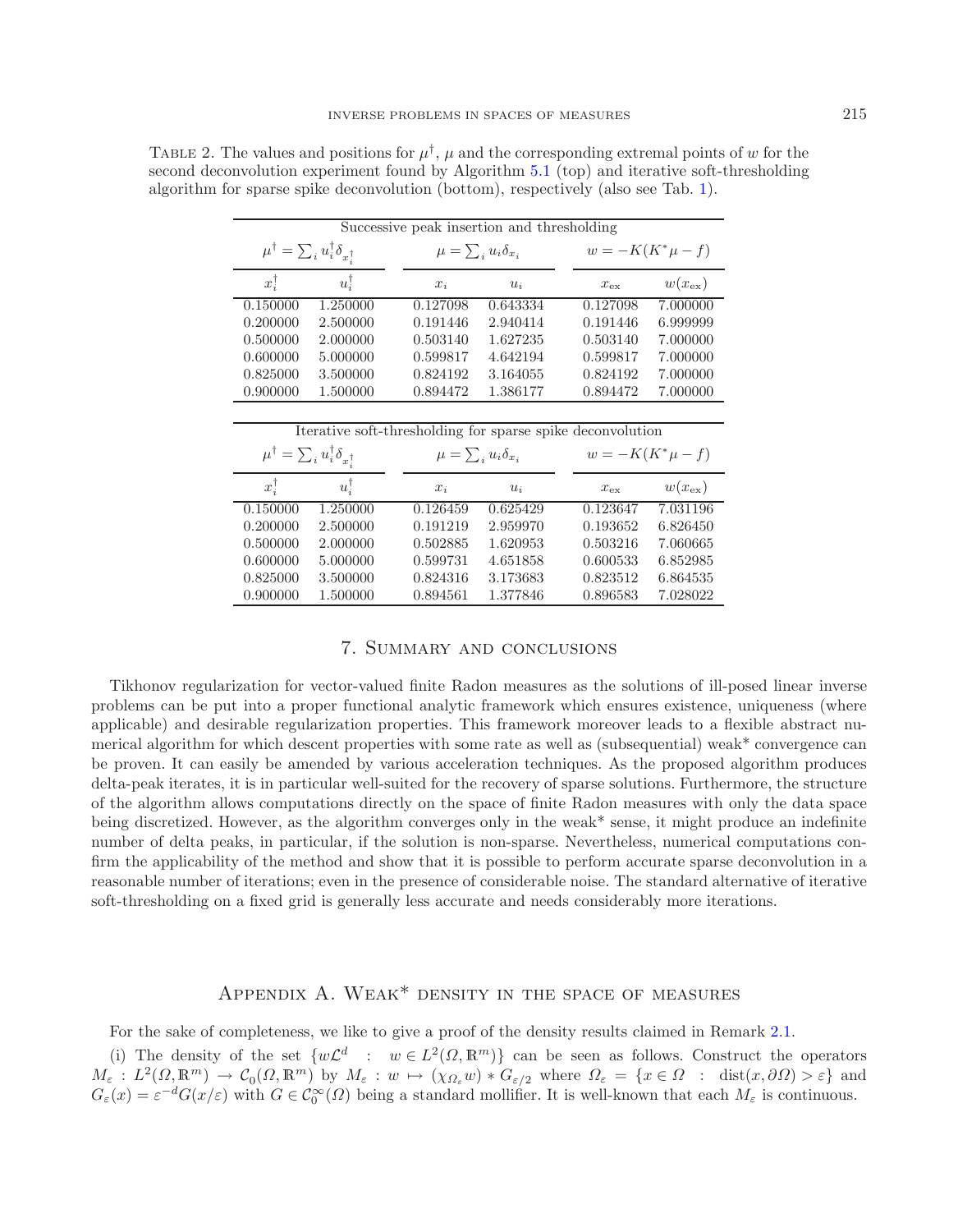Now each  $M_{\varepsilon}^* : \mathcal{M}(\Omega, \mathbb{R}^m) \to L^2(\Omega, \mathbb{R}^m)$  is continuous and yields, for  $\mu \in \mathcal{M}(\Omega, \mathbb{R}^m)$ , a sequence  $w^{\varepsilon} = M_{\varepsilon}^* \mu$ such that

$$
\langle w^{\varepsilon}, u \rangle_2 = \sum_{i=1}^{m} \int_{\Omega} u(x) w_i^{\varepsilon}(x) dx = \langle w^{\varepsilon} \mathcal{L}^d, u \rangle \tag{A.1}
$$

for each  $u \in \mathcal{C}_0(\Omega, \mathbb{R}^m)$ .<br>Consider a  $u \in \mathcal{C}(\Omega)$ 

Consider a  $u \in \mathcal{C}(\Omega, \mathbb{R}^m)$  with compact support. The function u is uniformly continuous, thus, choose for δ > 0 given an ε > 0 such that  $|u(x) - u(y)|_* \le \delta/||G||_1$  whenever  $|x - y|_2 \le \varepsilon$ . Moreover, one can choose ε<br>small enough such that  $\chi_0, u - u$  and so  $M, u - u * G$  as For each  $x \in O$  follows small enough such that  $\chi_{\Omega_{\varepsilon}} u = u$  and so  $M_{\varepsilon} u = u * G_{\varepsilon/2}$ . For each  $x \in \Omega$  follows

$$
|u(x) - M_{\varepsilon}u(x)|_* = \left| \int_{\{|x-y|_2 \le \varepsilon/2\}} (u(y) - u(x)) G_{\varepsilon/2}(x-y) dy \right|_*
$$
  

$$
\leq \left( \sup_{\{|x-y|_2 \le \varepsilon/2\}} |u(x) - u(y)|_* \right) \int_{\mathbb{R}^d} |G_{\varepsilon/2}(x-y)| dy \leq \delta.
$$

Hence  $||u - M_{\varepsilon}u||_{\infty} \to 0$  as  $\varepsilon \to 0$ . Thus by [\(A.1\)](#page-26-4) and the continuity,

$$
\langle w^\varepsilon \mathcal{L}^d,\, u \rangle = \langle \mu,\, M_\varepsilon u \rangle \to \langle \mu,\, u \rangle \quad \text{as } \varepsilon \to 0
$$

for each  $u \in \mathcal{C}(\Omega, \mathbb{R}^m)$  with compact support. This implies the assertion  $w^{\varepsilon} \mathcal{L}^d \rightharpoonup^* \mu$  since convergence was checked against a strongly dense (or norm dense) subset of  $C_0(\Omega, \mathbb{R}^m)$ .

(ii) Denote by  $Q_x^i = 2^{-i} - \frac{1}{2}, \frac{1}{2} \big]_0^d + x$  for  $x \in \mathbb{R}^d$  and  $i \in \mathbb{N}$ . Since the claim is trivial for  $\mu = 0$ , pick  $\leq M(O \mathbb{R}^m)$ ,  $\mu \neq 0$  and define the sequence  $\mu \in \mathcal{M}(\Omega,\mathbb{R}^m), \mu \neq 0$  and define the sequence

$$
\mu^i = \sum_{x \in 2^{-i}\mathbb{Z}^d \cap \Omega} \mu(Q_x^i \cap \Omega) \delta_x.
$$

Obviously, each  $\mu^i$  is a finite linear combination of δ-peaks with  $\|\mu^i\|_{\mathcal{M}} \le \|\mu\|_{\mathcal{M}}$ . Choose  $u \in \mathcal{C}(\mathbb{R}^d, \mathbb{R}^m)$  with compact support in  $\Omega$ . We may find, by uniform continuity of u, an  $i_0 \in \mathbb{N}$  such that for each  $i \geq i_0$ ,  $x \in 2^{-i}\mathbb{Z}^d$ and  $y \in Q_x^i$  it follows that  $|u(y) - u(x)|_* \leq \varepsilon / ||\mu||_{\mathcal{M}}$ . Hence,

$$
\left| \int_{\Omega} u \, \mathrm{d}\mu - \int_{\Omega} u \, \mathrm{d}\mu^{i} \right| \leq \sum_{x \in 2^{-i}\mathbb{Z}^d} \left| \int_{Q_x^i \cap \Omega} u(y) - u(x) \, \mathrm{d}\mu(y) \right|
$$
  

$$
\leq \sum_{x \in 2^{-i}\mathbb{Z}^d} \int_{Q_x^i \cap \Omega} |u(y) - u(x)|_* \, \mathrm{d}|\mu| \leq \varepsilon.
$$

This implies  $\mu^{i} \rightarrow^* \mu$  as convergence was tested against a set which is strongly dense in  $C_0(\Omega, \mathbb{R}^m)$ .

*Acknowledgements.* Kristian Bredies acknowledges support by the Austrian Science Fund (FWF) special research grant SFB F32 "Mathematical Optimization and Applications in Biomedical Sciences".

#### **REFERENCES**

- [1] R.A. Adams and J.J.F. Fournier, Sobolev spaces. Academic Press (2003).
- <span id="page-26-3"></span><span id="page-26-2"></span>[2] L. Ambrosio, N. Fusco and D. Pallara, Functions of Bounded Variation and Free Discontinuity Problems. Oxford University Press (2000).
- <span id="page-26-1"></span>[3] A. Beck and M. Teboulle, A fast iterative shrinkage-thresholding algorithm for linear inverse problems. SIAM J. Imaging Sci. **2** (2009) 183–202.
- <span id="page-26-0"></span>[4] T. Bonesky, K.S. Kazimierski, P. Maass, F. Schöpfer and T. Schuster, Minimization of Tikhonov functionals in Banach spaces. Abstr. Appl. Anal. (2008) 192679.

<span id="page-26-4"></span>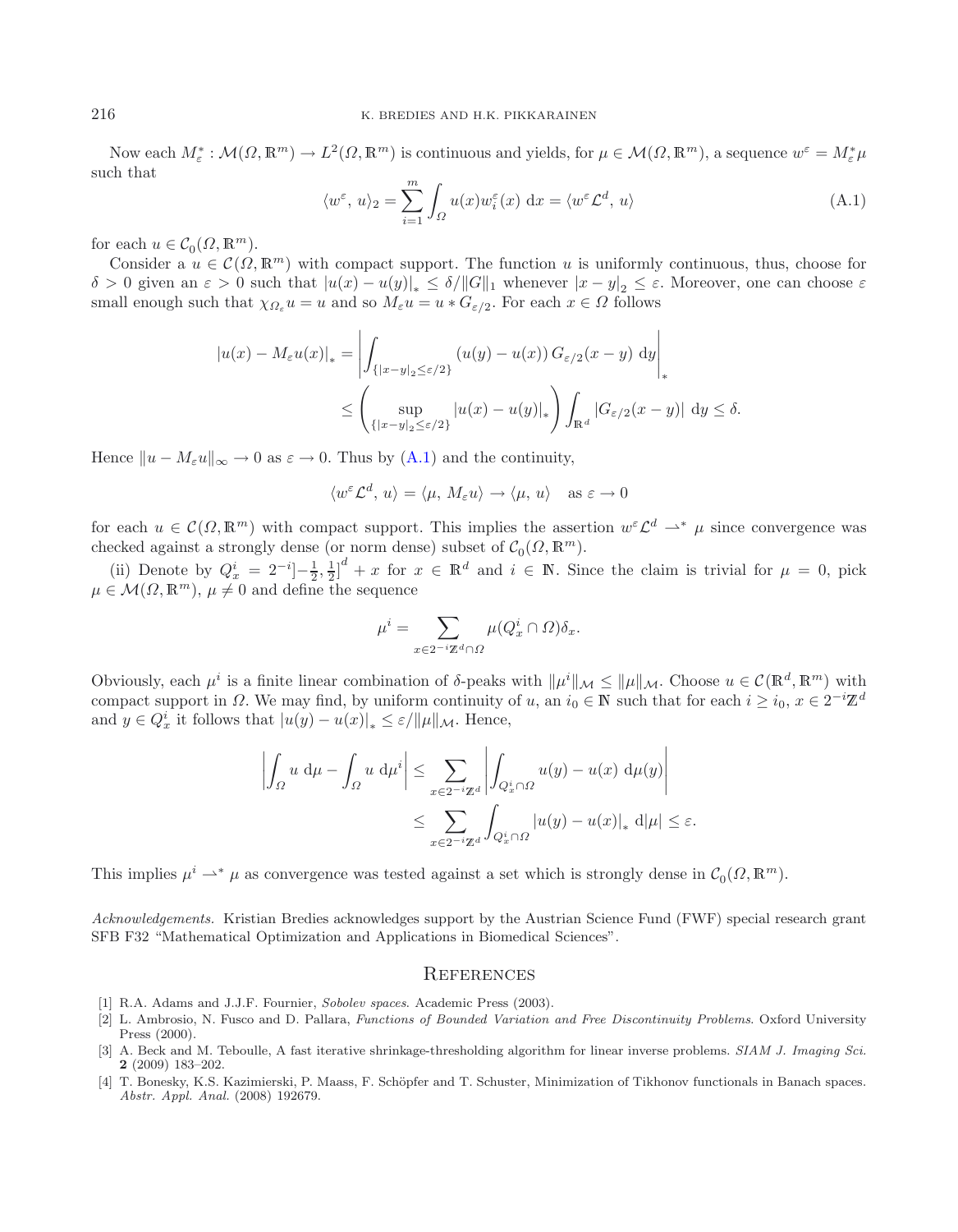- <span id="page-27-12"></span>[5] K. Bredies and D.A. Lorenz, Iterated hard shrinkage for minimization problems with sparsity constraints. SIAM J. Sci. Comput. **30** (2008) 657–683.
- <span id="page-27-35"></span>[6] K. Bredies and D.A. Lorenz, Linear convergence of iterative soft-thresholding. J. Fourier Anal. Appl. **14** (2008) 813–837.
- <span id="page-27-13"></span>[7] K. Bredies, D.A. Lorenz and P. Maass, A generalized conditional gradient method and its connection to an iterative shrinkage method. Comput. Optim. Appl. **42** (2009) 173–193.
- <span id="page-27-26"></span>[8] K. Bredies, T. Alexandrov, J. Decker, D.A. Lorenz and H. Thiele, Sparse deconvolution for peak picking and ion charge estimation in mass spectrometry, in Progress in Industrial Mathematics at ECMI 2008, edited by H.-G. Bock et al., Springer (2010) 287–292.
- [9] M. Burger and S. Osher, Convergence rates of convex variational regularization. Inverse Prob. **20** (2004) 1411–1421.
- <span id="page-27-8"></span><span id="page-27-2"></span>[10] E.J. Candès, J.K. Romberg and T. Tao, Stable signal recovery from incomplete and inaccurate measurements. Comm. Pure Appl. Math. **59** (2006) 1207–1223.
- <span id="page-27-23"></span>[11] C. Clason and K. Kunisch, A duality-based approach to elliptic control problems in non-reflexive Banach spaces. ESAIM: COCV **17** (2011) 243–266.
- <span id="page-27-14"></span>[12] P.L. Combettes and V.R. Wajs, Signal recovery by proximal forward-backward splitting. Multiscale Model. Simul. **4** (2005) 1168–1200.
- <span id="page-27-27"></span>[13] J.B. Conway, A course in functional analysis. Springer (1990).
- <span id="page-27-15"></span>[14] I. Daubechies, M. Defrise and C. De Mol, An iterative thresholding algorithm for linear inverse problems with a sparsity constraint Comm. Pure Appl. Math. **57** (2004) 1413–1457.
- <span id="page-27-9"></span>[15] D.L. Donoho, Compressed sensing. IEEE Trans. Inf. Theory **52** (2006) 1289–1306.
- <span id="page-27-10"></span>[16] D.L. Donoho, M. Elad and V.N. Temlyakov, Stable recovery of sparse overcomplete representations in the presence of noise. IEEE Trans. Inf. Theory **52** (2006) 6–18.
- <span id="page-27-22"></span>[17] C. Dossal and S. Mallat, Sparse spike deconvolution with minimum scale, in Proc. of SPARS'05 (2005).
- [18] N. Dunford and J.T. Schwartz, Linear Operators. I. General Theory. Interscience Publishers (1958).
- <span id="page-27-30"></span><span id="page-27-28"></span><span id="page-27-16"></span>[19] B. Efron, T. Hastie, I. Johnstone and R. Tibshirani, Least angle regression. Ann. Statist. **32** (2004) 407–499.
- [20] I. Ekeland and R. Temam, Convex analysis and variational problems. North-Holland (1976).
- <span id="page-27-3"></span>[21] H.W. Engl and G. Landl, Convergence rates for maximum entropy regularization. SIAM J. Numer. Anal. **30** (1993) 1509–1536.
- <span id="page-27-0"></span>[22] H.W. Engl, M. Hanke and A. Neubauer, Regularization of Inverse Problems. Kluwer Academic Publishers (1996).
- <span id="page-27-17"></span>[23] M.A.T. Figueiredo, R.D. Nowak and S.J. Wright, Gradient projection for sparse reconstruction: Application to compressed sensing and other inverse problems. IEEE J. Sel. Top. Signal Process. **1** (2007) 586–597.
- <span id="page-27-33"></span>[24] I. Fonseca and G. Leoni, Modern methods in the calculus of variations: L*<sup>p</sup>* spaces. Springer (2007).
- <span id="page-27-36"></span>[25] M. Fornasier and H. Rauhut, Recovery algorithms for vector valued data with joint sparsity constraints. SIAM J. Numer. Anal. **46** (2008) 577–613.
- <span id="page-27-34"></span><span id="page-27-11"></span>[26] J.-J. Fuchs, On sparse representations in arbitrary redundant bases. IEEE Trans. Inf. Theory. **50** (2004) 1341–1344.
- [27] A.L. Gibbs and F.E. Su, On choosing and bounding probability metrics. Int. Stat. Rev. **70** (2002) 419–435.
- <span id="page-27-18"></span>[28] M. Grasmair, M. Haltmeier and O. Scherzer, Sparse regularization with  $\ell^q$  penalty term. Inverse Prob. 24 (2008) 055020.
- <span id="page-27-19"></span>[29] R. Griesse and D.A. Lorenz, A semismooth Newton method for Tikhonov functionals with sparsity constraints. Inverse Prob. **24** (2008) 035007.
- <span id="page-27-29"></span>[30] P. Grisvard, *Elliptic Problems in Nonsmooth Domains*. Pitman Publishing Limited (1985).
- [31] T. Hein, Tikhonov regularization in Banach spaces improved convergence rates results. Inverse Prob. **25** (2009) 035002.
- <span id="page-27-5"></span><span id="page-27-4"></span>[32] B. Hofmann, B. Kaltenbacher, C. Pöschl and O. Scherzer, A convergence rates result for Tikhonov regularization in Banach spaces with non-smooth operators. Inverse Prob. **23** (2007) 987–1010.
- <span id="page-27-31"></span>[33] L. Hörmander, *The Analysis of Linear Partial Differential Operators I.* Springer-Verlag (1990).
- <span id="page-27-1"></span>[34] V.K. Ivanov, V.V. Vasin and V.P. Tanana, *Theory of linear ill-posed problems and its applications*, 2nd edition. Inverse and Ill-posed Problems Series, VSP, Utrecht (2002).
- <span id="page-27-20"></span>[35] H. Lee, A. Battle, R. Raina and A.Y. Ng, Efficient sparse coding algorithms, in Advances in Neural Information Processing Systems, edited by B. Schölkopf, J. Platt and T. Hoffman. MIT Press 19 (2007) 801-808.
- <span id="page-27-32"></span>[36] J. Lindenstrauss and L. Tzafriri, Classical Banach Spaces II. Function Spaces. Springer (1979).
- <span id="page-27-21"></span>[37] D.A. Lorenz, Convergence rates and source conditions for Tikhonov regularization with sparsity constraints. J. Inverse Ill-Posed Probl. **16** (2008) 463–478.
- <span id="page-27-6"></span>[38] D.A. Lorenz and D. Trede, Optimal convergence rates for Tikhonov regularization in Besov scales. Inverse Prob. **24** (2008) 055010.
- <span id="page-27-24"></span>[39] D.A. Lorenz and D. Trede, Greedy deconvolution of point-like objects, in Proc. of SPARS'09 (2009).
- <span id="page-27-38"></span>[40] Y. Mao, B. Dong and S. Osher, A nonlinear PDE-based method for sparse deconvolution. Multiscale Model. Simul. **8** (2010) 965–976.
- <span id="page-27-25"></span>[41] L.M. Mugnier, T. Fusco and J.-M. Conan, MISTRAL: a myopic edge-preserving image restoration method, with application to astronomical adaptive-optics-corrected long-exposure images. J. Opt. Soc. Am. A **21** (2004) 1841–1854.
- <span id="page-27-37"></span>[42] Y.E. Nesterov, A method of solving a convex programming problem with convergence rate  $O(1/k^2)$ . Soviet Math. Dokl. 27 (1983) 372–376.
- <span id="page-27-7"></span>[43] A. Neubauer, On enhanced convergence rates for Tikhonov regularization of nonlinear ill-posed problems in Banach spaces. Inverse Prob. 25 (2009) 065009.